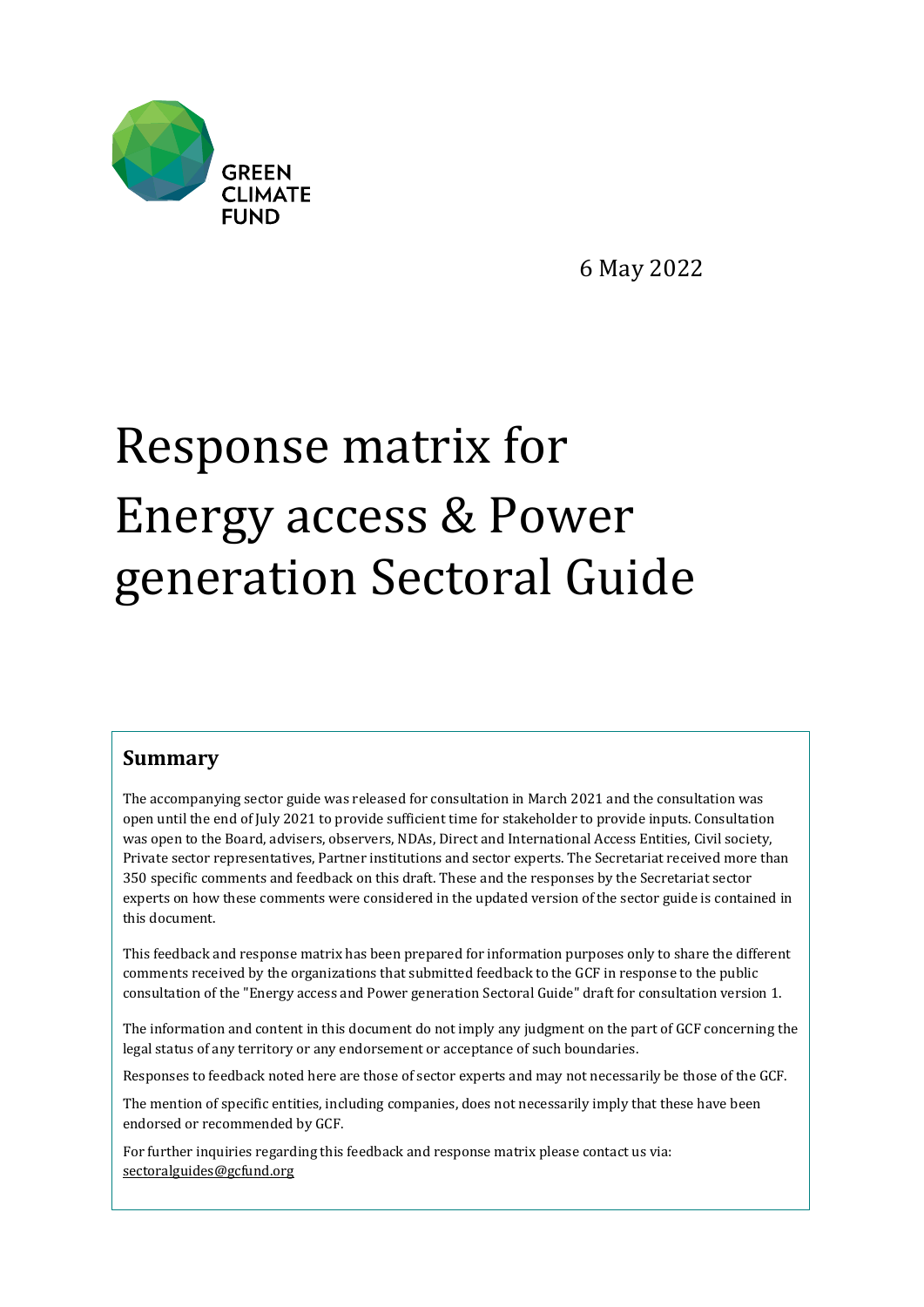| <b>Sectoral</b><br><b>Guide</b><br><b>Section</b> | Feedback (verbatim)                                                                                                                                                                                                                                                                                                                                                                                                                                                                                                                                                                                                                                                                                                                                                                                                                                                                                                                                                                                                                                                                                                                                   | Organization            | <b>Response from</b><br><b>GCF/DMA</b> sector<br>specialists                                                                                                                                                            |
|---------------------------------------------------|-------------------------------------------------------------------------------------------------------------------------------------------------------------------------------------------------------------------------------------------------------------------------------------------------------------------------------------------------------------------------------------------------------------------------------------------------------------------------------------------------------------------------------------------------------------------------------------------------------------------------------------------------------------------------------------------------------------------------------------------------------------------------------------------------------------------------------------------------------------------------------------------------------------------------------------------------------------------------------------------------------------------------------------------------------------------------------------------------------------------------------------------------------|-------------------------|-------------------------------------------------------------------------------------------------------------------------------------------------------------------------------------------------------------------------|
| General                                           | Sectoral guide makes reference to hydrogen as a potential storage solution. Please<br>specify you are referring to GREEN hydrogen                                                                                                                                                                                                                                                                                                                                                                                                                                                                                                                                                                                                                                                                                                                                                                                                                                                                                                                                                                                                                     | <b>IDB</b>              | Agreed and incorporated.                                                                                                                                                                                                |
| General                                           | Sectoral guide does not mention actions to reduce methane<br>emissions. Is it considered in another sectoral guide?                                                                                                                                                                                                                                                                                                                                                                                                                                                                                                                                                                                                                                                                                                                                                                                                                                                                                                                                                                                                                                   | <b>IDB</b>              | Not within the scope of this<br>Guide. Refer to the relevant<br>Guide; Ecosystems AND<br>Agriculture.                                                                                                                   |
| General                                           | The waste to energy option should have special consideration under the GCF.<br>Unfortunately, it is mixed with biomass and that can be misleading. Municipal Solid<br>Waste is still normally managed via landfills, especially in LAC creating a major<br>environmental problem. Electricity generation is a viable solution with proven<br>technology. A special program or call from the GCF could help mobilize investments<br>in that area.                                                                                                                                                                                                                                                                                                                                                                                                                                                                                                                                                                                                                                                                                                      | <b>IDB</b>              | The Guide is intended to<br>provide strategic guidance<br>for the GCF priorities in the<br>next 3-5 years. Waste-to-<br>Energy is not a strategic<br>focus of GCF but can be<br>considered on a case-by-<br>case basis. |
| General                                           | Based on our experience with GCF Projects, and given changing markets and<br>operating environments, it is best to include enough flexibility for adjusting specific<br>programs based on reasonable circumstances (in the design stage so that these can<br>be adjusted during the implementation stage.)                                                                                                                                                                                                                                                                                                                                                                                                                                                                                                                                                                                                                                                                                                                                                                                                                                            | <b>IDB</b>              | Noted.                                                                                                                                                                                                                  |
| General                                           | One of the barriers that is not considered, particularly as it relates to Paradigm Shift,<br>is the change of government, and thus potential/real changes in policies, programs,<br>incentives that can quickly shift from incentivizing EE/RE investments to<br>disincentivizing them.                                                                                                                                                                                                                                                                                                                                                                                                                                                                                                                                                                                                                                                                                                                                                                                                                                                               | <b>IDB</b>              | Noted and agreed but<br>beyond the scope of the<br>Guide.                                                                                                                                                               |
| General                                           | GCF's draft sectoral guidelines (including energy generation) should recognise and<br>support the different applications of carbon capture and storage technology (in<br>energy production, industrial decarbonisation, low-carbon hydrogen production) in<br>developing countries.<br>Both the IPCC and the IEA (including in its latest Net-Zero by 2050 report) have<br>made it clear that carbon capture and storage is needed to achieve Paris goals.<br>-The IEA has concluded in their Technology Roadmap that the largest deployment<br>of carbon capture and storage must occur in non-OECD countries.<br>Paragraph 35 of the GCF's Governing Instrument establishes the eligibility of<br>carbon capture and storage for support by the GCF.<br>-13 countries have included carbon capture and storage in their nationally<br>determined contributions. Increased recognition of the role of carbon capture and<br>storage on the path to 2050 and beyond is obvious in the long-term low-greenhouse-<br>gas emission development strategies submitted under the UNFCCC, 24 of which<br>include carbon capture and storage as of June 2021. | Global CCS<br>Institute | Noted and partially agreed.<br>This guide includes storage<br>in support of intermittent<br>RE. Carbon capture is not a<br>priority for GCF in the next<br>3-5 years due to high costs.                                 |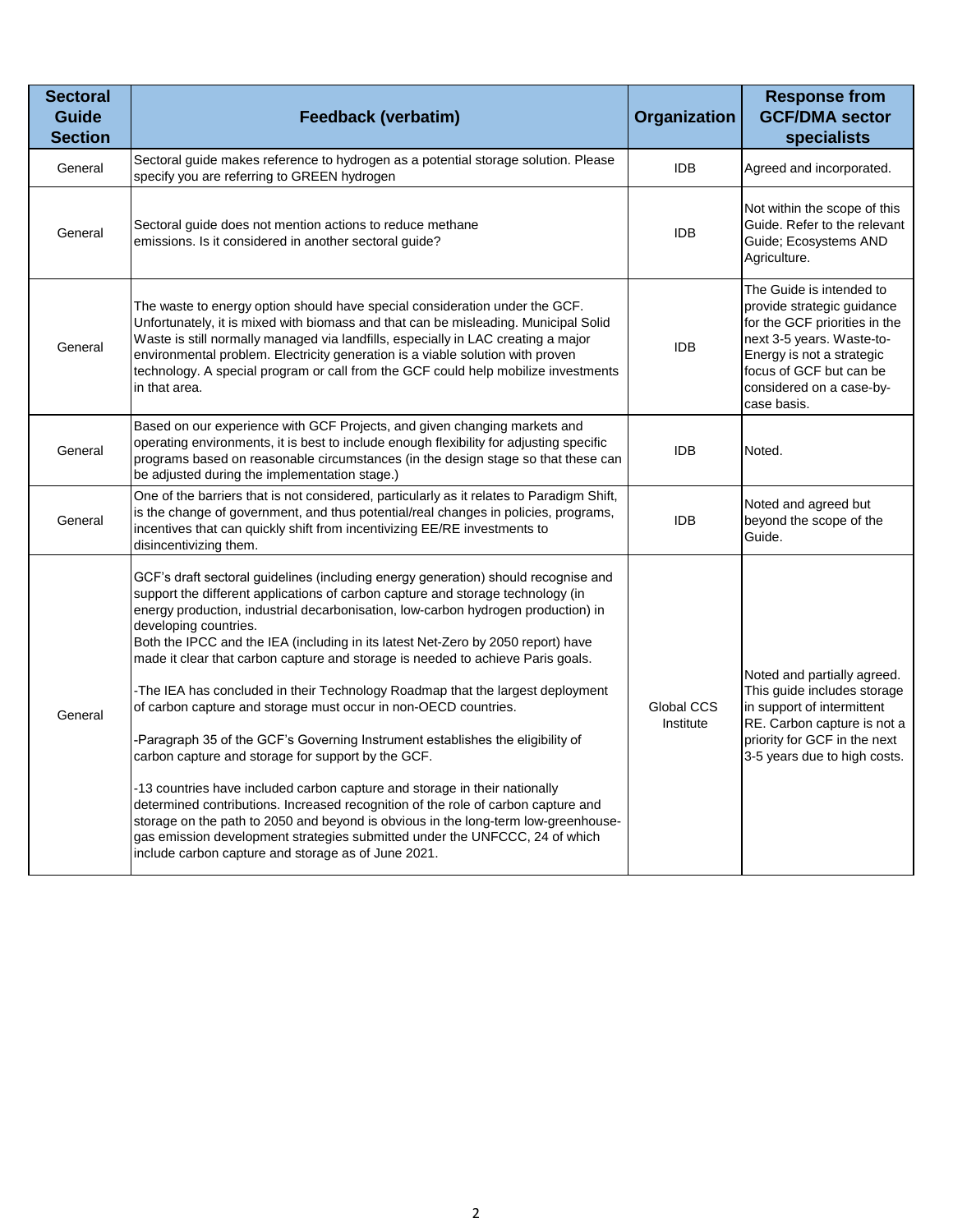|         | Thank you for accepting comments on the draft sectoral guides, as well as for<br>hosting the webinars. While there is slightly more mention of ESS risks and<br>safeguard issues in these guides as compared to the previous, the IRM finds that<br>information regarding sectoral-specific risks is insufficient. Providing guidance on<br>the typical safeguard issues of the sector is critical to fulfilling due diligence<br>requirements.                                                                                                                                                      |                                                                            |                                                                                     |
|---------|------------------------------------------------------------------------------------------------------------------------------------------------------------------------------------------------------------------------------------------------------------------------------------------------------------------------------------------------------------------------------------------------------------------------------------------------------------------------------------------------------------------------------------------------------------------------------------------------------|----------------------------------------------------------------------------|-------------------------------------------------------------------------------------|
| General | There is precedent for adding this detailed guidance in the sector guides of other<br>institutions (linked here as well as below). In the IFC's Good Practice Handbook on<br>Assessing and Managing Environmental and Social Risks in an Agro-Commodity<br>Supply Chain (https://bit.ly/2T9BfGX), there is quite an extensive section (about 10<br>pages) of information on both environmental and social risks beginning on p. 15.<br>The following section, on p. 25, discusses methods of managing and mitigating<br>these risks specific to the sector.                                          | Independent<br>Redress<br>Mechanism (IRM)<br>/ Green Climate<br>Fund (GCF) | Noted. Chapter 3 mentions<br>some aspects and refers to<br>GCF safeguards policies. |
|         | Another example can be found in the ADB's Waste to Energy in Age of the Circular<br>Economy: Best Practice Handbook (https://bit.ly/3f4eeh2). The information on<br>safeguards is less than a page (p. 59), but this particular guide makes use of a table<br>format (p. 58) detailing business risks that could prove to be a useful method of<br>inserting information on ESS risks into existing guides without adding too much extra<br>length.                                                                                                                                                  |                                                                            |                                                                                     |
|         | While adding sufficient safeguard information to the existing guide would likely add<br>only about 4-5 pages, we would also like to suggest a companion guide as an<br>alternative. Lalanath has previously spoken to Gerry about this. A companion guide<br>would allow for detailed information and guidance on sectoral risks.                                                                                                                                                                                                                                                                    |                                                                            |                                                                                     |
|         | The EBRD has a set of companion guides (https://bit.ly/3ysBAVm) that are excellent<br>examples of the level of detailed guidance that we feel is necessary. They identify<br>various sectoral-specific risks and give information on best practices and<br>management actions for a number of sub-sectors. You may find the Sub-sectoral<br>guidelines: Timber and wood products (https://bit.ly/3woaUU0) to be especially<br>pertinent to the current set of sector guides.<br>Please let us know if you would like to discuss this further, and we look forward to<br>seeing the finalized guides. |                                                                            |                                                                                     |
|         | IFC Good Practice Handbook on Assessing and Managing Environmental and<br>Social Risks in an Agro-Commodity Supply Chain                                                                                                                                                                                                                                                                                                                                                                                                                                                                             |                                                                            |                                                                                     |
|         | ADB Waste to Energy in Age of the Circular Economy: Best Practice Handbook                                                                                                                                                                                                                                                                                                                                                                                                                                                                                                                           |                                                                            |                                                                                     |
|         | EBRD Environmental and Social Risk Management Companion Guides                                                                                                                                                                                                                                                                                                                                                                                                                                                                                                                                       |                                                                            |                                                                                     |
|         | EBRD Sub-sectoral guidelines: Timber and wood products                                                                                                                                                                                                                                                                                                                                                                                                                                                                                                                                               |                                                                            |                                                                                     |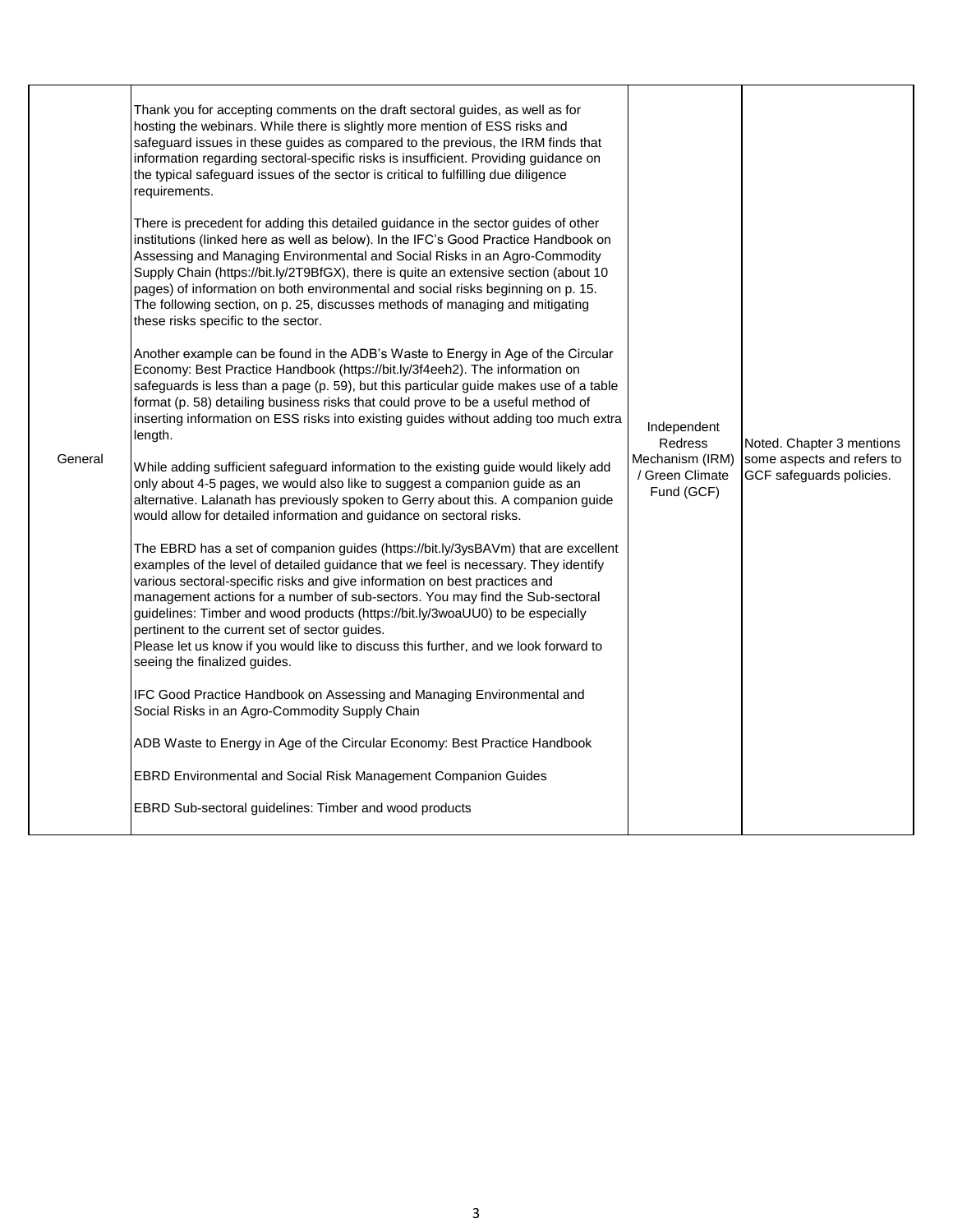| General | TITLE AND SCOPE: The stated purpose of this Guide is to cover the contributions<br>of the GFC to ensure "universal access to affordable, reliable and modern energy<br>services" and to increase "substantially the share of renewable energy in the global<br>energy mix". Unfortunately this guide limits itself to the power sector and clean<br>cooking. In order to be a guide on "Energy", it would be important to include<br>reference to other important energy sectors, such as transport and industry, which<br>are completely excluded from table 1. We are informed that there are guides on<br>industry and transport sectors, but the interface with energy on those sectors shoud<br>be dealt by the "Energy Generation & Access Sectoral Guide".<br>Investments in renewable energy for the power sector alone will not be enough to<br>help us achieve clean energy systems, since they are currently responsible for just<br>around one third of final energy use today. Recent projections and roadmaps from<br>energy agencies such as the IEA and IRENA project a need of at least 100 EJ of<br>modern sustainable biomass renewable energy by 2050 if global net zero targets are<br>to be met.<br>To avoid any confusion, we strongly recommend either: (i) including various energy<br>sources in the scope of the current draft Sectoral guide and renaming it "Energy<br>Generation, flexibility and access" or; (ii) changing the title of this guide to "Power<br>generation and access" in order to reflect its current scope. | Ministry of<br>Foreign Affairs -<br><b>Brazil</b> | Noted. Clarification on<br>scope and links to other<br>sectors is highlighted<br>through a section on the<br>overall energy balance in<br>Chapter 2.1. Changing the<br>title to Energy Access and<br>Power Generation is logic<br>and agreed from a sector<br>point of view.                                                    |
|---------|--------------------------------------------------------------------------------------------------------------------------------------------------------------------------------------------------------------------------------------------------------------------------------------------------------------------------------------------------------------------------------------------------------------------------------------------------------------------------------------------------------------------------------------------------------------------------------------------------------------------------------------------------------------------------------------------------------------------------------------------------------------------------------------------------------------------------------------------------------------------------------------------------------------------------------------------------------------------------------------------------------------------------------------------------------------------------------------------------------------------------------------------------------------------------------------------------------------------------------------------------------------------------------------------------------------------------------------------------------------------------------------------------------------------------------------------------------------------------------------------------------------------------------------------------------------|---------------------------------------------------|---------------------------------------------------------------------------------------------------------------------------------------------------------------------------------------------------------------------------------------------------------------------------------------------------------------------------------|
| General | It is not clear whether or not projects can target more than one of the "paradigm shift<br>pathways". We suggest you to explicitly address this case throughout the document.                                                                                                                                                                                                                                                                                                                                                                                                                                                                                                                                                                                                                                                                                                                                                                                                                                                                                                                                                                                                                                                                                                                                                                                                                                                                                                                                                                                | Ministry of<br>Foreign Affairs -<br>Brazil        | Incorporated. Added "one or<br>more" to line 64 and a<br>similar sentence to line 503.                                                                                                                                                                                                                                          |
| General | We would thus like to know when the Secretariat, in consultation with the Co-Chairs,<br>intends to include this topic as an agenda item for Board consideration.                                                                                                                                                                                                                                                                                                                                                                                                                                                                                                                                                                                                                                                                                                                                                                                                                                                                                                                                                                                                                                                                                                                                                                                                                                                                                                                                                                                             | Ministry of<br>Foreign Affairs -<br><b>Brazil</b> | To be communicated by<br>SMT.                                                                                                                                                                                                                                                                                                   |
| General | General mix-up between energy and power: Throughout the text, the studies on the<br>need for energy done by international organizations such as the IEA and IRENA are<br>quoted, even though the guide's current version is restricted to power generation<br>and clean cooking. It is important to properly inform that electrification is only a part<br>of the energy sector. According to the IEA, in 2018, the power sector was<br>responsible for 19% of the world's energy consumption, behind transport and<br>industry, each one accounting for 29% of the total consumption<br>(https://www.iea.org/data-and-statistics/data-<br>browser?country=WORLD&fuel=Energy%20consumption&indicator=TFCbySector).<br>In its latest report "Net Zero by 2050", the IEA describes seven key pillars for a clean<br>energy system, one of them being electrification. This means this guide is far from<br>covering the energy sector and references to the entire energy sector must be put<br>into context or excluded from the text.                                                                                                                                                                                                                                                                                                                                                                                                                                                                                                                        | Ministry of<br>Foreign Affairs -<br>Brazil        | Changed table 1 to define<br>the scope more precisely.<br>Also added Figure 1 and<br>some text in the introduction<br>on energy balance as part<br>of chapter 2.1.                                                                                                                                                              |
| General | Lack of bioenergy funding: One of the other seven key pillars for a clean energy<br>system identified by the IEA in its latest report ("Net Zero by 2050") is bioenergy,<br>which is underfunded in spite of its importance.<br>According to the report, bioenergy plays a major role in the illustrative scenario of<br>emissions neutrality modeled by the Agency. Traditional and unsustainable uses of<br>bioenergy will need to be eliminated ("phased-out") and replaced by modern<br>bioenergy, which, in its various forms - solid, liquid and gaseous biofuels -, would<br>become the second most important source of energy supply in 2050, accounting for<br>almost 20% of the global energy supply.<br>We do hope to see this energy source, in its many different types (bioenergy,<br>biogas, biofuels, besides bioelectricity) included in this series of guides.                                                                                                                                                                                                                                                                                                                                                                                                                                                                                                                                                                                                                                                                             | Ministry of<br>Foreign Affairs -<br><b>Brazil</b> | The Guide is intended to<br>provide strategic guidance<br>for the GCF priorities in the<br>next 3-5 years (GCF1).<br>Bioenergy is not a strategic<br>focus of GCF1 but can be<br>considered on a case-by-<br>case basis, although only in<br>cases were this fuel is<br>actually renewable and fuel<br>sourcing is sustainable. |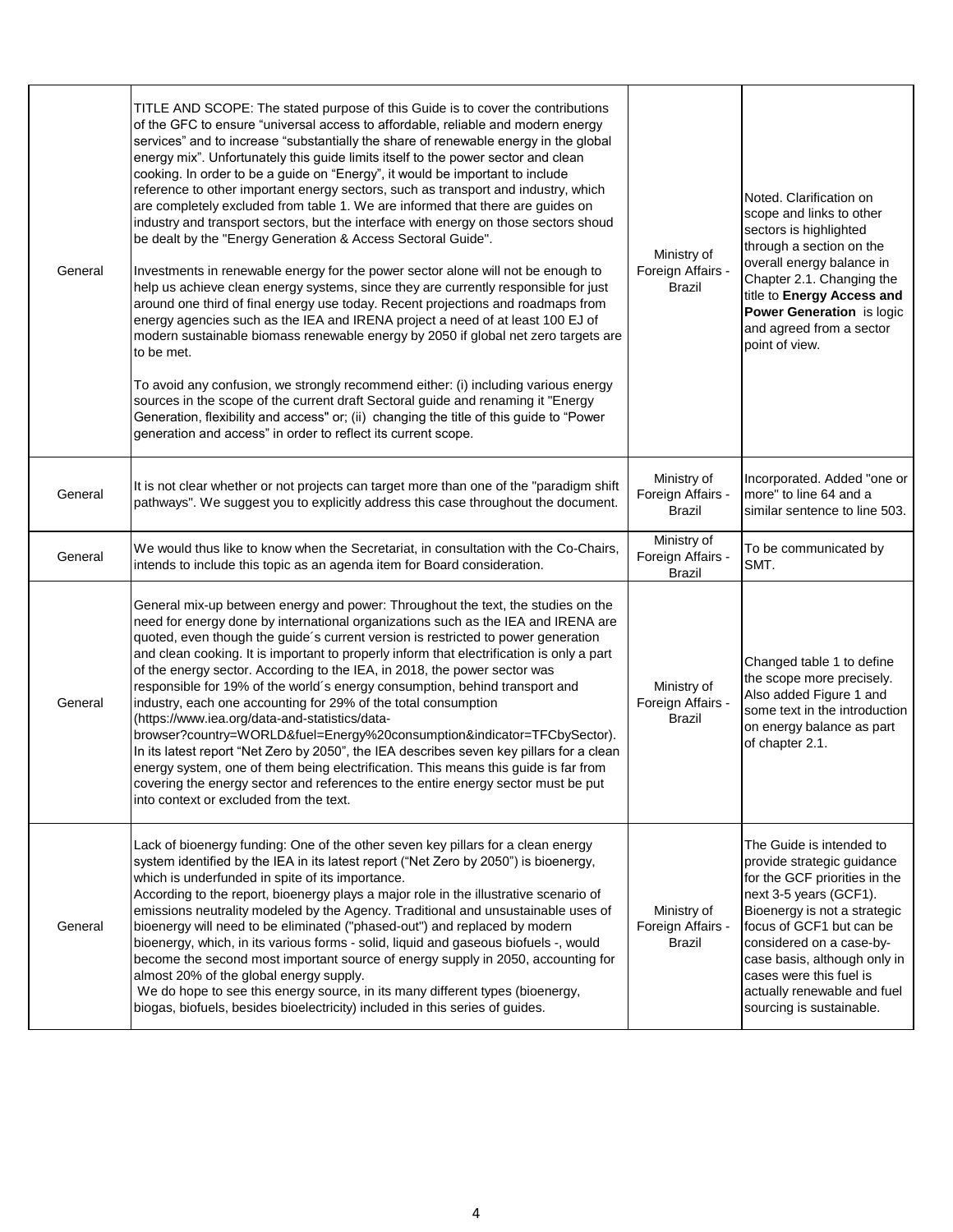| General | The GCF's Energy Generation and Access Sector Guide accurately defines the<br>three main areas: low-emission energy generation, efficient and reliable<br>transmission, distribution and storage, and promoting access to clean energy. In<br>each of these areas the barriers and resulting opportunities are appropriately<br>identified. Finally, the last chapters on financing, case studies and investment<br>criteria further strengthen the guide. However, there are details that should be taken<br>into account for an adequate allocation of resources, greater socio-economic<br>development impact in developing regions and improved sustainability of the<br>investment framework.<br>The technical achievements and the price development of renewable energies<br>promote the complete decarbonization of the energy supply. However, the lack of<br>storage capacities and insufficient integration of renewable energies in the power<br>grid, as well as continued strong pressure from fossil fuel suppliers or power plant<br>technology on decision-makers in developing countries, continue to prevent a faster<br>spread of renewable energies and measures to increase energy efficiency. With a<br>more systematic approach to decarbonize and extend the power sector in<br>developing and emerging countries the GCF could offer its partner countries a<br>comprehensive proposal for addressing these challenges.<br>Energy generation: it is important to mainstream and encourage a greater impact on<br>local players and/or SMEs. Considering that this is a business model widely proven<br>and developed around the world, the different actors in the supply chain have<br>reached minimums in terms of profitability. Renewable auctions around the world<br>have shown how low the price per kWh can be when market conditions are optimal.<br>The real challenge that exists is that the investors involved in the capitalization of the<br>projects are incumbents or large utilities since their WACC is lower. This often<br>prevents SMEs from participating in the value chain, without considering that for<br>EPCs, for example, they do not achieve the economies of scale of the same players<br>mentioned above. GCF should strive for the final beneficiary of the resources to be<br>local players, preferably from local markets and communities, whose main challenge<br>is access to capital, as identified in the report. One solution may be to create a<br>guarantee mechanism vis-à-vis local and/or international FIs to ensure that they<br>receive the necessary leverage to invest into local SMEs.<br>Generation and transmission: where the business is concentrated in PPPs,<br>government companies or utilities, efforts should be made to promote training and<br>capacity building so that local communities (hopefully with a gender focus) are the<br>ones to operate and maintain the transmission lines. It is not recommended that<br>resources are allocated to PPPs and/or public service utilities, where in many<br>occasions they can access capital through other debt or investment instruments<br>(such as the capital markets as well as other private institutional investors). Further,<br>promotion of case studies and best practices around regulation of off-grid energy<br>generation and their grid integration, as well as interconnectivity of decentralized<br>generation and distribution shall be promoted. Capacity building to regulatory<br>authorities needs to be provided and incentives created to remove roadblocks for<br>such business models.<br>The GCF should add a fourth dimension on energy efficiency. Energy efficiency is<br>central to climate mitigation, adaptation and resilience. Particularly against the<br>backdrop of rising cooling demand in developing countries or emissions stemming<br>from the buildings sector. In addition, energy efficiency can help to reduce pressures<br>on the need for supply and grid expansion as well as on household expenditure<br>while being important to the reliability and competitiveness of productive uses,<br>particularly larger-scale industries. On the other hand, energy efficiency is one of the<br>most complex and diverse areas in the energy sector and therefore particularly<br>challenging for developing countries. | BMZ, BMU<br>Germany | Noted and agreed but<br>beyond the scope of the<br>Guide. |
|---------|----------------------------------------------------------------------------------------------------------------------------------------------------------------------------------------------------------------------------------------------------------------------------------------------------------------------------------------------------------------------------------------------------------------------------------------------------------------------------------------------------------------------------------------------------------------------------------------------------------------------------------------------------------------------------------------------------------------------------------------------------------------------------------------------------------------------------------------------------------------------------------------------------------------------------------------------------------------------------------------------------------------------------------------------------------------------------------------------------------------------------------------------------------------------------------------------------------------------------------------------------------------------------------------------------------------------------------------------------------------------------------------------------------------------------------------------------------------------------------------------------------------------------------------------------------------------------------------------------------------------------------------------------------------------------------------------------------------------------------------------------------------------------------------------------------------------------------------------------------------------------------------------------------------------------------------------------------------------------------------------------------------------------------------------------------------------------------------------------------------------------------------------------------------------------------------------------------------------------------------------------------------------------------------------------------------------------------------------------------------------------------------------------------------------------------------------------------------------------------------------------------------------------------------------------------------------------------------------------------------------------------------------------------------------------------------------------------------------------------------------------------------------------------------------------------------------------------------------------------------------------------------------------------------------------------------------------------------------------------------------------------------------------------------------------------------------------------------------------------------------------------------------------------------------------------------------------------------------------------------------------------------------------------------------------------------------------------------------------------------------------------------------------------------------------------------------------------------------------------------------------------------------------------------------------------------------------------------------------------------------------------------------------------------------------------------------------------------------------------------------------------------------------------------------------------------------------------------------------------------------------------------------------------------------------------------------------------------------------------------------------------------------------------------------------------------------------------------------------------------------------------------------------------------------------------------------------------------------------------------------------------------------------------------------------------------------------------------------------------------------------------------------------------------|---------------------|-----------------------------------------------------------|
|---------|----------------------------------------------------------------------------------------------------------------------------------------------------------------------------------------------------------------------------------------------------------------------------------------------------------------------------------------------------------------------------------------------------------------------------------------------------------------------------------------------------------------------------------------------------------------------------------------------------------------------------------------------------------------------------------------------------------------------------------------------------------------------------------------------------------------------------------------------------------------------------------------------------------------------------------------------------------------------------------------------------------------------------------------------------------------------------------------------------------------------------------------------------------------------------------------------------------------------------------------------------------------------------------------------------------------------------------------------------------------------------------------------------------------------------------------------------------------------------------------------------------------------------------------------------------------------------------------------------------------------------------------------------------------------------------------------------------------------------------------------------------------------------------------------------------------------------------------------------------------------------------------------------------------------------------------------------------------------------------------------------------------------------------------------------------------------------------------------------------------------------------------------------------------------------------------------------------------------------------------------------------------------------------------------------------------------------------------------------------------------------------------------------------------------------------------------------------------------------------------------------------------------------------------------------------------------------------------------------------------------------------------------------------------------------------------------------------------------------------------------------------------------------------------------------------------------------------------------------------------------------------------------------------------------------------------------------------------------------------------------------------------------------------------------------------------------------------------------------------------------------------------------------------------------------------------------------------------------------------------------------------------------------------------------------------------------------------------------------------------------------------------------------------------------------------------------------------------------------------------------------------------------------------------------------------------------------------------------------------------------------------------------------------------------------------------------------------------------------------------------------------------------------------------------------------------------------------------------------------------------------------------------------------------------------------------------------------------------------------------------------------------------------------------------------------------------------------------------------------------------------------------------------------------------------------------------------------------------------------------------------------------------------------------------------------------------------------------------------------------------------------------------------------------|---------------------|-----------------------------------------------------------|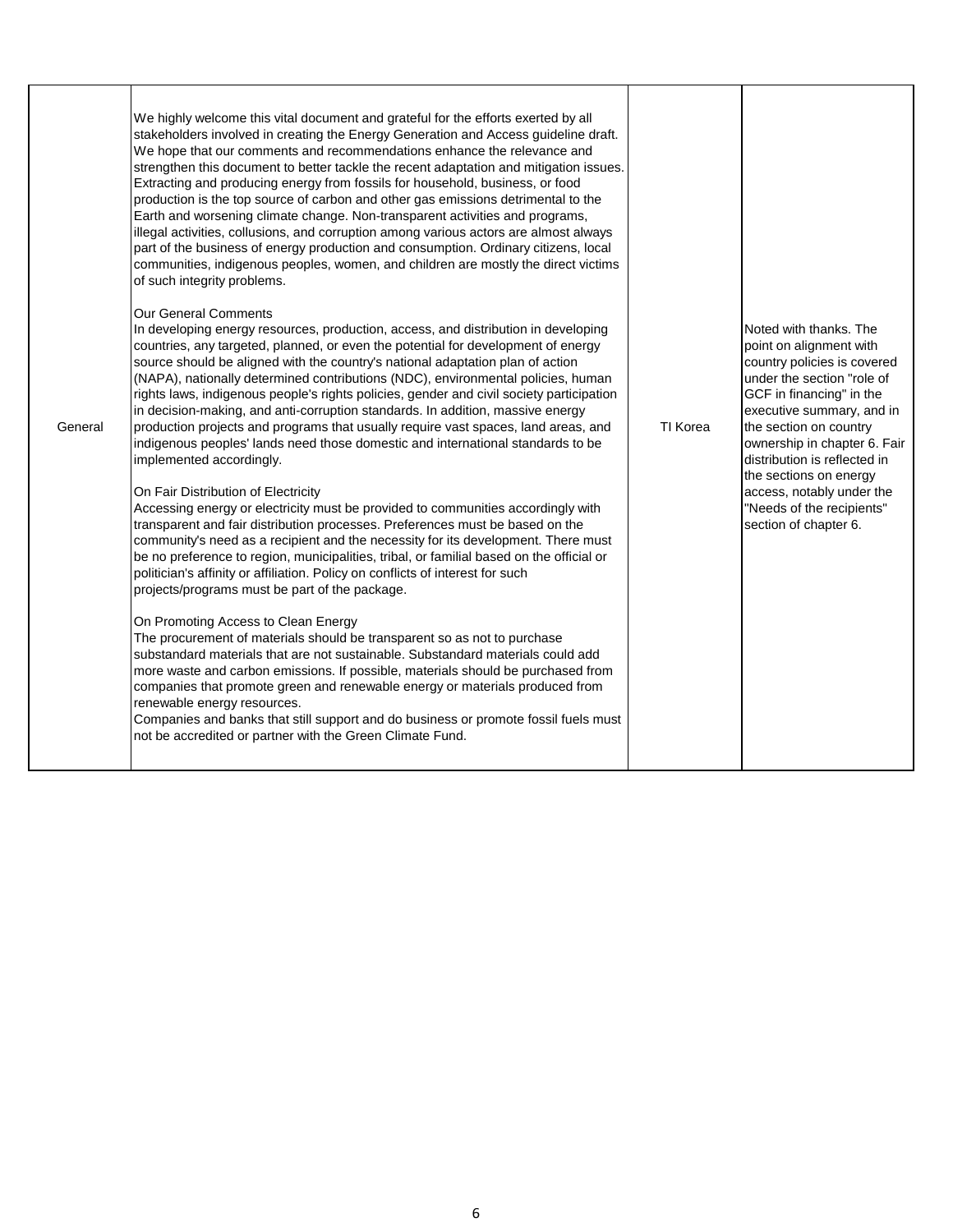| General | Humans are part of nature and the environment – throughout the document, the<br>narrative of dichotomy and exclusivity of 'humans' and 'nature' is pervasive. GCF-<br>funded projects should ensure that projects do not violate the rights and displace the<br>stewards who have ensure that the ecosystem in question is still thriving.<br>Biodiversity is degrading less rapidly in indigenous territories according to IPBES<br>2019. It can be assumed that these also means that ecosystem services are also<br>degrading less rapidly.<br>RRI study has shown that investing in the protection of indigenous peoples territories<br>(and therefore indigenous peoples plans to protect their territories)<br>Not only do humans benefit from ecosystem services (or nature's contributions to<br>people) but humans also contribute to nature, including ecosystems (people's<br>contributions to nature)<br>We are concerned how the guidance is referring to nature based solutions every<br>now and then in the guidance, in particular to provide solutions for grey and green<br>infrastructure. May we caution that the GCF nor the UNFCCC has official definition<br>of what NBS and thus, should not be used in the sectoral guidance at all. Using NBS<br>as a term could create convoluted definitions and would not serve a clear purpose<br>for the sectoral guidance. | Tebtebba<br>Foundation | It appears as if this<br>comment is not refering to<br>this guide. NBS (Nature<br>Based Solutions) is not<br>mentioned in this quide.                                                                                                                                                                                                                                                                                                                                                                                                                                                                                                                                                                                                                                                   |
|---------|--------------------------------------------------------------------------------------------------------------------------------------------------------------------------------------------------------------------------------------------------------------------------------------------------------------------------------------------------------------------------------------------------------------------------------------------------------------------------------------------------------------------------------------------------------------------------------------------------------------------------------------------------------------------------------------------------------------------------------------------------------------------------------------------------------------------------------------------------------------------------------------------------------------------------------------------------------------------------------------------------------------------------------------------------------------------------------------------------------------------------------------------------------------------------------------------------------------------------------------------------------------------------------------------------------------------------------------------------------------------------------------------|------------------------|-----------------------------------------------------------------------------------------------------------------------------------------------------------------------------------------------------------------------------------------------------------------------------------------------------------------------------------------------------------------------------------------------------------------------------------------------------------------------------------------------------------------------------------------------------------------------------------------------------------------------------------------------------------------------------------------------------------------------------------------------------------------------------------------|
|         | Please refer to clean and sustainable energy (no low emission) constantly and<br>consistently in the document. Please update references to the last reports published<br>in 2021 (IEA, IRENA, REN21, SDG7 tracking 2021)<br>Please also refer to efficient consumption and use of energy, as well as resource<br>efficiency, waste management and circular economy principles.                                                                                                                                                                                                                                                                                                                                                                                                                                                                                                                                                                                                                                                                                                                                                                                                                                                                                                                                                                                                             |                        | Noted with thanks.<br>Comments are adopted as<br>specified below:<br>'- For priorities, we generally<br>write "renewable energy<br>and geothermal energy" to<br>communicate that, given the<br>GCF1 time horizon, it is<br>unlikely that GCF will be<br>supporting major<br>investments that are not<br>renewable energy or<br>geothermal energy, but low<br>emission. However, with<br>reference to the UNFCCC<br>report from COP26, GCF<br>will use low emission in<br>general and system level<br>terms (Please refer to the<br>UNFCCC Decision 1/CP 26<br>section IV, para 20.)<br>'- References to the last<br>reports published in 2021<br>(IEA, IRENA, REN21,<br>SDG7 tracking 2021) are<br>updated as of October 2021.<br>'- In chapter 1 and 2 it is<br>added text refering to |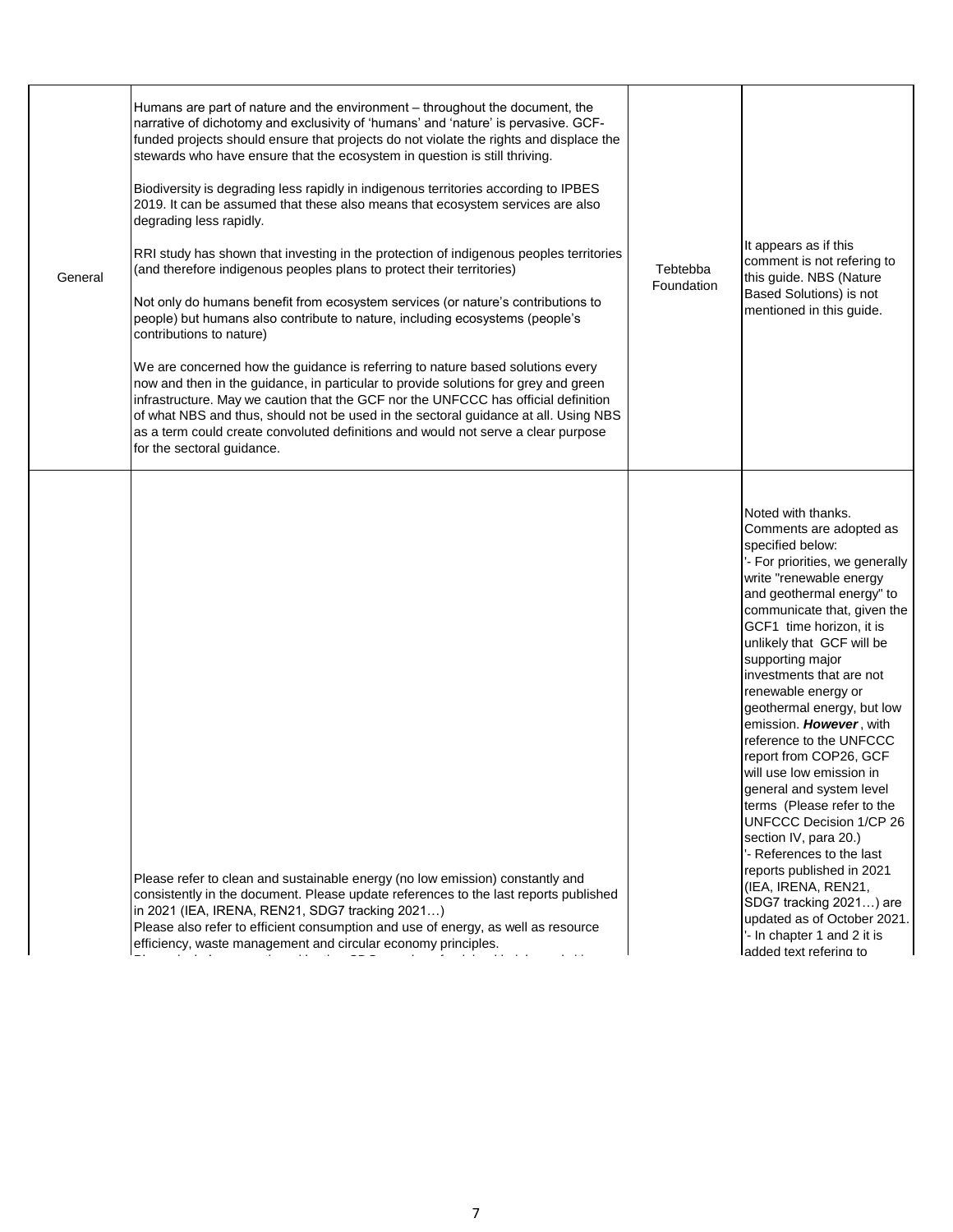| General | Please include connection with other SDGs, such as food, health, jobs and cities.<br>Please also include other environmental objectives beyond CO2 emissions, such as<br>pollution, adaptation and resilience, water and biodiversity. The energy sector can<br>have a great negative impact in all these areas, with fossil fuels greatly contributing<br>to pollution or land degradation. But also the role of critical minerals in the transition<br>needs to be acknowledged, ensuring that the transition is green, sustainable and<br>just, leaving no one behind.<br>Please refer to energy generation at large, not only power. And Clean Cooking. And<br>include specific references to the power sector and the benefits of the electrification<br>of the economy.<br>Please connect sustainable energy with the covid19 recovery and universal health<br>access.<br>It'd be useful if the GCF prepares a clear list of indicators for assessing and<br>measure impacts of the energy projects funded under the GCF, including subsidies<br>reforms and impacts on tariffs, as well as social impacts. | <b>IDAE Spain</b> | auuuu lomaalumigad<br>efficient consumption and<br>use of energy, as well as<br>resource efficiency.<br>'- Waste management is<br>mentioned in section 2.3<br>and 3.1.<br>'- Circular economy<br>principles are mentioned in<br>chapter 2.3.<br>'- Reference to SDG's are<br>incorporated in chapter 3.<br>and chapter 6.2.<br>'- Pollution is refered to in<br>Chapter 2.2.3.<br>'- Biodiversity is refered to in<br>Chapter 3.1<br>'- The scope is made<br>clearer in Chapter 1 and 2.<br>- Chapter 2. is updated to<br>connect sustainable energy<br>with the covid19 recovery<br>and universal health<br>access.<br>'- Chapter 4. has been<br>updated to include some<br>further guidance regarding<br>how GCF proceeds can be<br>justified for paradigm<br>shifting energy transition.<br>'- Chapter 6.1 Impact<br>potential has been updated<br>to make the guidance more<br>elborate on specific<br>indicators for assessing and<br>measuring impacts of the<br>energy projects funded<br>under the GCF. |
|---------|-------------------------------------------------------------------------------------------------------------------------------------------------------------------------------------------------------------------------------------------------------------------------------------------------------------------------------------------------------------------------------------------------------------------------------------------------------------------------------------------------------------------------------------------------------------------------------------------------------------------------------------------------------------------------------------------------------------------------------------------------------------------------------------------------------------------------------------------------------------------------------------------------------------------------------------------------------------------------------------------------------------------------------------------------------------------------------------------------------------------|-------------------|-----------------------------------------------------------------------------------------------------------------------------------------------------------------------------------------------------------------------------------------------------------------------------------------------------------------------------------------------------------------------------------------------------------------------------------------------------------------------------------------------------------------------------------------------------------------------------------------------------------------------------------------------------------------------------------------------------------------------------------------------------------------------------------------------------------------------------------------------------------------------------------------------------------------------------------------------------------------------------------------------------------------|
| General | Across the report, we would suggest being consistent by including nuclear among<br>low emission generation sources. Clarifying GCF position on nuclear would help<br>avoid confusion especially as it relates to GCF investment criteria.                                                                                                                                                                                                                                                                                                                                                                                                                                                                                                                                                                                                                                                                                                                                                                                                                                                                         | Sagar, Canada     | Nuclear is not a priority for<br>GCF over the term (3-5<br>vears) of the Guide. The<br>Guide is focused on the<br>prioritized technologies and<br>subsectors for the coming 3-<br>5 years.                                                                                                                                                                                                                                                                                                                                                                                                                                                                                                                                                                                                                                                                                                                                                                                                                      |
| General | Much of the Guide and descriptions contained jargon that may be of common use to<br>climate specialists but would likely be unfamiliar to finance specialists or the<br>intended audience of the document.                                                                                                                                                                                                                                                                                                                                                                                                                                                                                                                                                                                                                                                                                                                                                                                                                                                                                                        | <b>USAID</b>      | Noted and further<br>clarifications incorporated<br>throughout the text.                                                                                                                                                                                                                                                                                                                                                                                                                                                                                                                                                                                                                                                                                                                                                                                                                                                                                                                                        |
| General | Though understood that the document is intended as a Sectoral Guide and that GCF<br>has also developed the project preparation information and programming manual<br>with further instructions (849-850), this document could benefit for more detailed<br>description of precise, quantifiable measures that the GCF plans to use when<br>making decisions regarding projects to fund.                                                                                                                                                                                                                                                                                                                                                                                                                                                                                                                                                                                                                                                                                                                           | <b>USAID</b>      | Noted with thanks. In the<br>chapter 3 and 4, high level<br>guiding principles are<br>included. Also, chapter 6<br>has been updated to<br>provide principle guidance<br>on result monitoring.                                                                                                                                                                                                                                                                                                                                                                                                                                                                                                                                                                                                                                                                                                                                                                                                                   |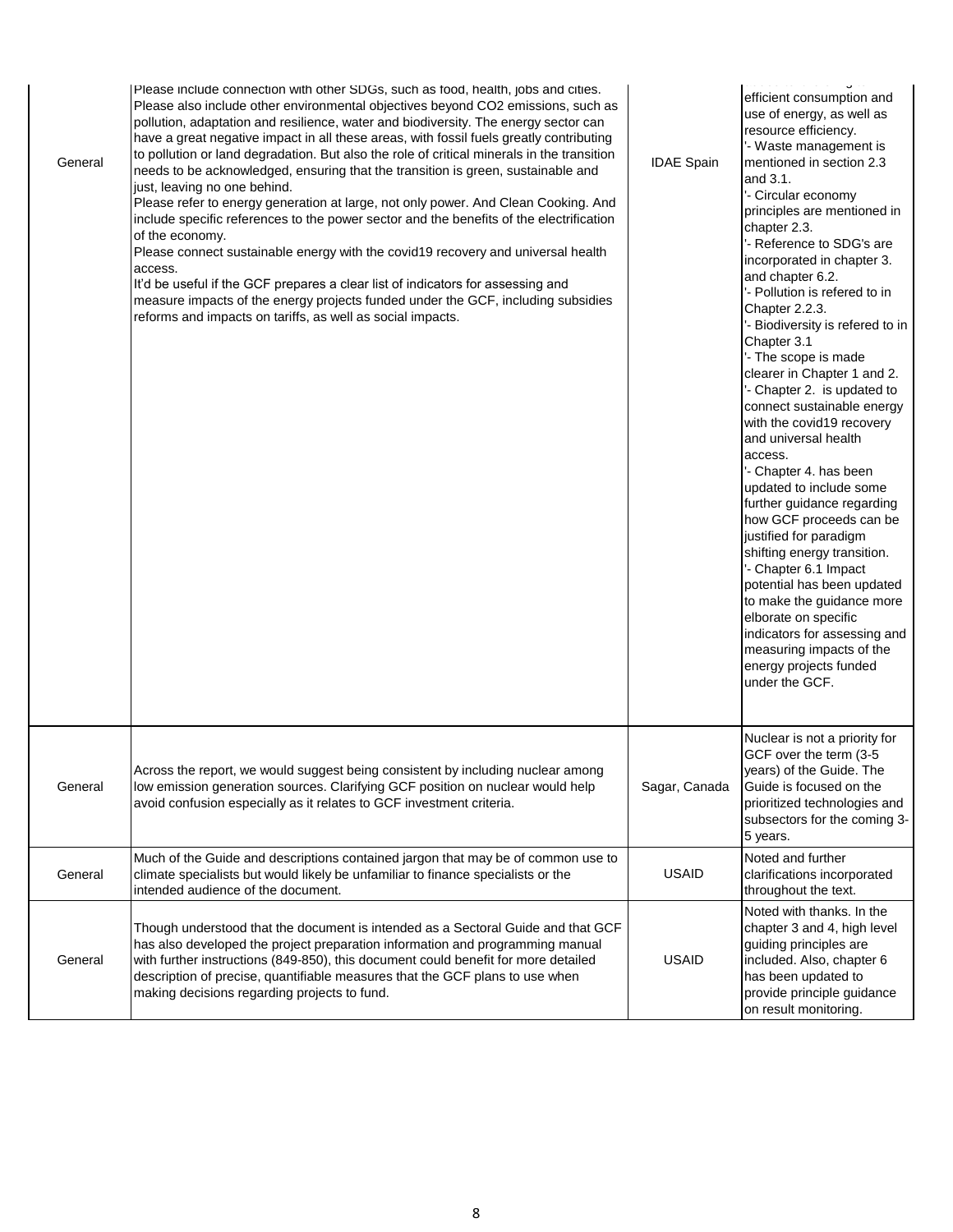| General | Though this may be covered in the GCF project preparation information and<br>programming manual, from a project developer's perspective, this Sectoral Guide<br>seems to lack information that would be useful when exploring options for potential<br>funding:<br>(i) What are the goals/objective of the GCF;<br>(ii) What broad criteria would a project need to meet in order to qualify for funding;<br>(iii) What steps need to be followed as part of the application process - and what are<br>the time estimates for each step?<br>(iv) What type of terms and conditions would be offered for financing and/or<br>guarantees (i.e. interest rates, returns, grace period, forms of finance, etc.)?<br>(v) What specific size/type of projects does the GCF finance?                                                                                                                                                                                                                                                                                                                                                                                                                                                                                                                                                                                                                                                                                                                                                      | <b>USAID</b> | Partially Incorporated:<br>- The goals/objective of the<br>GCF are made clearer in<br>the introduction as well as<br>in Chapter 3.<br>- Regarding the broad<br>criteria that a project need<br>to meet in order to qualify<br>for funding; please refer to<br>Chapter 6 GCF<br><b>INVESTMENT CRITERIA.</b><br>- Chapter 4 is updated to<br>include more information on<br>the prevailing terms and<br>conditions for concessional<br>finance, as well as what<br>size of projects can be<br>financed. |
|---------|------------------------------------------------------------------------------------------------------------------------------------------------------------------------------------------------------------------------------------------------------------------------------------------------------------------------------------------------------------------------------------------------------------------------------------------------------------------------------------------------------------------------------------------------------------------------------------------------------------------------------------------------------------------------------------------------------------------------------------------------------------------------------------------------------------------------------------------------------------------------------------------------------------------------------------------------------------------------------------------------------------------------------------------------------------------------------------------------------------------------------------------------------------------------------------------------------------------------------------------------------------------------------------------------------------------------------------------------------------------------------------------------------------------------------------------------------------------------------------------------------------------------------------|--------------|-------------------------------------------------------------------------------------------------------------------------------------------------------------------------------------------------------------------------------------------------------------------------------------------------------------------------------------------------------------------------------------------------------------------------------------------------------------------------------------------------------|
| General | The document contains limited consideration of gender issues. The word gender<br>appears three times, once related to GCF investment criteria and twice in a section<br>on Sustainable Development Potential. It would be interesting to speak about<br>gender as it relates to the higher lever themes in the report: Transformational<br>Planning and Programming, Catalyzing Innovation, and Mobilization of Finance at<br>Scale.                                                                                                                                                                                                                                                                                                                                                                                                                                                                                                                                                                                                                                                                                                                                                                                                                                                                                                                                                                                                                                                                                               | <b>USAID</b> | Gender aspects are<br>included more explicitly in<br>chapter 2.1, chapter 3.1 and<br>chapters 6.3, 6.4 and 6.5.                                                                                                                                                                                                                                                                                                                                                                                       |
| General | Could the GCF consider paying for projects that train local workers in a country for<br>renewable energy (RE)/ energy efficiency (EE) jobs? This can lower the cost of<br>equipment installation significantly in some areas, while providing jobs. The Mali<br>case study mentions this very briefly, but it could be more generally included as a<br>factor or feature in the sustainable development criterion. It is mentioned very briefly<br>on line 914 but should warrant more attention.                                                                                                                                                                                                                                                                                                                                                                                                                                                                                                                                                                                                                                                                                                                                                                                                                                                                                                                                                                                                                                  | <b>USAID</b> | Yes, job creation is<br>supported but primarily if it<br>is linked to a project as<br>capacity building activities<br>and job creation OR if co-<br>benefits. Please refer to<br>updated text in Chapter 2.1<br>and Chapter 3.1.                                                                                                                                                                                                                                                                      |
| General | The document could be clearer as to whether the GCF will seek to fund community<br>or cooperative level energy projects in remote, rural or in peri-urban areas. New,<br>more collective business and financing models that seek to decentralize control over<br>energy systems will be important going forward and can contribute to transforming<br>the energy sector not only in terms of the technology used but also in terms of the<br>governance and financial control over the systems.                                                                                                                                                                                                                                                                                                                                                                                                                                                                                                                                                                                                                                                                                                                                                                                                                                                                                                                                                                                                                                    | <b>USAID</b> | Noted and incorporated.<br>Added the sentence<br>"Supporting community or<br>cooperative level energy<br>projects or similar collective<br>business and financial<br>models." to Table 8 - please<br>also note that the comment<br>may pertain to the Cities<br>guide and Industries guide<br>as well.                                                                                                                                                                                                |
| General | We applaud the emphasis of the draft guidelines on paradigm shifting pathways in<br>both the energy and financing sectors. We appreciate the emphasis on building out<br>renewables and energy storage deeply, at scale and with speed. However, it is<br>important to assure that low-carbon technologies and approaches displace<br>uneconomic uses of thermal power assets, rather than just growing alongside them.<br>Otherwise, both resources will be sub-optimally utilized, and continued tensions<br>between these resources will obscure root grid deficiencies. This could dampen<br>public sentiment for future climate ambition. This will be especially important in<br>developing countries with coal-heavy power sectors, especially when demand picks<br>up again post-COVID and these countries face the pressures of getting power online<br>to meet growing demand. Further consideration should be given to how financing of<br>a managed phase-down of coal fired power, while preserving electric grid reliability,<br>can be better assured by the concomitant buildout of cost-effective low-carbon<br>alternatives that are well understood by the host country. Enhancing this<br>understanding may require the establishment of an economic modelling case to<br>assure apples to apples comparisons of costs. For example, comparing baseload<br>coal price when coal is merely used for peaking is not the appropriate comparison<br>when measured against renewables and other flexible resources. | <b>USAID</b> | Noted with thanks. We<br>agree with this statement<br>and will welcome proposals<br>that support the shift away<br>from incumbent,<br>unsustainable technologies<br>and that addresses the<br>dilemma of plant owners<br>and governments when<br>phasing down coal. Added<br>to Table 3, transformational<br>planning and programming:<br>"Supporting countries<br>planning and financing of a<br>managed phase-down of<br>coal fired power, while<br>preserving electric grid<br>reliability".       |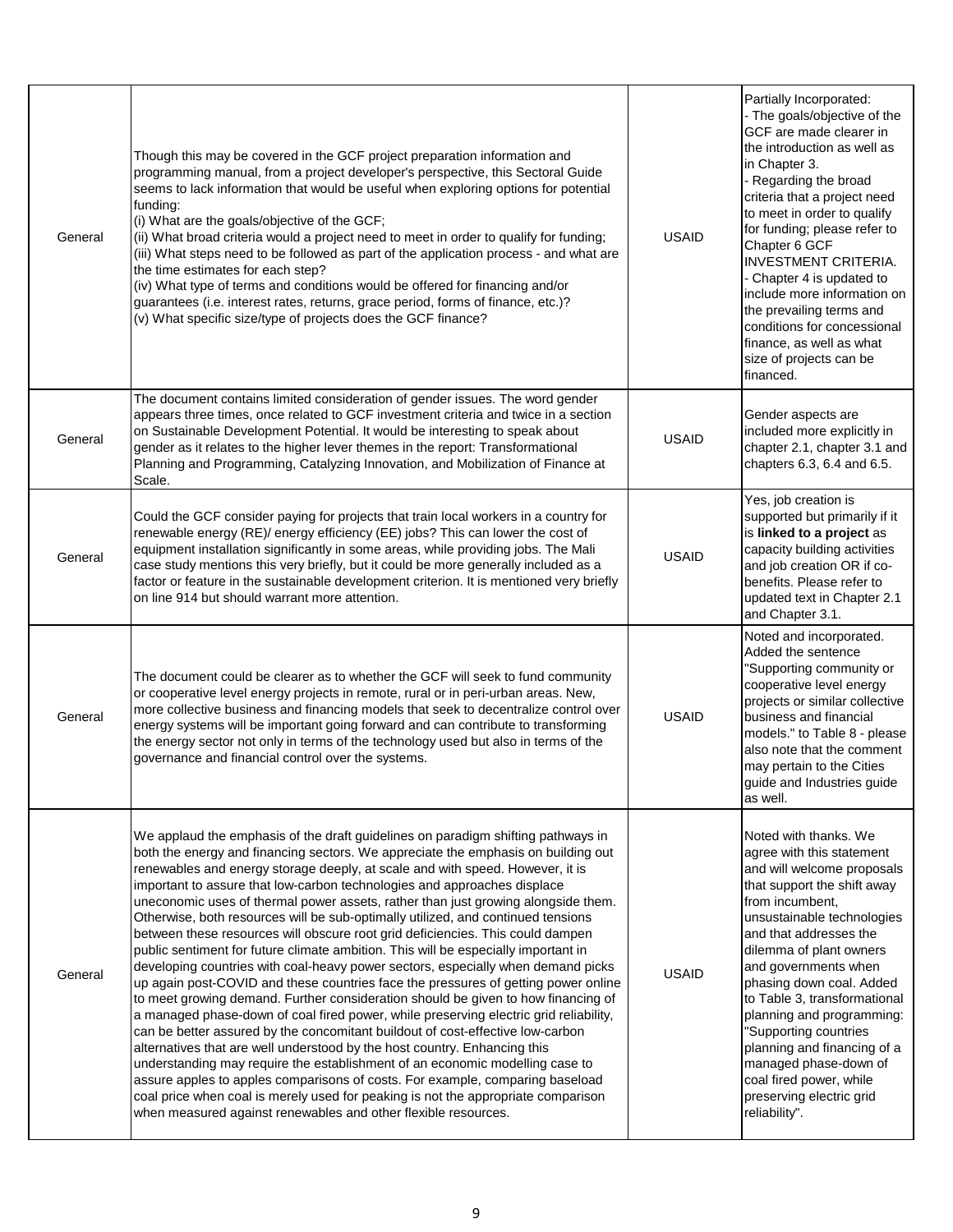| General              | Helpful to see recognition in the overall approach of the increased complexity of<br>implementing multiple small actions and catalysing change in for eg domestic RE,<br>clean cooking etc compared with catalysing large investment in a single, large, RE<br>generator. And to indicate GCF approach to this (bundling, aggregating).<br>However, the approach does seem to also cast developing countries as receivers of<br>clean energy tech. Is there also GCF thinking on advancing country capacity to<br>manufacture or assemble clean energy tech (eg solar, batteries, electric cook-stoves<br>etc) to create local value in the context of the global energy transition?<br>We're also unclear if non-electric/non-power energy themes/activities are included<br>(e.g. non-electric heating, cooling, storage, distribution, etc., which are important<br>parts of the energy theme)?                                                                                                                                                                                                                                                                                        | UK            | Noted with thanks.<br>- Chapter 3 is updated to<br>include opportunities to<br>manufacture or assemble<br>relevant technical assets.<br>- The scope of this guide is<br>clarified in Chapter 2.<br>- Energy end use for<br>agricultural processes,<br>industry processes, building<br>architecture and traffic<br>planning is beyond the<br>scope of this guide. Much of<br>these aspects are covered<br>in other sector guides. |
|----------------------|-------------------------------------------------------------------------------------------------------------------------------------------------------------------------------------------------------------------------------------------------------------------------------------------------------------------------------------------------------------------------------------------------------------------------------------------------------------------------------------------------------------------------------------------------------------------------------------------------------------------------------------------------------------------------------------------------------------------------------------------------------------------------------------------------------------------------------------------------------------------------------------------------------------------------------------------------------------------------------------------------------------------------------------------------------------------------------------------------------------------------------------------------------------------------------------------|---------------|----------------------------------------------------------------------------------------------------------------------------------------------------------------------------------------------------------------------------------------------------------------------------------------------------------------------------------------------------------------------------------------------------------------------------------|
| Executive<br>Summary | This assertion is a bit questionable if you consider level of emissions of certain<br>developing countries eg. China, India.                                                                                                                                                                                                                                                                                                                                                                                                                                                                                                                                                                                                                                                                                                                                                                                                                                                                                                                                                                                                                                                              | <b>UNDP</b>   | Noted and incorporated<br>through per capita GHG<br>emissions                                                                                                                                                                                                                                                                                                                                                                    |
| Executive<br>Summary | In introducing the document, it would be helpful if the Executive Summary was more<br>explicit regarding who is the specific audience for the Sectoral Guide/who<br>specifically is this document intended to help? (i.e. countries, accredited entities)                                                                                                                                                                                                                                                                                                                                                                                                                                                                                                                                                                                                                                                                                                                                                                                                                                                                                                                                 | <b>USAID</b>  | Please refer to the<br>introduction, Chapter 1.2,<br>that: "The purpose of this<br>Guide is to support<br>countries, GCF Accredited<br>Entities (AEs), and other<br>stakeholders"                                                                                                                                                                                                                                                |
| Executive<br>Summary | The documentation suggests that its purpose is to guide projects (seemingly on a<br>one-by-one basis), but there are some goals that seem hard to factor into any<br>specific project. It is not clear how the broader aspect of capacity building would be<br>implemented through this guide for specific project proposals. For example, it is<br>difficult to envision how a wind energy project proponent could include training the<br>regulators in the windfarm project proposal.<br>We very much support the concept of integrating capacity building into the GCF's<br>approach. However, this guide seems to be more suited to guiding more generally<br>the whole GCF programme design. It remains unclear how this would be<br>implemented if it is meant to be applied on a project-by-project basis, unless the<br>GCF intends to start prioritizing more training and capacity building projects versus<br>the physical technology implementation. What could improve the overall outcomes<br>would be metrics to evaluate success in the various pillars and under the different<br>criteria, and a reporting system to keep the focus on meeting the overall objectives. | Sagar, Canada | Noted and clarifications<br>about how capacity building<br>beyond specific projects<br>can be supported are<br>incorporated in Chapter 3<br>and Chapter 4.                                                                                                                                                                                                                                                                       |
| Executive<br>Summary | There is no reference to regulatory frameworks or market structures for the<br>"Transformational planning & programming" portion of the "Low Emission Energy<br>Generation" area (it is partly reflected in the "Transmission, Distribution, and<br>Storage" portion).                                                                                                                                                                                                                                                                                                                                                                                                                                                                                                                                                                                                                                                                                                                                                                                                                                                                                                                    | Sagar, Canada | Added to the graphic. It is<br>already contained in table 3                                                                                                                                                                                                                                                                                                                                                                      |
| Executive<br>Summary | Hyperlink or footnote to the GCF Strategic plan                                                                                                                                                                                                                                                                                                                                                                                                                                                                                                                                                                                                                                                                                                                                                                                                                                                                                                                                                                                                                                                                                                                                           | ADB           | Footnote added in the<br>Introduction.                                                                                                                                                                                                                                                                                                                                                                                           |
| Executive<br>Summary | Hyperlink or footnote to the approved work programme.                                                                                                                                                                                                                                                                                                                                                                                                                                                                                                                                                                                                                                                                                                                                                                                                                                                                                                                                                                                                                                                                                                                                     | ADB           | Added a reference to<br>GCF/B.28/Inf.13                                                                                                                                                                                                                                                                                                                                                                                          |
| Executive<br>Summary | The draft guidance offers an insight into energy sector developments, trends and<br>barriers. It however provides limited guidance on the applicability of different GCF<br>funding windows to support different types of activities needed for energy planning,<br>programming or investments (e.g. what activities shall fall more strictly under<br>readiness and which can be incorporated/sequenced as part of a funding proposal).<br>Further, the paper does not give clarity on GCF position vis-à-vis certain types of<br>solutions - such as biomass/biogas and does not guide the reader on the non-<br>eligible types of investments for GCF for energy.                                                                                                                                                                                                                                                                                                                                                                                                                                                                                                                      | <b>UNDP</b>   | Noted with thanks. Chapter<br>3 and 4 are updated to give<br>clearer guidance.                                                                                                                                                                                                                                                                                                                                                   |
| Executive<br>Summary | It would be nice for readers who are unfamiliar with GCF, if result areas are<br>mentioned or referenced. This would prevent from confusion - 8 result areas & 10<br>sectoral guides                                                                                                                                                                                                                                                                                                                                                                                                                                                                                                                                                                                                                                                                                                                                                                                                                                                                                                                                                                                                      | GIZ           | Incorporated. The 8 result<br>areas are now included as a<br>footnote in the introduction.                                                                                                                                                                                                                                                                                                                                       |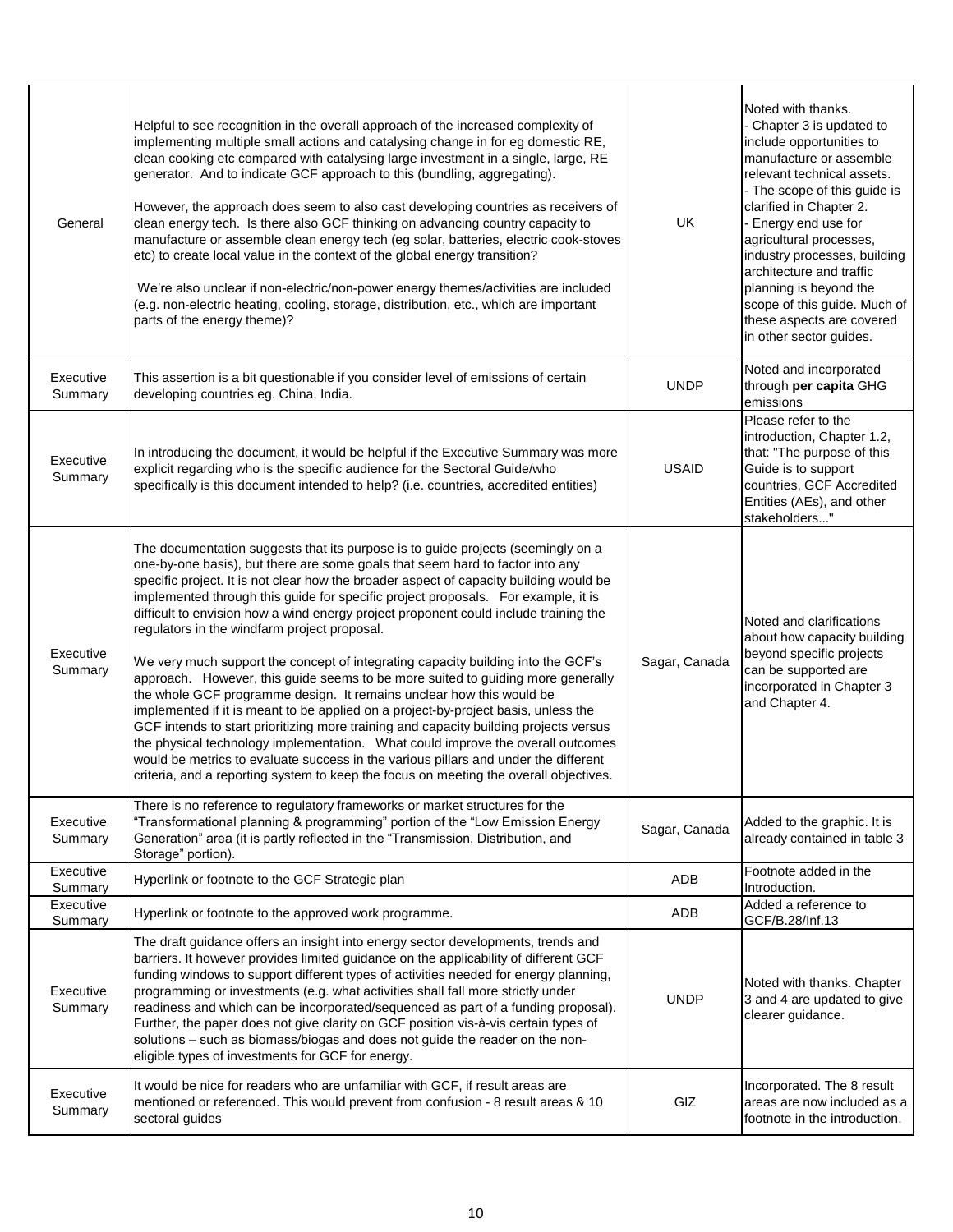| Executive<br>Summary | When developing policies, programmes, projects, and regulations                                                                                                                                                                                                                                                                            | <b>IDB</b>              | Noted and partially<br>incorporated. Added<br>"policies and regulations" to<br>this sentence although the<br>idea of programmes and<br>projects is a little different<br>from what the reviewer<br>might have had in mind -<br>i.e. GCF projects that<br>typically also address<br>policies and regulations. |
|----------------------|--------------------------------------------------------------------------------------------------------------------------------------------------------------------------------------------------------------------------------------------------------------------------------------------------------------------------------------------|-------------------------|--------------------------------------------------------------------------------------------------------------------------------------------------------------------------------------------------------------------------------------------------------------------------------------------------------------|
| Executive<br>Summary | Carbon capture and storage should in the list of cross-sectoral issues, as it is<br>relevant for both energy generation but also industrial decarbonisation.                                                                                                                                                                               | Global CCS<br>Institute | This table is about what is<br>actually covered in the other<br>guides, with relevance to<br>this guide. Carbon capture<br>is beyond the scope of this<br>Guide that covers the next 3-<br>5 years.                                                                                                          |
| Executive<br>Summary | Not only climate emergency but also undergoing a sixth mass extinction - might be<br>good to rephrase as "Humanity is breaching planetary boundaries, and global<br>ecosystems are experiencing both a biodiversity crises and a climate emergency"                                                                                        | Tebtebba<br>Foundation  | Beyond the scope of the<br>Energy Guide.                                                                                                                                                                                                                                                                     |
| Executive<br>Summary | Table ES-1 (table 1 introduction). Please refer to: "energy produced from renewable<br>sources in a sustainable manner and includes bioenergy, geothermal energy,<br>hydropower, ocean, solar and wind energy". It'd be good to include a reference to<br>promote efficient use and consumption of energy.                                 | <b>IDAE Spain</b>       | Incorporated. Adopted this<br>wording although we<br>differente between<br>renerwable energy and<br>geothermal energy (which is<br>not renewable) - this was<br>not made clear the way we<br>listed the energy carriers<br>initially.                                                                        |
| Executive<br>Summary | There are cross sectoral issues addressed missing                                                                                                                                                                                                                                                                                          | <b>FAO</b>              | This table is about what is<br>actually covered in the other<br>guides, with relevance to<br>this guide. Please refer to<br>other guides.                                                                                                                                                                    |
| Executive<br>Summary | Clean, low emission and sustainable energy access, energy generation and<br>consumption                                                                                                                                                                                                                                                    | <b>IDAE Spain</b>       | "Low emission energy<br>access and power<br>generation" refers to an<br>GCF result area that has<br>changed name over time.                                                                                                                                                                                  |
| Executive<br>Summary | There are studies that a proportion of so called 'natural' or 'wilderness' areas are<br>actually low human impact ecosystems. Suggested rewording: "They encompass<br>natural environments with various levels of intensity of human intervention from<br>negligible or low impact to intensive"?                                          | Tebtebba<br>Foundation  | Beyond the scope of this<br>guide. This comment<br>seems not to be referring<br>the this guide.                                                                                                                                                                                                              |
| Executive<br>Summary | also innovative?                                                                                                                                                                                                                                                                                                                           | <b>GIZ</b>              | Incorporated. Added<br>"innovative".                                                                                                                                                                                                                                                                         |
| Executive<br>Summary | The term ecosystem services is superseded in IPBES with the phrase 'nature's<br>contributions to people', which captures the observation that services may fit to more<br>than one category - it may be useful to add this as a footnote<br>(https://www.ipbes.net/glossary?search_api_fulltext=&f%5B0%5D=glossary_title_initi<br>als%3AE) | Tebtebba<br>Foundation  | Beyond the scope of this<br>quide. This comment<br>seems not to be referring<br>the this guide.                                                                                                                                                                                                              |
| Executive<br>Summary | It is suggested to insert the share of GHG emissions from the energy sector                                                                                                                                                                                                                                                                | <b>FAO</b>              | Incorporated. Added this<br>information which is quoted<br>later in the report.                                                                                                                                                                                                                              |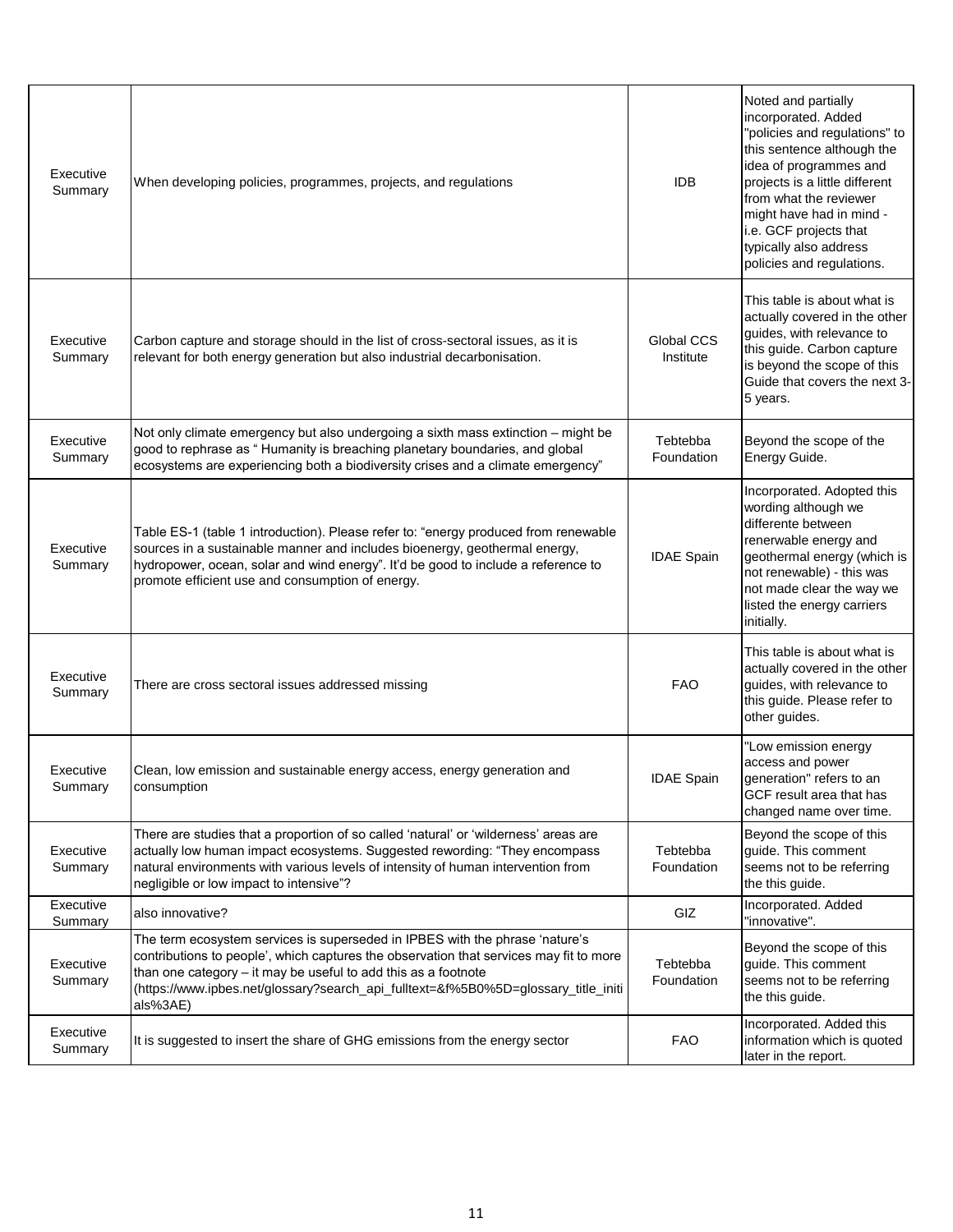| Executive<br>Summary                      | It would be useful to illustrate the scope of this development challenge with more<br>specific numbers here as per the 2021 SDG7 Tracking report.<br>https://trackingsdg7.esmap.org/downloads                                                                                                                                                                                                                                                                                                                                                                                                                                                                                                                                                                                                                                                                                                                                                                                                                                                                                                                                                                                                                                                                          | <b>UNDP</b>         | We have not included this<br>in the executive summary -<br>more detail is already given<br>in the body of the report,<br>noting however that the<br>Guide focus on the medium<br>term 3-5 years priority<br>investments.                                                      |
|-------------------------------------------|------------------------------------------------------------------------------------------------------------------------------------------------------------------------------------------------------------------------------------------------------------------------------------------------------------------------------------------------------------------------------------------------------------------------------------------------------------------------------------------------------------------------------------------------------------------------------------------------------------------------------------------------------------------------------------------------------------------------------------------------------------------------------------------------------------------------------------------------------------------------------------------------------------------------------------------------------------------------------------------------------------------------------------------------------------------------------------------------------------------------------------------------------------------------------------------------------------------------------------------------------------------------|---------------------|-------------------------------------------------------------------------------------------------------------------------------------------------------------------------------------------------------------------------------------------------------------------------------|
| Executive<br>Summary                      | The GCF should not accept or process accreditation applications from private<br>sectors supporting fossil fuels for energy generation or stopped but did not transition<br>from fossil fuel resources to renewable energy resources.                                                                                                                                                                                                                                                                                                                                                                                                                                                                                                                                                                                                                                                                                                                                                                                                                                                                                                                                                                                                                                   | TI Korea            | Beyond the scope of this<br>Energy Guide.                                                                                                                                                                                                                                     |
| Executive<br>Summary &<br>2.Global Contex | Please reflect the full range of ambition of the Paris Agreement. With the majority of<br>countries not committed to net zero emissions by mid-century, the GCF should also<br>increasingly focus on supporting efforts towards reaching the 1.5C-goal rather than<br>just "well below 2C".                                                                                                                                                                                                                                                                                                                                                                                                                                                                                                                                                                                                                                                                                                                                                                                                                                                                                                                                                                            | BMZ, BMU<br>Germany | This wording has been<br>adjusted given another<br>request to use the IRENA<br>2021 report on pathways to<br>1.5C.                                                                                                                                                            |
| Executive<br>Summary                      | Add unsustainable fuelwood as another type of fuel to transition from                                                                                                                                                                                                                                                                                                                                                                                                                                                                                                                                                                                                                                                                                                                                                                                                                                                                                                                                                                                                                                                                                                                                                                                                  | <b>IDB</b>          | Updated                                                                                                                                                                                                                                                                       |
| Executive<br>Summary                      | Reference can be updated to new reports from IRENA in 2021                                                                                                                                                                                                                                                                                                                                                                                                                                                                                                                                                                                                                                                                                                                                                                                                                                                                                                                                                                                                                                                                                                                                                                                                             | <b>IDAE Spain</b>   | Updated                                                                                                                                                                                                                                                                       |
| Executive<br>Summary                      | Add the part in bold: "While emissions from developing countries' energy sectors are<br>relatively low compared to developed countries"                                                                                                                                                                                                                                                                                                                                                                                                                                                                                                                                                                                                                                                                                                                                                                                                                                                                                                                                                                                                                                                                                                                                | <b>IDB</b>          | Updated                                                                                                                                                                                                                                                                       |
| Executive<br>Summary                      | It is suggested to insert the current shar of renewable energy in the final energy<br>consumption                                                                                                                                                                                                                                                                                                                                                                                                                                                                                                                                                                                                                                                                                                                                                                                                                                                                                                                                                                                                                                                                                                                                                                      | <b>FAO</b>          | This information is already<br>in the body of the report.<br>We have not included it in<br>the executive summary.                                                                                                                                                             |
| Executive<br>Summary                      | Though acknowledging that 'energy efficiency' is the subject of a separate GCF<br>Sectoral Guide, this document misses an opportunity to underscore and highlight the<br>importance of implementing comprehensive energy efficiency policies in the<br>developing world as a means to lowering future energy demand -- while also cutting<br>the long-term costs of energy to consumers. Despite the relatively low levels of per<br>capita energy consumption in the developing world now, energy efficiency is still a<br>concern in urban areas, in transport and in industry. This integrated discussion of<br>energy efficiency should be included as part of this Sectoral Guide.                                                                                                                                                                                                                                                                                                                                                                                                                                                                                                                                                                                | <b>USAID</b>        | Incorporated. It is now<br>made clearer in<br>1.INTRODUCTION and in<br>2.GLOBAL CONTEXT, that<br>energy efficiency is<br>paramount for the energy<br>system transition.                                                                                                       |
| Executive<br>Summary                      | Due to the high upfront costs, renewable energy is "only" cheaper if the long term<br>investment horizon is considered as also discussed later in the text. It would be<br>better to also mention briefly in this sentence.                                                                                                                                                                                                                                                                                                                                                                                                                                                                                                                                                                                                                                                                                                                                                                                                                                                                                                                                                                                                                                            | <b>FAO</b>          | Incorporated. The sentence<br>is edited: "Hence, they<br>have a unique opportunity<br>to leapfrog to low emissions<br>energy generation from<br>renewable sources which<br>have a lower life time<br>cost than new fossil fuel<br>based power in most parts<br>of the world." |
| Executive<br>Summary                      | We would like that also the concept of addressing energy poverty can be noted here,<br>which is one of the key objective currently being addressed under the Italian<br>Presidency of the G20. Although no definition has been internationally agreed in so<br>far, energy poverty occurs when households or territorial units cannot fulfil all of their<br>domestic energy needs (lighting, cooking, heating, cooling, information-<br>communication) as a result of lack of access to energy services, an inability to afford<br>them, or their poor quality or unreliability. Energy poverty affects developing<br>countries in a specific manner given contexts with underperforming energy services<br>markets. Energy poverty can also negatively impact the effectiveness of public<br>services (e.g., health and education) as well as economic productivity. Therefore, it<br>represents an obstacle to achieving the SDG7 goal of ensuring access to affordable,<br>reliable, sustainable and modern energy for all. The eradication of energy poverty<br>provides a number of health, economic, and climate co-benefits (Thema et al, 2017)<br>while also building resilience of societies and economies when faced with health or<br>climate emergencies. | Italy               | Beyond the scope of the<br>Energy Guide.                                                                                                                                                                                                                                      |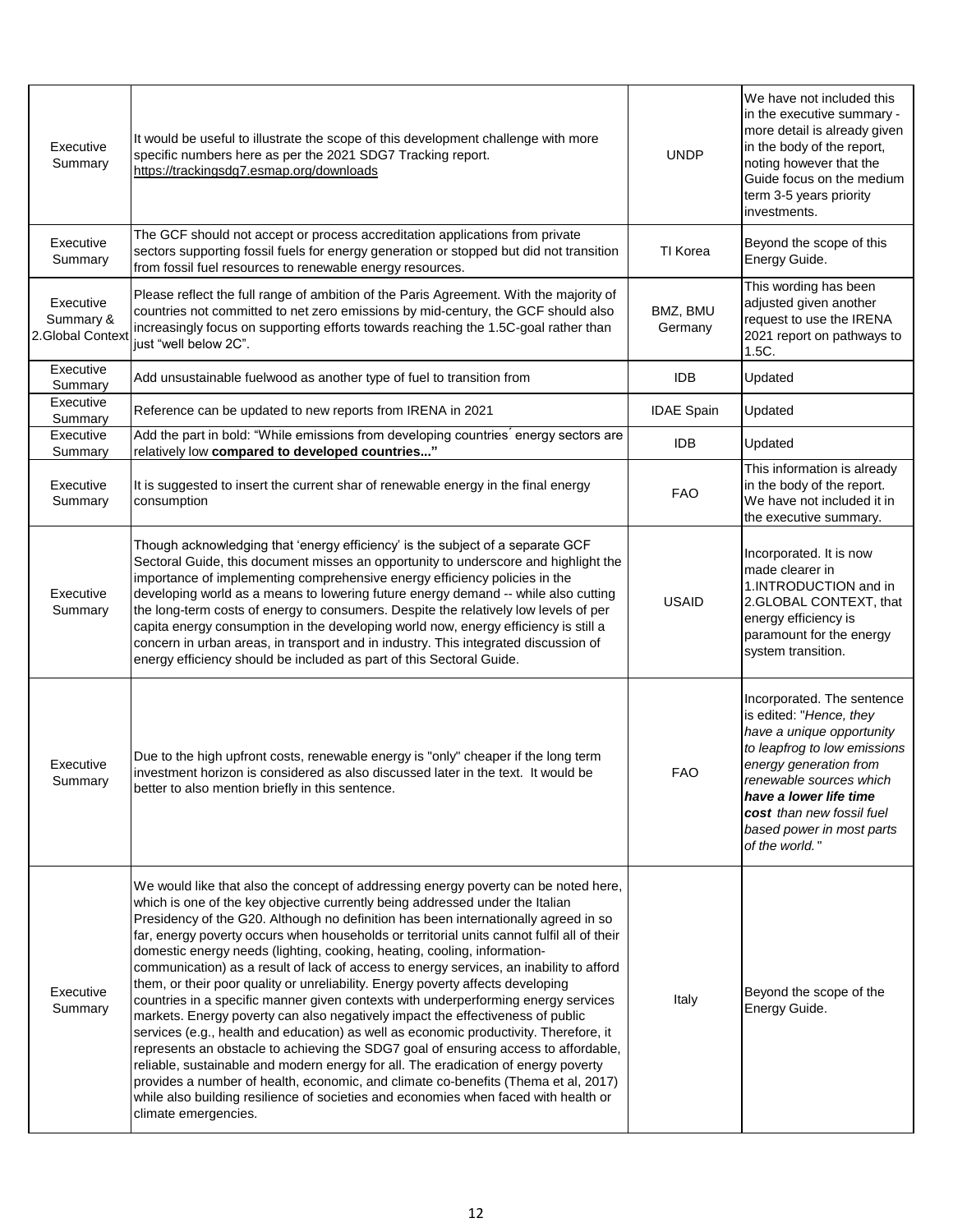| Executive<br>Summary | Contribution to adaptation need to be better addressed. "Clean" can be a vague<br>definition.                                                                                                                                                                                                                                                                           | <b>IDAE Spain</b>      | Text adjusted accordingly.                                                                                                                                                                                                                                                                                                                                                                                                                                                                                                                                                                                                                                                                                                                                                                                                             |
|----------------------|-------------------------------------------------------------------------------------------------------------------------------------------------------------------------------------------------------------------------------------------------------------------------------------------------------------------------------------------------------------------------|------------------------|----------------------------------------------------------------------------------------------------------------------------------------------------------------------------------------------------------------------------------------------------------------------------------------------------------------------------------------------------------------------------------------------------------------------------------------------------------------------------------------------------------------------------------------------------------------------------------------------------------------------------------------------------------------------------------------------------------------------------------------------------------------------------------------------------------------------------------------|
| Executive<br>Summary | It may be worth mentioning in the Exec. Summary the benefit of providing access to<br>clean, modern energy systems related to: enabling economic development, and<br>energy jobs creation.                                                                                                                                                                              | <b>TNC</b>             | Incorporated. It is now<br>included: "Therefore, it is of<br>paramount importance that<br>developing countries plan<br>strategically to attract global<br>financial flows to shift to a<br>renewable energy-based<br>power system for meeting<br>their economic and social<br>goals, including economic<br>diversification and job<br>creation."                                                                                                                                                                                                                                                                                                                                                                                                                                                                                       |
| Executive<br>Summary | A set of common terminologies need to be defined throughout the doc: "Low<br>emission energy access and power generation" vs "clean energy access and power<br>generation"; what is the definition of "clean energy"? NB some uses "sustainable<br>energy". The terminologies can be more consistent with the section of paradigm<br>shifting pathways.                 | <b>FAO</b>             | Thank you for pointing this<br>out. The wordning is now<br>stream-lined and clarified.<br>- Clean energy is used in<br>citations of the overarching<br>SDG7 formulation,<br>Sustainable Development<br>Goal (SDG) 7 "Affordable<br>and Clean Energy", as well<br>as in SDG 7a, and also<br>when citing IEA or refering<br>to IEA scenarios. In the<br>latter case, it is made<br>transparent that IEA also<br>refer to technologies that<br>are beyond the GCF<br>immediate priority and<br>therefore beyond the scope<br>of this guide.<br>-For GCF priority pathways<br>(Chapter 3) "clean" is now<br>replaced by "renewable",<br>"renewable and<br>geothermal" or "modern<br>renewable", unless where<br>refering specifically to clean<br>cooking which is a<br>demarcation against indoor<br>pollution from traditional<br>fuels. |
| Executive<br>Summary | Change 'human encroachment' to "land/water/area change or conversion". There<br>indigenous territories overlapping with protected areas, whose contributions in<br>protecting these areas are not recognized and whose human rights are violated<br>because of the fortress type model of conservation.                                                                 | Tebtteba<br>Foundation | Beyond the scope of this<br>guide. This comment<br>seems not to be referring<br>the this guide.                                                                                                                                                                                                                                                                                                                                                                                                                                                                                                                                                                                                                                                                                                                                        |
| Executive<br>Summary | After 'inappropriate', add 'unsustainable'                                                                                                                                                                                                                                                                                                                              | Tebtteba<br>Foundation | We didn't find this word<br>anywhere. This comment<br>seems not to be referring<br>the this guide.                                                                                                                                                                                                                                                                                                                                                                                                                                                                                                                                                                                                                                                                                                                                     |
| Executive<br>Summary | While it is correct to emphasize the need for private sector investment, the solution<br>to last-mile electrification still requires significant public financing. Low-income<br>populations can afford all the costs. There is still a justification for targeted subsidies<br>to achieve universal access to electricity and clean cooking fuels.                     | IDB                    | Noted and agreed. No<br>change is however required<br>in the Ex. summary text.                                                                                                                                                                                                                                                                                                                                                                                                                                                                                                                                                                                                                                                                                                                                                         |
| Executive<br>Summary | The definition of energy forms including heat the doc is considering throughout the<br>doc: e.g. the doc indicates "renewable energy-based electricity and promoting<br>access to clean energy" - What is the scope of RE application for heat production<br>(e.g. application of bioenergy feedstock for heating, recovery heat in resource<br>efficiency in RES etc)? | <b>FAO</b>             | This is beyond the scops of<br>this guide. The scope is<br>clarified in Chapter 1 and 2.                                                                                                                                                                                                                                                                                                                                                                                                                                                                                                                                                                                                                                                                                                                                               |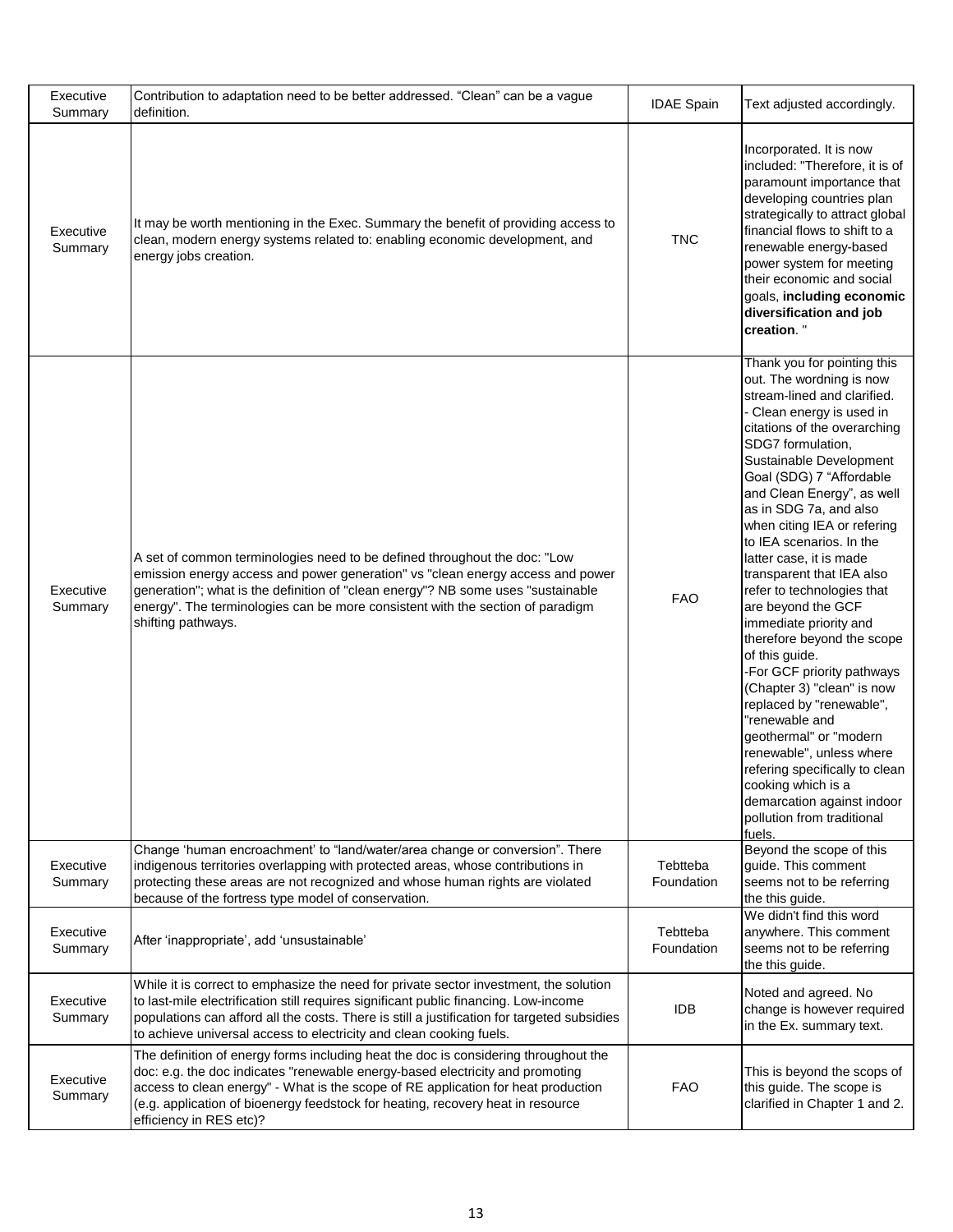| Executive<br>Summary | Clean, affordable and reliable                                                                                                                                                                                                                                                                                                                                                                                                                                                                                                                                                                                                                                                                                                            | <b>UNDP</b>                                | Wording is updted<br>throughout the guide.<br>SDG 7.1 to ensure<br>universal access to<br>affordable, reliable and<br>modern energy services.<br>IEA uses clean cooking. |
|----------------------|-------------------------------------------------------------------------------------------------------------------------------------------------------------------------------------------------------------------------------------------------------------------------------------------------------------------------------------------------------------------------------------------------------------------------------------------------------------------------------------------------------------------------------------------------------------------------------------------------------------------------------------------------------------------------------------------------------------------------------------------|--------------------------------------------|--------------------------------------------------------------------------------------------------------------------------------------------------------------------------|
| Executive<br>Summary | Another term that could be used for human -environmental system is socio-<br>ecological systems                                                                                                                                                                                                                                                                                                                                                                                                                                                                                                                                                                                                                                           | Tebtteba<br>Foundation                     | This comment seems not to<br>be referring the this guide.                                                                                                                |
| Executive<br>Summary | It should also be noted that this definition does not align with the investment criteria<br>outlined in Chapter 6, which appear to be technology neutral so long as technologies<br>have high mitigation potential. It is unclear whether "Low Emission Generation"<br>could include generation from nuclear sources. Currently, it states that it "focuses on<br>generating electricity from renewable sources" - we would suggest clarifying the<br>GCF's position on this piece, and including nuclear among low emission generation<br>sources.                                                                                                                                                                                       | Sagar, Canada                              | Carbon capture and storage<br>is beyond the scope of this<br>Guide.                                                                                                      |
| Executive<br>Summary | Carbon capture and storage should be listed under Low Emission Energy<br>Generation. Whilst the penetration of renewable technologies will continue, there will<br>remain a need for the dispatchable plant to manage RES variability - gas with<br>carbon capture and storage is one of the solutions.                                                                                                                                                                                                                                                                                                                                                                                                                                   | Global CCS<br>Institute                    | Carbon capture and storage<br>is beyond the scope of this<br>Guide.                                                                                                      |
| Executive<br>Summary | We suggest expanding the concept of wave energy to the broader category of ocean<br>energy and offshore renewables. Such technologies are described as forward-<br>looking technologies in Chapter 3 Paradigm Shifting Pathways Energy Result Areas,<br>which include also wave RE. In our opinion, their role can be further emphasized<br>given the opportunity for the GCF to promote paradigm shifting interventions also in<br>terms of: a) designing enabling regulatory frameworks specifically for offshore<br>renewables; b) improved mapping on technical offshore renewable potential; c)<br>international cooperation on R&D, investment research projects including<br>consideration of local conditions, capacity building. | Italy                                      | Updated                                                                                                                                                                  |
| Executive<br>Summary | Hydro' is listed as one of the renewable energy sources supported. Given the<br>environmental impact of large-scale hydro, does GCF have a definition regarding<br>the size of hydro projects it would support?                                                                                                                                                                                                                                                                                                                                                                                                                                                                                                                           | <b>USAID</b>                               | Rather than the size, it will<br>be the overall ESS aspects<br>that guide, refer to chapter 3.                                                                           |
| Executive<br>Summary | For energy distribution and storage, as already highlighted in the "Cities, buildings<br>and Urban Infrastructure Sectoral Guidance", it is important to include here the<br>concept of the implementation of smarter and digital power infrastructure systems.<br>This is critical for the acceleration of the energy transition by ensuring a seamless<br>and optimized interaction of electricity system elements on both the supply (e.g. DG,<br>RES and storage) and demand (e.g. energy efficiency, DSR, EV) sides.                                                                                                                                                                                                                 | Italy                                      | Agreed. These points are<br>already made in the bullets<br>and the body of the report                                                                                    |
| Executive<br>Summary | Would this include efficiency improvements (retrofits) of existing transmission and<br>distribution infrastructure, or only new infrastructure related investments? Please<br>clarify.                                                                                                                                                                                                                                                                                                                                                                                                                                                                                                                                                    | ADB                                        | Noted and agreed, retrofits<br>can be justified. No<br>changes are required in the<br>executuve summary.                                                                 |
| Executive<br>Summary | It may be useful to reference "affordable" energy access in here, as cost factors<br>would play a significant role in driving transformative behavioural change. However,<br>we recognise the tension between affordability for end-users and sustainable<br>financing models which encourage private sector investment.                                                                                                                                                                                                                                                                                                                                                                                                                  | UK                                         | "affordable" added in table<br>ES-1.                                                                                                                                     |
| Executive<br>Summary | Access to clean energy should include also energy for thermal uses and clean<br>cooking. Contribute to reduced emissions,                                                                                                                                                                                                                                                                                                                                                                                                                                                                                                                                                                                                                 | <b>IDAE Spain</b>                          | Modern renewable energy<br>covers energy for cooking<br>as well as other needs.                                                                                          |
| Executive<br>Summary | The third "transformational pathway" (Promoting Access to Clean Energy) focuses<br>on off-grid and mini-grid energy generation from renewables. We suggest the scope<br>to include also the so-called "isolated systems", such as small ou medium-sized<br>cities not connected to the main or national grid and supplied by local power<br>generation. This is the case of many cities in the Amazon region in Brazil, that still<br>highly dependent on diesel generation (more than 95%). In that sense, this<br>transformational pathway could be even more effective in terms of access to clean<br>energy.                                                                                                                          | Ministry of<br>Foreign Affairs -<br>Brazil | The term "mini-grid" is used<br>to address exactly the<br>suggested scope - small or<br>medium sized isolated grids                                                      |
| Executive<br>Summary | We suggest explicitly referencing clean cooking, to avoid impression that this is only<br>about electricity access                                                                                                                                                                                                                                                                                                                                                                                                                                                                                                                                                                                                                        | UK                                         | The text is updated                                                                                                                                                      |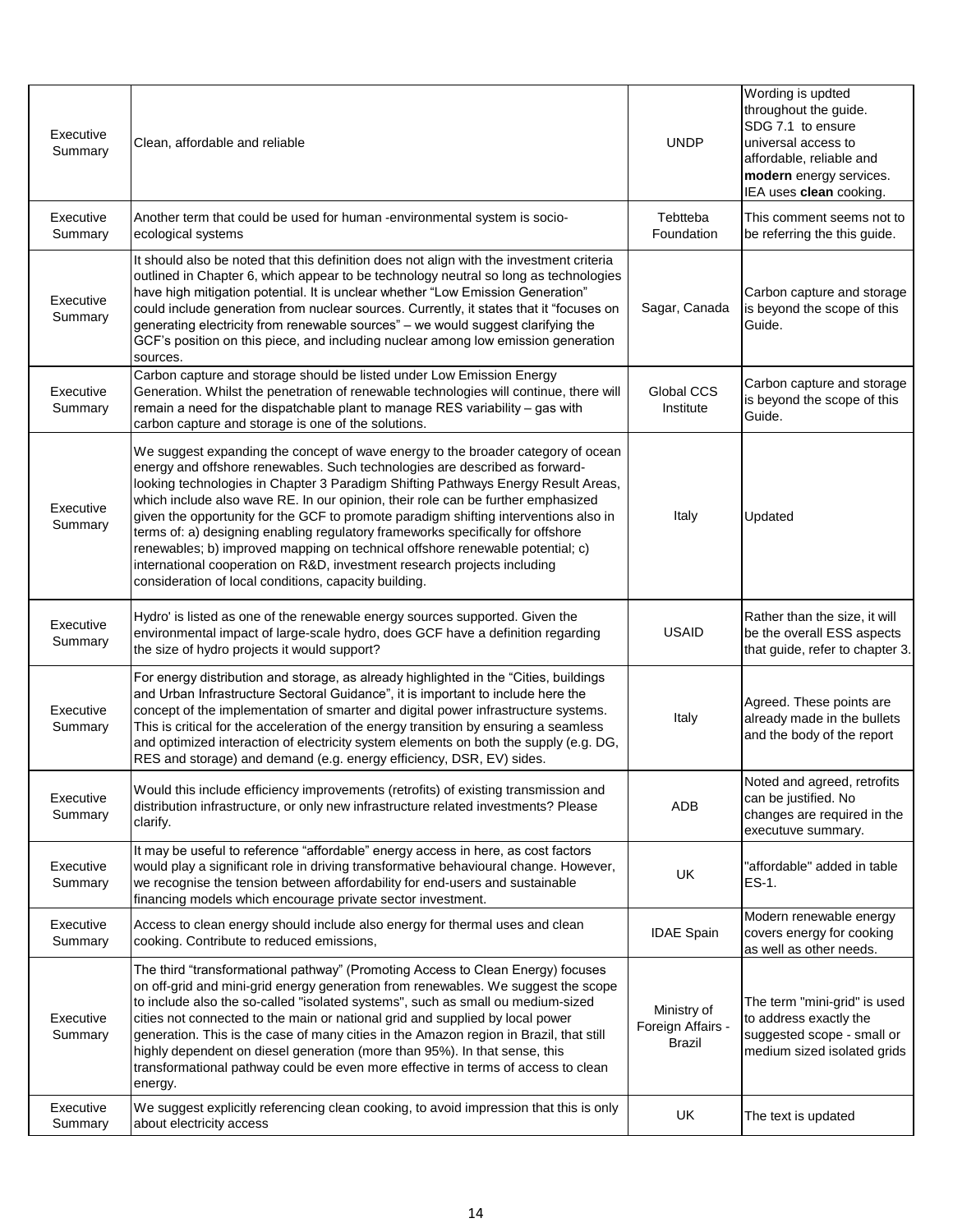| Executive<br>Summary | It would be useful to precise here the inclusion of clean cooking solutions as well.                                                                                                                                                                                                                                                                                                                                                                                                                                                                                                                                                                                                                                   | <b>UNDP</b>         | The text is updated                                                                                                                                                                                                                                                                                                                                                                                                                 |
|----------------------|------------------------------------------------------------------------------------------------------------------------------------------------------------------------------------------------------------------------------------------------------------------------------------------------------------------------------------------------------------------------------------------------------------------------------------------------------------------------------------------------------------------------------------------------------------------------------------------------------------------------------------------------------------------------------------------------------------------------|---------------------|-------------------------------------------------------------------------------------------------------------------------------------------------------------------------------------------------------------------------------------------------------------------------------------------------------------------------------------------------------------------------------------------------------------------------------------|
| Executive<br>Summary | Consider including clean cooking                                                                                                                                                                                                                                                                                                                                                                                                                                                                                                                                                                                                                                                                                       | GIZ                 | The text is updated                                                                                                                                                                                                                                                                                                                                                                                                                 |
| Executive<br>Summary | The phrase "risks are higher" could be seen as an exaggerated general statement.<br>New generation of all types requires long-term agreements and many years to<br>achieve cost recovery. A "legally binding commitment for shifting to renewable<br>energy" would not be essential where the levelized cost of energy (LCOE) for<br>renewable energy (RE) is lower than for fossil fuels- market economics will drive that<br>commitment.                                                                                                                                                                                                                                                                             | <b>USAID</b>        | Financial risks are high<br>"legally binding" has been<br>deleted.                                                                                                                                                                                                                                                                                                                                                                  |
| Executive<br>Summary | Suggest clarifying what is meant by the term "new fossil." Presumably, the reference<br>means "new fossil fuel-based generation facilities," but clearer text could benefit the<br>reader.                                                                                                                                                                                                                                                                                                                                                                                                                                                                                                                             | <b>USAID</b>        | The text has been adjusted<br>as suggested                                                                                                                                                                                                                                                                                                                                                                                          |
| Executive<br>Summary | Even though Initial investment costs of some renewable energy (RE) technologies<br>may be higher, most other infrastructure funded by non-recourse project finance<br>requires the same two or more decades of revenue secured by long-term security<br>package agreements. This is not that unusual. Similar to much stated in 91-101. All<br>these things are critical for successful RE projects, but they are not unique risks<br>associated with RE.                                                                                                                                                                                                                                                              | <b>USAID</b>        | Agreed. No changes are<br>required in the text.                                                                                                                                                                                                                                                                                                                                                                                     |
| Executive<br>Summary | This statement might be not correct for some types of investments where return on<br>investment or required revenue stream to make an energy project viable might not<br>require 2-3 decades.                                                                                                                                                                                                                                                                                                                                                                                                                                                                                                                          | <b>UNDP</b>         | Agreed, " two or more<br>decades" is deleted from<br>the text, and instead "many<br>vears"                                                                                                                                                                                                                                                                                                                                          |
| Executive<br>Summary | It is an aggressive statement, considering that renewable energy has achieved quite<br>competitive prices in developing countries with subsidies to incumbents, at times<br>through renewable energy auctions. The statement that only long-term PPAs can<br>provide investment security is flawed.                                                                                                                                                                                                                                                                                                                                                                                                                    | BMZ, BMU<br>Germany | Agreed and incorporated:<br>'Even though levelized cost<br>of energy from most<br>renewable technologies are<br>now lower than new fossil<br>fuel-based energy<br>generation, the financial<br>risks are high because the<br>initial investment costs need<br>to be covered by many<br>years of revenue that<br>should be assured through<br>a commitment for shifting to<br>renewable energy."                                     |
| Executive<br>Summary | This section does not mention the implementation barriers (under, say, market<br>barriers) for RE in developing countries. For example, when you have the presence<br>of ill-intentioned or "sales-only focused" technology suppliers in a market, especially<br>for distributed generation, who solely aim to sell as many RE units (e.g. SHS) as<br>possible (rather than employing a model that also provides quality after-sales<br>service, guarantees the equipment for a certain period, etc) and thus try to profit<br>from the lower-income populations unfamiliar with the technology and in need of<br>energy, which can hurt low-income populations, tarnish the reputation for RE and<br>distort markets. | <b>IDB</b>          | Good point. The text in the<br>executive summary is<br>however not changed. In<br>this summary, it is referring<br>primarily to barriers from the<br>investors point of view that<br>include inability to secure<br>cash inflow. It is correct that<br>underlying reasons for ths<br>include poor service. The<br>point is very well taken and<br>while the text is not<br>changed here, it is included<br>in chapter 4. Financing. |
| Executive<br>Summary | Energy access seems to be absent from this sub-section.                                                                                                                                                                                                                                                                                                                                                                                                                                                                                                                                                                                                                                                                | <b>UNDP</b>         | The sentence on off-grid<br>investors applies to energy<br>access. We have also<br>added a comment about<br>high technology costs.                                                                                                                                                                                                                                                                                                  |
| Executive<br>Summary | There a number of additional risks, eg. Currency risks, political risks etc.                                                                                                                                                                                                                                                                                                                                                                                                                                                                                                                                                                                                                                           | <b>UNDP</b>         | Added "and others" to line<br>100                                                                                                                                                                                                                                                                                                                                                                                                   |
| Executive<br>Summary | It is suggested to add: weak infrastructure and low awareness as barriers                                                                                                                                                                                                                                                                                                                                                                                                                                                                                                                                                                                                                                              | <b>FAO</b>          | Added "and others" to line<br>100                                                                                                                                                                                                                                                                                                                                                                                                   |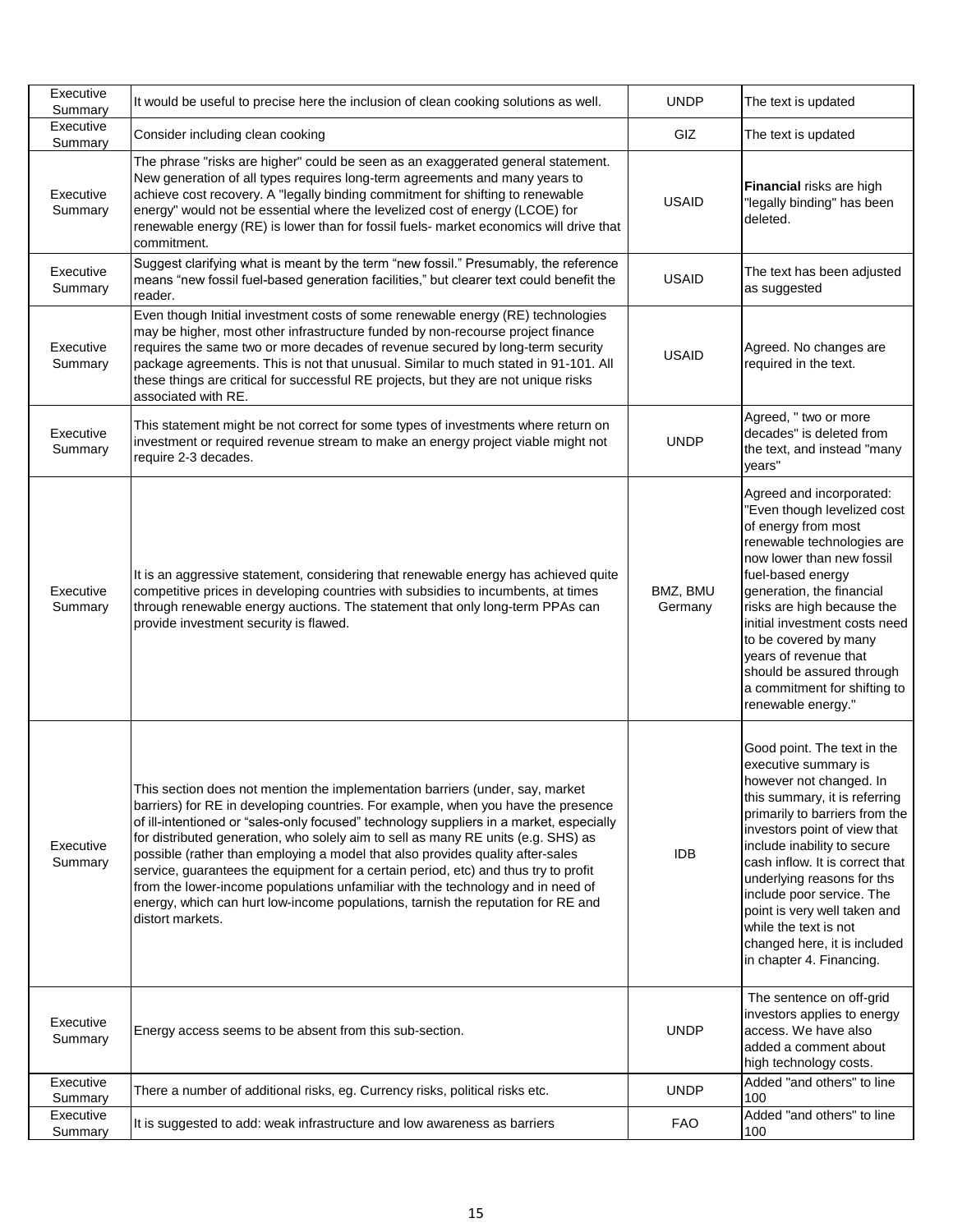| Executive<br>Summary | This may not necessarily the case for ALL countries. Suggest reformulating to "in a<br>number of developing countries"                                                                                                                                                                                                                                                                                                                              | <b>UNDP</b>                        | Added the word "often"                                                                                                                                                                                                                                                                                                                                  |
|----------------------|-----------------------------------------------------------------------------------------------------------------------------------------------------------------------------------------------------------------------------------------------------------------------------------------------------------------------------------------------------------------------------------------------------------------------------------------------------|------------------------------------|---------------------------------------------------------------------------------------------------------------------------------------------------------------------------------------------------------------------------------------------------------------------------------------------------------------------------------------------------------|
| Executive<br>Summary | It is suggested to add: uncertainties in access to finance                                                                                                                                                                                                                                                                                                                                                                                          | FAO                                | Added "and others" to line<br>100                                                                                                                                                                                                                                                                                                                       |
| Executive<br>Summary | Renewable energy development faces considerable risks related to siting. When<br>considering long term planning (and regulations to drive smart deployment) consider<br>including reference to "siting on low impact lands and waters" which not only avoids<br>environmental harm, but helps de-risk and accelerate development by avoiding<br>conflicts (with local communities or environmental groups).                                         | The Nature<br>Conservancy<br>(TNC) | Added "and others" to line<br>100                                                                                                                                                                                                                                                                                                                       |
| Executive<br>Summary | In a number of countries, the extension of the grid is also very limited.                                                                                                                                                                                                                                                                                                                                                                           | <b>UNDP</b>                        | Added "and others" to line<br>100                                                                                                                                                                                                                                                                                                                       |
| Executive<br>Summary | Other than financial and counter-party/off-takers risk there is also significant<br>technological risk. At macro level there is often fiscal challenges due to<br>technological imports/duties especially in countries where there are not enough<br>domestic manufacturing markets. Perhaps through its policy level support, GCF<br>could think of providing incentives in this area of technology transfer and/or<br>manufacturing supply-chain. | <b>ADB</b>                         | Incorporated: "and other" is<br>added to broaden the<br>matter of risks here in the<br>Executive Summary. Some<br>more text regarding local<br>manufacturing is included in<br>the section "Drivers of<br>change across paradigm<br>shifting pathways"(in<br>chapter 3. PARADIGM<br>SHIFTING PATHWAYS:<br>ENERGY RESULT AREA).                          |
| Executive<br>Summary | The relative lack of institutional experience of RE projects and enabling frameworks,<br>for both local developers and governments, also influences the risk perception and<br>cost of capital.                                                                                                                                                                                                                                                     | UK                                 | Incorporated: "and other" is<br>added to broaden the<br>matter of risks here in the<br>Executive Summary. Some<br>more text regarding<br>institutional experience is<br>included in the section<br>"Drivers of change across<br>paradigm shifting<br>pathways"(in chapter 3.<br>PARADIGM SHIFTING<br>PATHWAYS: ENERGY<br><b>RESULT AREA)</b>            |
| Executive<br>Summary | Suggest rephrasing this sentence to enhance clarity. Does "reduce the expected<br>rate of return" mean "reduce the expected rate of return required by investors"?                                                                                                                                                                                                                                                                                  | <b>USAID</b>                       | Incorporated: GCF aims to<br>leverage its range of grant<br>and non-grant instruments<br>to de-risk renewable energy<br>investments, reduce the<br>cost of financing and thus<br>the expected rate of return<br>required by investors,<br>increase affordability to end-<br>users and accelerate the<br>transition to renewable<br>energy technologies. |
| Executive<br>Summary | This may be misunderstood. The idea is to reduce the risk so that the expectation of<br>the return to compensate the risk is reduced, but not to reduce the expected rate of<br>return per se. as an alternative you can use "reduce the cost of financing".                                                                                                                                                                                        | <b>UNDP</b>                        | Incorporated: GCF aims to<br>leverage its range of grant<br>and non-grant instruments<br>to de-risk renewable energy<br>investments, reduce the<br>cost of financing and thus<br>the expected rate of return<br>required by investors,<br>increase affordability to end-<br>users and accelerate the<br>transition to renewable<br>energy technologies. |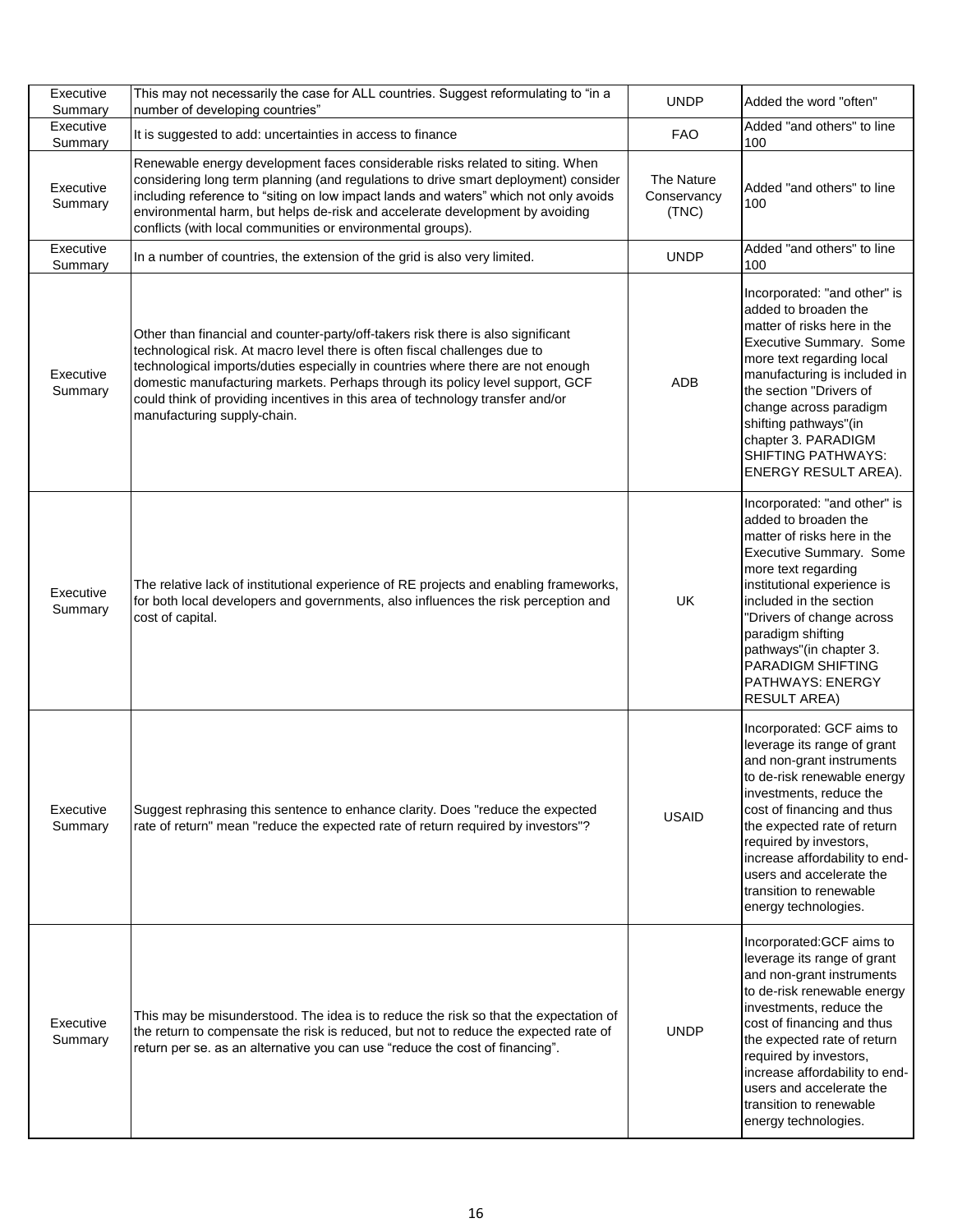| Executive<br>Summary | and large-scale deployment.                                                                                                                                                                                                                                                                                        | ADB                    | This doesn't appear to add<br>any clarity to the message.                                                                                                                                                                                                                                                                                                                                |
|----------------------|--------------------------------------------------------------------------------------------------------------------------------------------------------------------------------------------------------------------------------------------------------------------------------------------------------------------|------------------------|------------------------------------------------------------------------------------------------------------------------------------------------------------------------------------------------------------------------------------------------------------------------------------------------------------------------------------------------------------------------------------------|
| Executive<br>Summary | This list should include "building local capacity" - for developers, govt agencies and<br>local financial institutions. It is particularly relevant for 1) and 4).                                                                                                                                                 | UK                     | updated                                                                                                                                                                                                                                                                                                                                                                                  |
| Executive<br>Summary | Is there not a role for GCF in helping to over-come some of the policy barriers<br>identified in the previous section?                                                                                                                                                                                             | <b>UK</b>              | There is no change required<br>in the text. The answer is<br>yes and GCF do support<br>these type of activities<br>linked to project<br>implementation as well as in<br>terms of readiness.                                                                                                                                                                                              |
| Executive<br>Summary | And environmental?                                                                                                                                                                                                                                                                                                 | <b>UNDP</b>            | Incorporated. Added                                                                                                                                                                                                                                                                                                                                                                      |
| Executive<br>Summary | The paper could also discuss GCF general approach to funding pilot innovative<br>technology deployment (for instance, hydrogen) and related (market) research and<br>development investments, which often constitute a main barrier for<br>pioneering/introduction of truly innovative and impactful technologies. | <b>UNDP</b>            | To make GCF's general<br>approach clearer, more<br>clarifying text is added in<br>Chapter 3. PARADIGM<br><b>SHIFTING PATHWAYS:</b><br>ENERGY RESULT AREA,<br>"drivers of change across<br>paradigm shifting pathways"<br>and 4. FINANCING<br>PARADIGM SHIFTING<br><b>PATHWAYS "GCF</b><br>Financial instruments for<br>low emissions energy<br>access and power<br>generation projects". |
| Executive<br>Summary | It would be good to clarify what enabling adoption of best practices in this context<br>means in practice.                                                                                                                                                                                                         | <b>UNDP</b>            | Incoporated. Suggest<br>writing best industry<br>practice in the executive<br>summary. It's meaning can<br>not be covered in length in<br>this guide.                                                                                                                                                                                                                                    |
| Executive<br>Summary | Change to 'contribution of indigenous peoples, women, youth and relevant<br>stakeholders'                                                                                                                                                                                                                          | Tebtteba<br>Foundation | This comment seems not to<br>refer to this guide.                                                                                                                                                                                                                                                                                                                                        |
| Executive<br>Summary | This is included as an action for project implementation, however, isn't this a<br>preparatory action for project development?                                                                                                                                                                                     | GIZ                    | Incorporated. The role of<br>GCF in financing the<br>paradigm shifting pathways<br>also includes providing<br>Readiness grants. This is<br>clarified here in this<br>executive summary.<br>Furthermore, in chapter 4.<br>FINANCING, edits and<br>additions are made to better<br>clarify different funding<br>windows and instruments<br>that GCF offer to its<br>partners.              |
| Executive<br>Summary | In Chapter 4, repayable grants are also mentioned as a distinct instrument. We<br>suggest including / mentioning it here as well.                                                                                                                                                                                  | GIZ                    | Incorporated. Added<br>"reimbursable grants".                                                                                                                                                                                                                                                                                                                                            |
| Executive<br>Summary | Given the GCF's goal is to align with countries' NDCs, some of which include<br>nuclear, it would be helpful to clarify the GCF's position on nuclear in this document.                                                                                                                                            | Sagar, Canada          | This Energy Guide is<br>focused on the prioritized<br>technologies and<br>subsectors for the coming 3-<br>5 years.                                                                                                                                                                                                                                                                       |
| Executive<br>Summary | The paper could further discuss the role GCF would be aiming to play in the context<br>of complementing other vertical funds (e.g. GEF) in energy sector and how<br>complementarity shall be approached by the accredited entities in this respect.                                                                | <b>UNDP</b>            | Beyond the scope of the<br>Energy Guide.                                                                                                                                                                                                                                                                                                                                                 |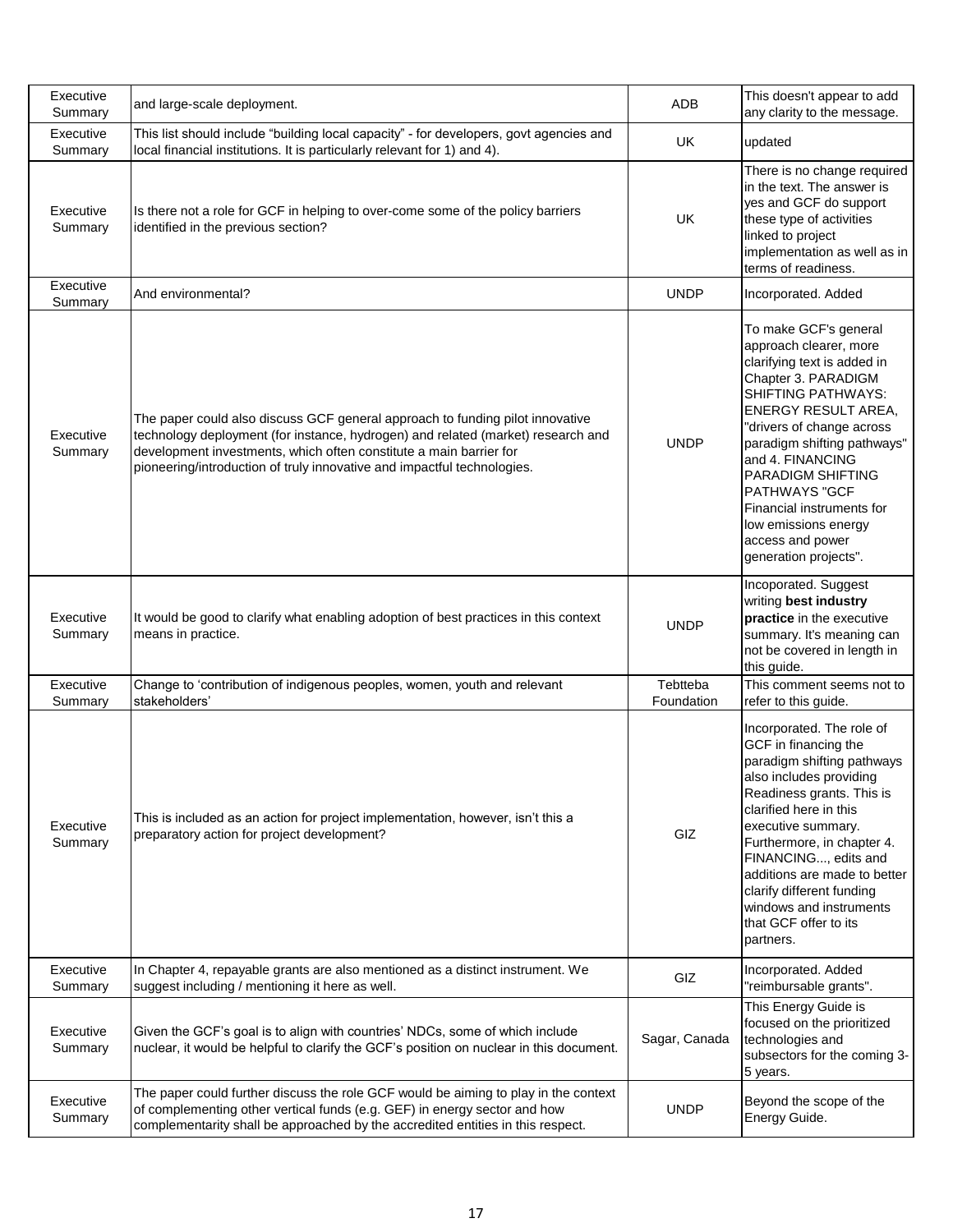| Executive<br>Summary | The six GCF investment criteria seem worthwhile but lacking a relevant point that<br>ensures significant returns of investment. Therefore, we highly recommend the<br>following addition to the investment criteria ('7th criteria):<br>(7) transparency and integrity: ensure that the finance/funds for energy are well-<br>spent, benefiting the intended community and direct beneficiaries employing<br>fiduciary standards, anti-corruption policies, gender-sensitive, indigenous peoples<br>policies, and other integrity policies.                               | TI Korea                                   | GCF investment criteria are<br>established through Board<br>decision.                                                                                                                                                                                                                                                                      |
|----------------------|---------------------------------------------------------------------------------------------------------------------------------------------------------------------------------------------------------------------------------------------------------------------------------------------------------------------------------------------------------------------------------------------------------------------------------------------------------------------------------------------------------------------------------------------------------------------------|--------------------------------------------|--------------------------------------------------------------------------------------------------------------------------------------------------------------------------------------------------------------------------------------------------------------------------------------------------------------------------------------------|
| Executive<br>Summary | We suggest taking technological originality into consideration, among the criteria for<br>assessing projects. This consideration can be relevant if intended to stimulate other<br>initiatives than just new business models based on mature technologies. If it is<br>plausible and the criteria is subject to change, the section 6 would be adjusted.                                                                                                                                                                                                                  | Ministry of<br>Foreign Affairs -<br>Brazil | GCF investment criteria are<br>established through Board<br>decision.                                                                                                                                                                                                                                                                      |
| Executive<br>Summary | Investment criteria include environmental, social, gender and economic benefits as<br>co-benefits. But these are different from ensuring that each investment takes into<br>account ESG factors (e.g. ensuring minimum flows) or other negative impacts that<br>might be cause by RE projects. Perhaps the two should be treated separately and at<br>the moment the latter (ESG) are not mentioned in the document but should be<br>unless they are already implicit in the co-benefits? Would be good to clarify.                                                       | UK                                         | GCF investment criteria are<br>established through Board<br>decision.<br>Regarding ESS and typical<br>safeguard issues of the<br>sector, some more text is<br>included in Chapter 3.                                                                                                                                                       |
| Executive<br>Summary | Please include a reference to the do not significant harm approach. SDGs can be<br>too vague, e.g. investing in a coal power plant can have positive impact on job<br>creation, while damaging health, life on land, water or the climate.                                                                                                                                                                                                                                                                                                                                | <b>IDAE Spain</b>                          | GCF investment criteria are<br>established through Board<br>decision.                                                                                                                                                                                                                                                                      |
| Executive<br>Summary | Please include a reference to the project as part of the relevant national plans, such<br>as NDC or NDP, or even INFF.                                                                                                                                                                                                                                                                                                                                                                                                                                                    | <b>IDAE Spain</b>                          | This is fully covered in the<br>body of the report.                                                                                                                                                                                                                                                                                        |
| Executive<br>Summary | The need to have "country ownership" as a criterion for GCF investment is<br>understood. However, when countries are not carrying out integrated, transparent<br>planning, limiting project support to only government-backed efforts can stand in the<br>way of efficient, cost-reflective energy system build-out. This should be considered<br>in depth somewhere - perhaps it is addressed in another section?                                                                                                                                                        | <b>USAID</b>                               | Beyond the scope of the<br>Energy Guide.                                                                                                                                                                                                                                                                                                   |
| Executive<br>Summary | For the "Promoting Access to Clean Energy" line and the "Catalyzing climate<br>Innovation" column, we suggest including the development of pilot projects, based<br>on renewables. Pilot projects can be very important to prove the applicability, the<br>readiness and the maturity of the technologies and business models in a<br>local/specific context. Pilot project are an important step towards scaling up clean<br>energy solutions.                                                                                                                           | Ministry of<br>Foreign Affairs -<br>Brazil | We do not include it in the<br>executive summary since<br>pilots and demonstration<br>projects are not highest<br>priority for GCF, but will be<br>considered on a case-by-<br>case basis. Focus is rather<br>on the commercialistation<br>stage of innovation. PPF<br>grants can not be used for<br>pilots and demonstration<br>projects. |
| Executive<br>Summary | Under "Mobilization of finance and scale", low emission technologies should be<br>linked not only renewable energy but also to other decarbonisation solutions,<br>including carbon capture and storage where large scale investments are needed.<br>As highlighted in the general comment, a large part of the world's carbon capture<br>and storage capacity would need to be built in developing countries.<br>The Global CCS Institute's report CCS Development in Southeast Asia elaborates<br>on carbon capture and storage in the context of developing countries. | Global CCS<br>Institute                    | Already incorporated.<br>Carbon capture is beyond<br>the scope of the Energy<br>Guide.                                                                                                                                                                                                                                                     |
| Executive<br>Summary | TNC fully supports the idea of "Integrated energy, land-use and climate investment<br>planning" as well as the other referenced actions in the Low Emission Energy<br>Generation and Transformational box.                                                                                                                                                                                                                                                                                                                                                                | The Nature<br>Conservancy<br>(TNC)         | Good.                                                                                                                                                                                                                                                                                                                                      |
| Executive<br>Summary | In the Promoting Access row, it may be worth including a bullet on "Engaging with<br>communities to assess needs, priorities, and ensure proper alignment with proposed<br>energy solutions"                                                                                                                                                                                                                                                                                                                                                                              | The Nature<br>Conservancy<br>(TNC)         | Updated                                                                                                                                                                                                                                                                                                                                    |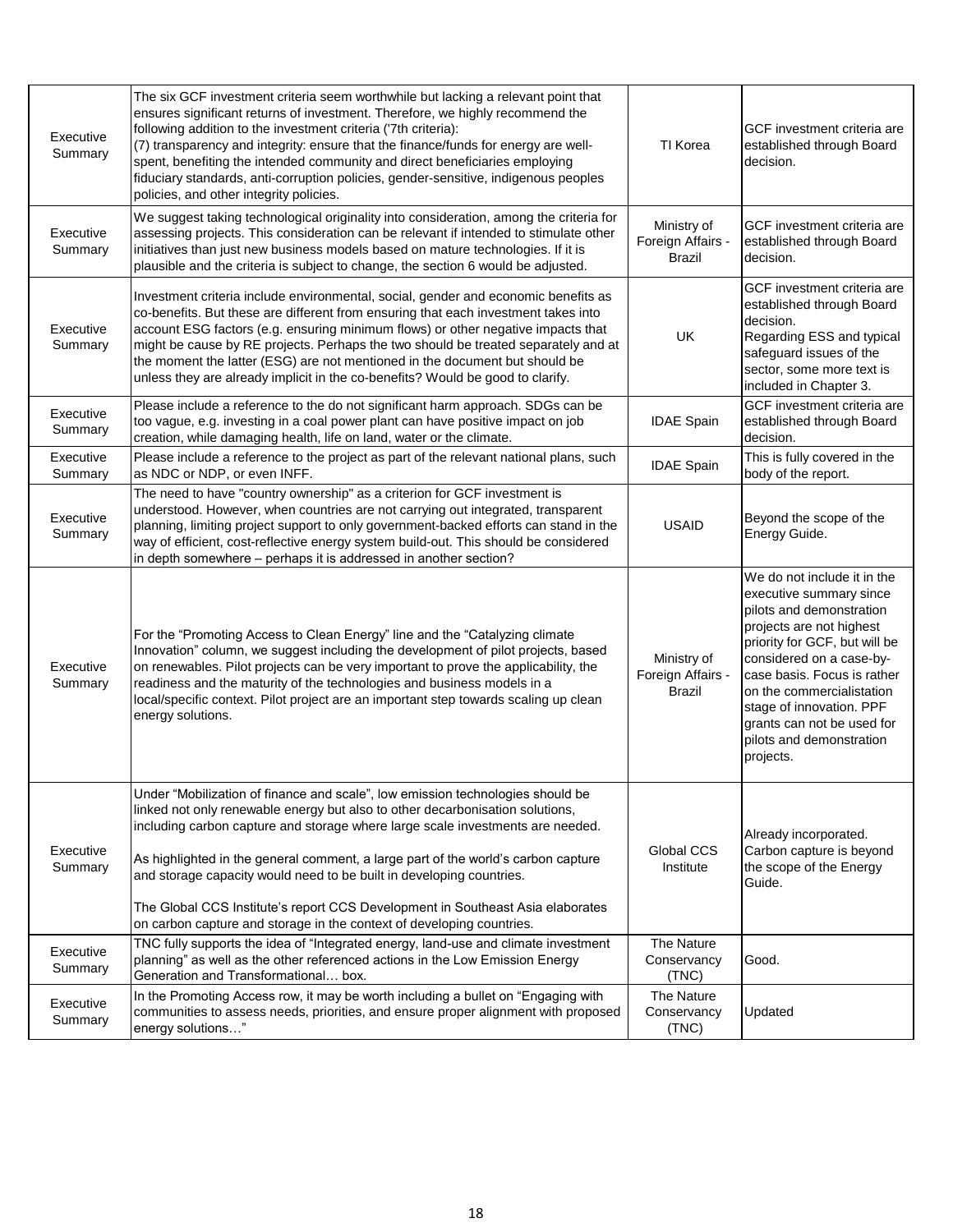| Executive<br>Summary | Currency risks is an important barriers to mobilize finance at scale for energy. It<br>would be interesting to see example of hedging mechanisms and eligibility of using<br>GCF resource for such type of risk coverage.                                                                                                                                                                                                                                                                                                                           | <b>UNDP</b>                        | Indeed hedging can be<br>interesting to explore. We<br>do not change the summry<br>text since it can be part of<br>the bullet: -crowd in private<br>investment at scale                            |
|----------------------|-----------------------------------------------------------------------------------------------------------------------------------------------------------------------------------------------------------------------------------------------------------------------------------------------------------------------------------------------------------------------------------------------------------------------------------------------------------------------------------------------------------------------------------------------------|------------------------------------|----------------------------------------------------------------------------------------------------------------------------------------------------------------------------------------------------|
| Executive<br>Summary | Under promoting energy access, it's necessary to include "skills development" in the<br>off-grid energy access sector for the whole chain - business development (design,<br>planning, etc.), technicians for installations and maintenance, and skills for<br>productive use businesses (business and technical skills) and Consumer awareness<br>measures. It would also be good to mention "SHS or standalone solar" under energy<br>access so that it is not lost in the broader energy access term. Mini grids always go<br>together with SHS. | GIZ                                | Skills development is added<br>in Table 8 as well as in this<br>summary matrix.                                                                                                                    |
| 1. Introduction      | The paper is rather lengthy, and repetition of certain sections or generic narratives<br>could be avoided.                                                                                                                                                                                                                                                                                                                                                                                                                                          | <b>UNDP</b>                        | Thank you for this<br>reflection. Duplications<br>have been avoided.                                                                                                                               |
| 1. Introduction      | The transport and energy approach could potentially be combined since the context<br>of transport, mobility and circulation is often linked to energy. Clean fuel, the<br>promotion of public transport, the elimination of traffic jams, the renewal of vehicle<br>fleets are themes that could be considered.                                                                                                                                                                                                                                     | <b>USAID</b>                       | Please refer to the<br><b>Transport Sector Guide</b>                                                                                                                                               |
| 1. Introduction      | Carbon capture and storage should in the list of cross-sectoral issues, as it is<br>relevant for both energy generation but also industrial decarbonisation.                                                                                                                                                                                                                                                                                                                                                                                        | Global CCS<br>Institute            | This table is about what is<br>actually covered in the other<br>guides, with relevance to<br>this guide.                                                                                           |
| 1. Introduction      | There is reference in this guide to "sustainable biomass" and it is noted that biomass<br>energy is considered in the land use guide however given the sustainability<br>challenges associated with biomass energy/fuels it would be important to address<br>how these energy solutions are treated, including possibility that GCF not include<br>such solutions equally along with other renewables.                                                                                                                                              | The Nature<br>Conservancy<br>(TNC) | The guide only mentions<br>"sustainable biomass".                                                                                                                                                  |
| 1. Introduction      | The guide intro references "renewable hydro" however throughout the document<br>there is no consideration of the sustainability concerns around hydropower. What<br>defines renewable or sustainable hydropower? Hydropower is almost never "low<br>impact" and many/most new hydro investments should be avoided. What about<br>upgrades/efficiency increases to existing hydro? Will GCF support old/inefficient<br>hydro dam removal?                                                                                                            | The Nature<br>Conservancy<br>(TNC) | There is no mentioning of<br>renewable hydro.                                                                                                                                                      |
| 1. Introduction      | Low Emission Energy Generation' part: is this just power sector-focused? Would<br>non-renewable clean energy technologies like CCUS be eligible here for proposals?                                                                                                                                                                                                                                                                                                                                                                                 | UK.                                | CCUS is beyond the scope<br>of this Energy Guide.                                                                                                                                                  |
| 1. Introduction      | •'Efficient and Reliable Energy Transmission, Distribution, and Storage' would<br>benefit from going beyond just the electricity sector here (e.g. non-electric-based<br>thermal storage, distribution, etc.) (Page 14)                                                                                                                                                                                                                                                                                                                             | <b>UK</b>                          | Electricity storage is<br>specifically prioritised<br>because it is crucial for the<br>possibility to increase<br>renewable energy sources<br>in the electricity mix<br>significantly before 2030. |
| 1. Introduction      | •'Catalysing climate Innovation' pillar: important that GCF identifies where its<br>additionality is here, such as the gap between technology innovation and scale-up<br>(page 8), which requires financing                                                                                                                                                                                                                                                                                                                                         | UK                                 | The additionality will be<br>after pilot and<br>demonstration level, in the<br>commercialisation and<br>system operation stage of<br><b>Technology Readiness</b><br>Level. This is clarified.      |
| 1. Introduction      | •Co-benefits: good to see these as impact indicators, but currently quite vague and<br>would be more valuable and measurable if proposals were asked to more closely<br>and quantitatively link to a range of specific SDGs                                                                                                                                                                                                                                                                                                                         | UK                                 | Noted but beyond the scope<br>of this Guide.                                                                                                                                                       |
| 1. Introduction      | •Replication: would be useful to have this as an additional criterion for impact<br>indicators (slightly different from scale-up and more about similar projects without<br>GCF (or related) climate finance being implemented)                                                                                                                                                                                                                                                                                                                     | UK                                 | Noted but beyond the scope<br>of this Guide.                                                                                                                                                       |
| 1. Introduction      | To be consistent with the investment criteria outlined in Chapter 6, we suggest<br>changing "Renewable energy generation context" to "low emission generation<br>context"                                                                                                                                                                                                                                                                                                                                                                           | Sagar, Canada                      | Renewable Energy Conext<br>is a more accurate title.                                                                                                                                               |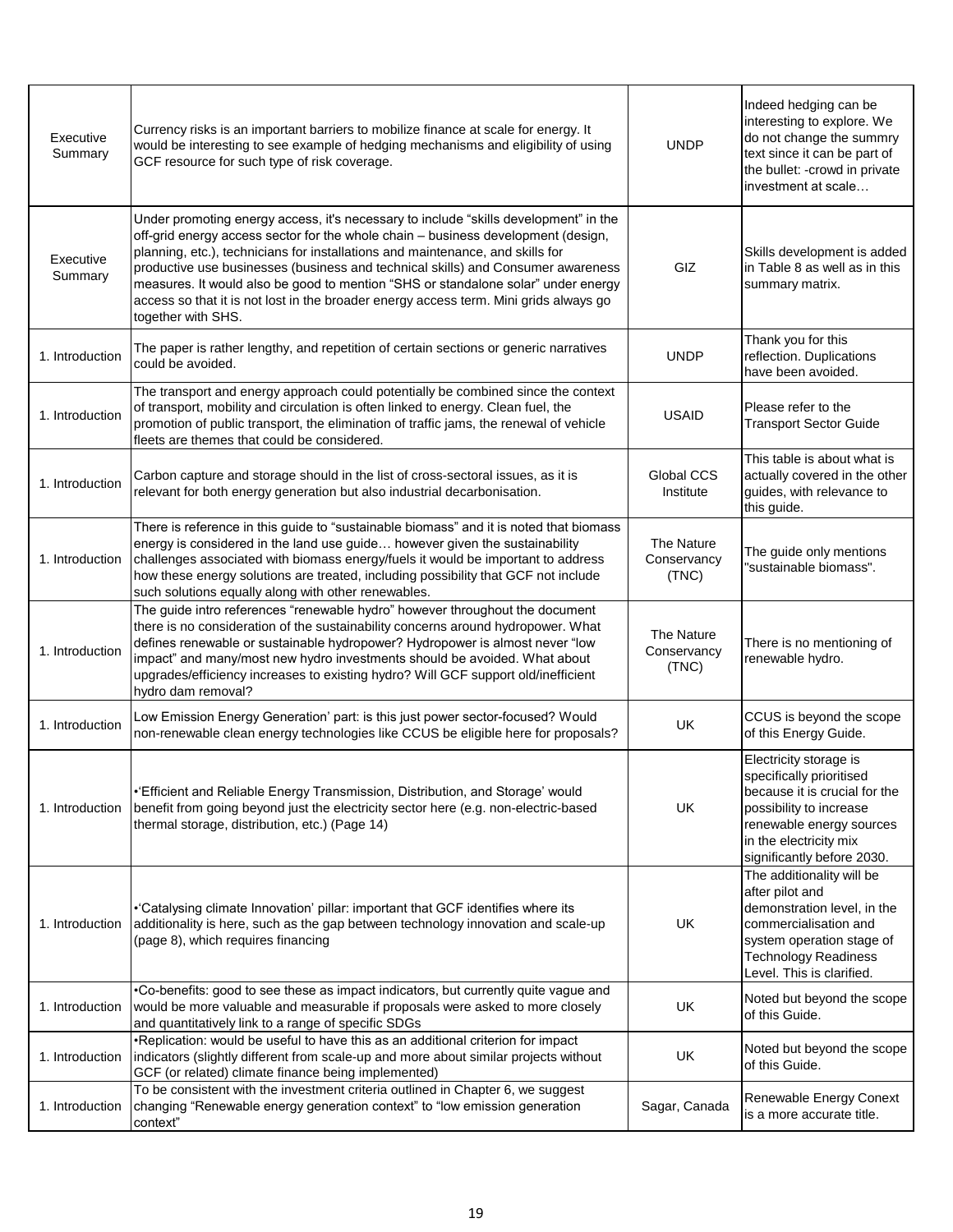| 1. Introduction | Please also include references to other SDGs, such as SDG 2, 3, 8, 12, 13 and 15.                                                                                                                                                                                                                                                                                                                                                                                                                                                                                                                                                                                                    | <b>IDAE Spain</b>       | A general reference to that<br>more SDGs are brought up<br>in section 6.3 Sustainable<br>development potential is<br>included here.                                                                                                                                                                                                                                                                                                                                                                                                                                                                                                                                                                                                                                                                                                                                                                                                             |
|-----------------|--------------------------------------------------------------------------------------------------------------------------------------------------------------------------------------------------------------------------------------------------------------------------------------------------------------------------------------------------------------------------------------------------------------------------------------------------------------------------------------------------------------------------------------------------------------------------------------------------------------------------------------------------------------------------------------|-------------------------|-------------------------------------------------------------------------------------------------------------------------------------------------------------------------------------------------------------------------------------------------------------------------------------------------------------------------------------------------------------------------------------------------------------------------------------------------------------------------------------------------------------------------------------------------------------------------------------------------------------------------------------------------------------------------------------------------------------------------------------------------------------------------------------------------------------------------------------------------------------------------------------------------------------------------------------------------|
| 1. Introduction | There are cross sectoral issues addressed missing                                                                                                                                                                                                                                                                                                                                                                                                                                                                                                                                                                                                                                    | <b>FAO</b>              | This table is about what is<br>actually covered in the other<br>guides, with relevance to<br>this guide.                                                                                                                                                                                                                                                                                                                                                                                                                                                                                                                                                                                                                                                                                                                                                                                                                                        |
| 1. Introduction | It is suggested to add the share of GHG emissions of the energy sector.                                                                                                                                                                                                                                                                                                                                                                                                                                                                                                                                                                                                              | <b>FAO</b>              | This information is already<br>in the body of the report.<br>We have not included it in<br>this opening paragraph.                                                                                                                                                                                                                                                                                                                                                                                                                                                                                                                                                                                                                                                                                                                                                                                                                              |
| 1. Introduction | We suggest changing "modern renewable energy" to "modern low emission<br>technologies" as other non-emitting technologies could be eligible under GCF<br>investment criteria.<br>It should be noted that the most recent IEA report titled "Net Zero by 2050 - A<br>Roadmap for the Global Energy Sector" clearly identifies nuclear as a source of both<br>clean energy and low-carbon electricity. In addition, the report identifies nuclear<br>energy as an essential foundation for net zero transitions and that reducing the role<br>of nuclear power could raise the costs of a net zero emissions pathway by \$2 trillion<br>and increase the risk of not meeting the goal. | Sagar, Canada           | A footnote is included to<br>specify that the use of the<br>term "modern renewable<br>energy" is specifically used<br>for differentiating from<br>traditional biomass (open<br>fires, burning waste etc.),<br>which is otherwise the<br>default option for people<br>without access to "modern"<br>energy service supply.<br>Regarding IEA scenarios<br>and nuclear; While it is true<br>that nuclear is included in a<br>few countries' NDCs and<br>IEA therefore also includes<br>it in the scenarios, IEA is<br>very clear about the priority<br>in the immediate future and<br>for reaching 2030 targets is<br>on renewables. Regarding<br>eligibility; GCF has no strict<br>eligibility criteria and this<br>guide is not about what is<br>eligible but about the<br>priority pathways. The<br>guide identifies priority<br>pathways for the immediate<br>future and for reaching at<br>targets as set in the Paris<br>Agreement for 2030. |
| 1. Introduction | Carbon capture and storage should be listed under Low Emission Energy Generation                                                                                                                                                                                                                                                                                                                                                                                                                                                                                                                                                                                                     | Global CCS<br>Institute | Carbon capture and storage<br>is beyond the scope of this<br>Guide.                                                                                                                                                                                                                                                                                                                                                                                                                                                                                                                                                                                                                                                                                                                                                                                                                                                                             |
| 1. Introduction | Same comment to that of line 65 (t should also be noted that this definition does not<br>align with the investment criteria outlined in Chapter 6, which appear to be<br>technology neutral so long as technologies have high mitigation potential. It is<br>unclear whether "Low Emission Generation" could include generation from nuclear<br>sources. Currently, it states that it "focuses on generating electricity from renewable<br>sources" - we would suggest clarifying the GCF's position on this piece, and<br>including nuclear among low emission generation sources.)                                                                                                 | Sagar, Canada           | This Guide aims to highlight<br>the priority pathways for<br>GCF1 which are more<br>specific than the GCF<br>investment criteria.                                                                                                                                                                                                                                                                                                                                                                                                                                                                                                                                                                                                                                                                                                                                                                                                               |
| 1. Introduction | See previous comments regarding "ocean energy and offshore renewables" and<br>"implementation of smarter digital power infrastructure systems, to be included here<br>as well as in other relevant sections of the guidance when referring to the respective<br>results areas: a) "Low Emission Energy Generation" and; b) Efficient and Reliable<br>Energy Transmission, Distribution, and Storage.                                                                                                                                                                                                                                                                                 | Italy                   | Thank you for your<br>suggestion. A reference is<br>made to ocean energy in<br>the pathway as well as in<br>Table 1 of the introduction.                                                                                                                                                                                                                                                                                                                                                                                                                                                                                                                                                                                                                                                                                                                                                                                                        |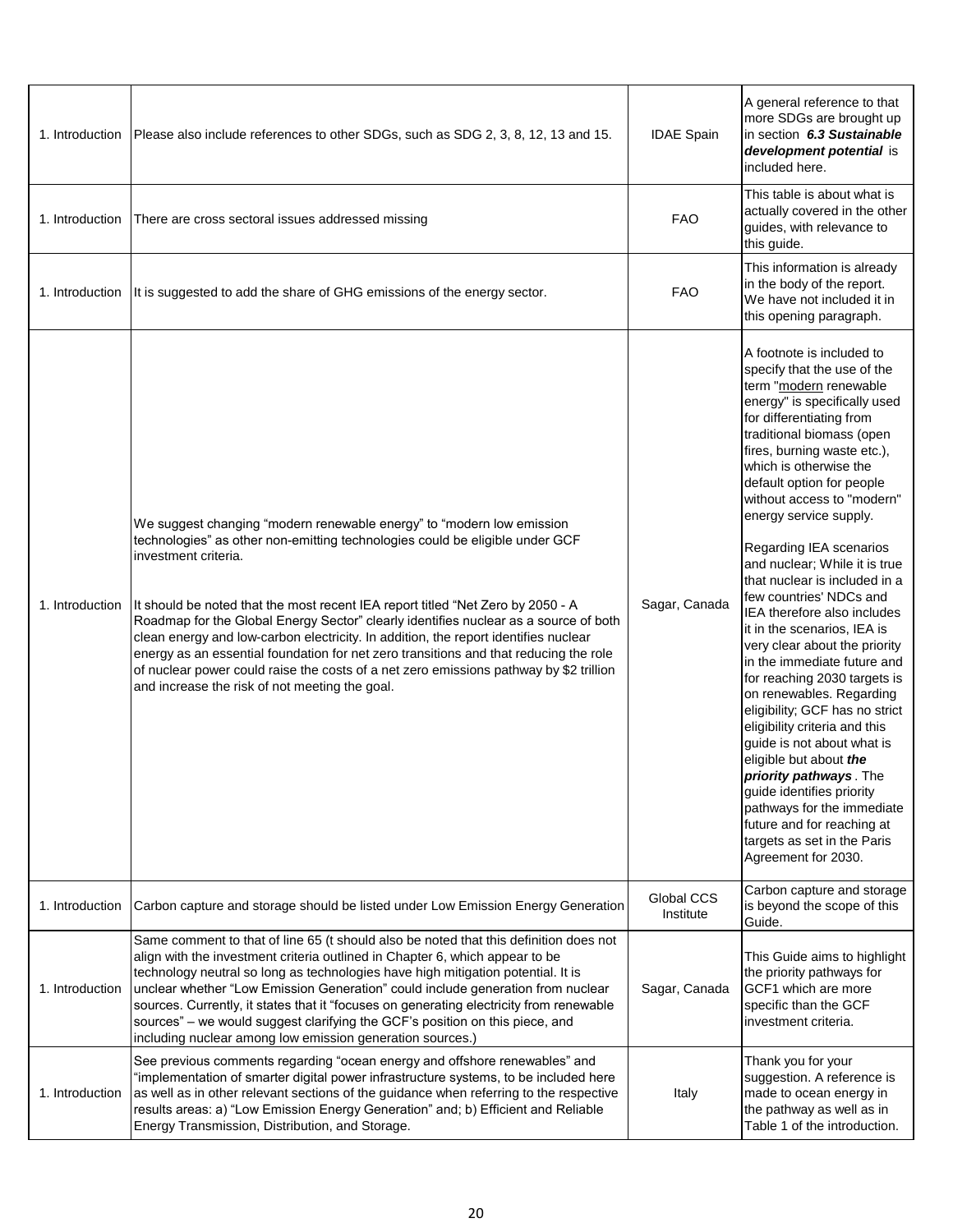| 1. Introduction      | There should be explicit mention of universal access. No one left behind.                                                                                                                                                                                                                                                                                                         | <b>IDB</b>             | Universal access is adopted<br>when relevant, such as<br>when referring to the global<br>context (based on SDG7<br>formulation). It is however<br>intentional that GCF does<br>not always adopt the SDG7<br>formulation in all aspects,<br>since the UN goal includes<br>the understanding that non-<br>renewable energy may also<br>be required for reaching all<br>(such as e.g. LPG for<br>cooking). GCF will apply a<br>stringent climate rational<br>and will give priority to<br>renewable energy based<br>access. |
|----------------------|-----------------------------------------------------------------------------------------------------------------------------------------------------------------------------------------------------------------------------------------------------------------------------------------------------------------------------------------------------------------------------------|------------------------|--------------------------------------------------------------------------------------------------------------------------------------------------------------------------------------------------------------------------------------------------------------------------------------------------------------------------------------------------------------------------------------------------------------------------------------------------------------------------------------------------------------------------|
| 1. Introduction      | Under the "transformational planning and programming" both rows should include<br>considering supporting already existing indigenous peoples' plans for their<br>territories.<br>Under "coalitions and knowledge to scale up success", add take into account<br>indigenous and local knowledge, innovations, practices and technologies subject to<br>FPIC of indigenous peoples" | Tebtteba<br>Foundation | This comment seems to de<br>referring to another guide.                                                                                                                                                                                                                                                                                                                                                                                                                                                                  |
| 2. Global<br>Context | Important to include information about the energy consumption in other end-user<br>sectors. This will highlight the importance of transmission, distribution and storage<br>for the electrification of hard-to-abate sectors.                                                                                                                                                     | <b>IDB</b>             | Thank you for this comment<br>which is well recevied. A<br>brief summary of final<br>consumption by sector is<br>now included in chapter 2.<br>Global Context and it is<br>added a Figure 1. The role<br>of transmission, distribution<br>and storage is discussed in<br>more detail in section 2.2.2<br>and there major loads<br>contribution to system<br>flexibility is now mentioned<br>and hard-to-abate sectors<br>are included.                                                                                   |
| 2. Global<br>Context | Global context can be updated with the new IEA and IRENA reports, and also in the<br>context of the covid19 crisis and recovery.                                                                                                                                                                                                                                                  | <b>IDAE Spain</b>      | References have been<br>updated to the latest<br>published figures.                                                                                                                                                                                                                                                                                                                                                                                                                                                      |
| 2. Global<br>Context | Clean cooking is absent from this sub-section.                                                                                                                                                                                                                                                                                                                                    | <b>UNDP</b>            | This comment is unclear<br>since clean cooking is<br>discussed in this sub-<br>section.                                                                                                                                                                                                                                                                                                                                                                                                                                  |
| 2. Global<br>Context | Can we make clear that this projection is under a BAU (or stated policies) scenario?                                                                                                                                                                                                                                                                                              | UK                     | A footnote is added to<br>clarify this.                                                                                                                                                                                                                                                                                                                                                                                                                                                                                  |
| 2. Global<br>Context | In fairness to all, the document would benefit from complete information about all<br>regions and the lack of access. While it is true that Africa bears the largest burden,<br>other regions also need attention.                                                                                                                                                                | IDB                    | Section 2.2.3 provides a<br>global view.                                                                                                                                                                                                                                                                                                                                                                                                                                                                                 |
| 2. Global<br>Context | Update these numbers as per the latest SDG7 tracking report 2021                                                                                                                                                                                                                                                                                                                  | <b>UNDP</b>            | Updated in December 2021.                                                                                                                                                                                                                                                                                                                                                                                                                                                                                                |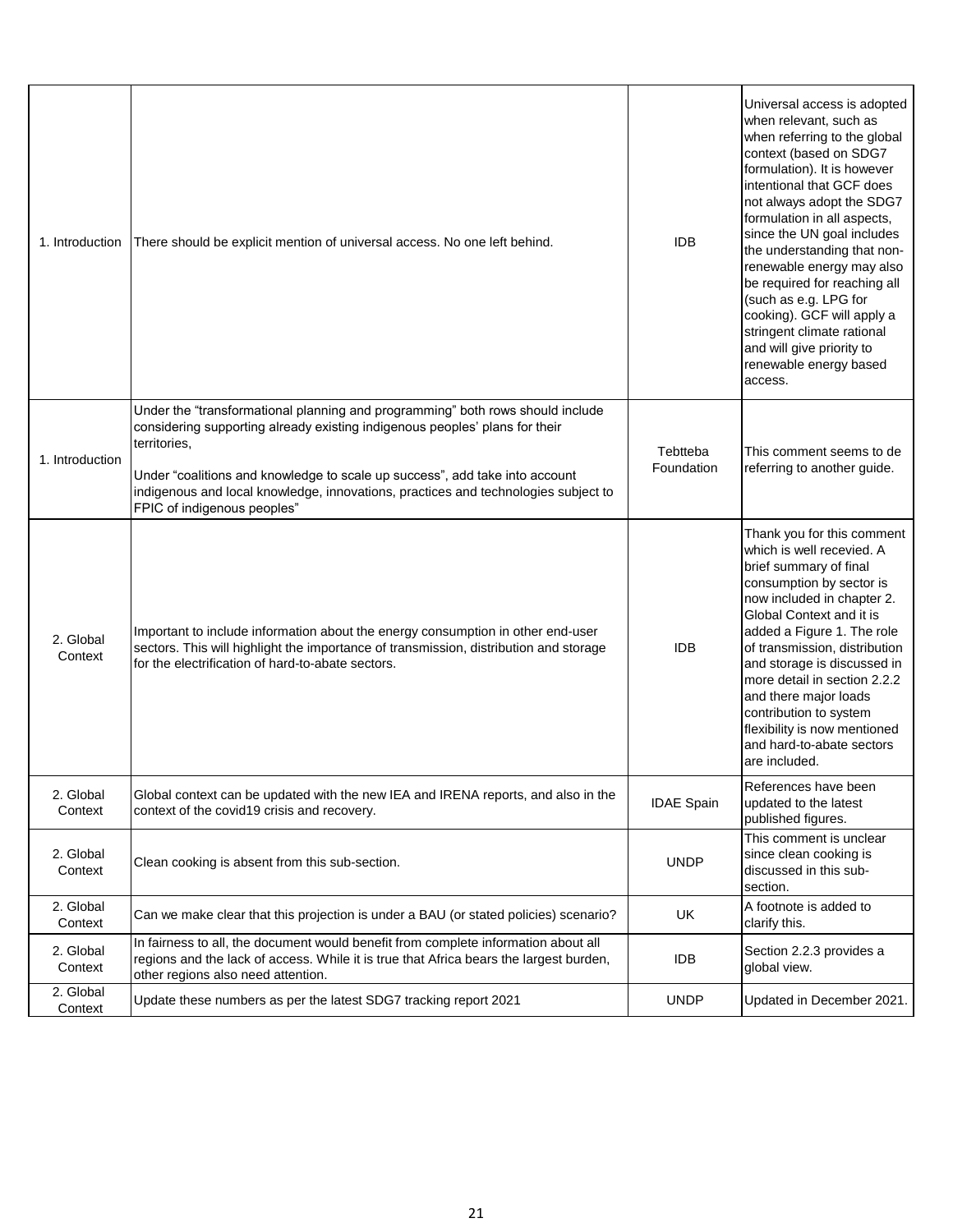| 2. Global<br>Context | We would like to see reflected the concept of energy poverty as previously<br>expressed in comments related to the introduction (lines 48-49). As regards clean<br>cooking in particular, please check most recent estimates, which could be 2.8 billion<br>people without access to clean cooking rather than 2.6 billion (IEA, 2020). For<br>example, this year the Italian G20 Presidency is moving forward the work<br>undertaken under the Kingdom of Saudi Arabia's G20 Presidency in 2020, where<br>the G20 recognized the importance of focusing on the challenges of energy access,<br>and access to clean cooking in particular, through its endorsement of the G20<br>Initiative on Clean Cooking and Energy Access and the five forward-looking options<br>to scale-up modern energy cooking services. Embedded in the endorsed approach<br>is the goal of going "beyond access" to provide clean cooking solutions that are<br>affordable, reliable, sustainable and modern. This approach embraces the fact that,<br>only after surpassing minimum access thresholds, modern energy cooking systems<br>will generate positive impacts to improve health, well-being and productivity of<br>households. Energy systems have positive impact when they enable the health and<br>well-being of their target populations. When systems break down or target<br>populations are unable to access services (due to lack of affordability, for example),<br>the full positive impact of energy for development is compromised.<br>For example, the Multi-Tier Framework (MTF), introduced by the World<br>Bank/ESMAP in partnership with SEforALL in 2015, already began unpacking the<br>different levels of energy access and, as a result, their differentiated impacts on<br>health and well-being. | Italy         | The figures of 2.6 billion are<br>reiterrated in the 2021<br><b>SDG7 Energy Progress</b><br>Report so we have retained<br>this figure, but added a<br>footnote that indicates a<br>range of estimates given in<br>that report from 2.2 to 3.1<br>billion.<br>The comments on the G20<br>initiative are noted and very<br>welcome.                                                                                                                                                                                                          |
|----------------------|----------------------------------------------------------------------------------------------------------------------------------------------------------------------------------------------------------------------------------------------------------------------------------------------------------------------------------------------------------------------------------------------------------------------------------------------------------------------------------------------------------------------------------------------------------------------------------------------------------------------------------------------------------------------------------------------------------------------------------------------------------------------------------------------------------------------------------------------------------------------------------------------------------------------------------------------------------------------------------------------------------------------------------------------------------------------------------------------------------------------------------------------------------------------------------------------------------------------------------------------------------------------------------------------------------------------------------------------------------------------------------------------------------------------------------------------------------------------------------------------------------------------------------------------------------------------------------------------------------------------------------------------------------------------------------------------------------------------------------------------------------------------------------------------------------------|---------------|--------------------------------------------------------------------------------------------------------------------------------------------------------------------------------------------------------------------------------------------------------------------------------------------------------------------------------------------------------------------------------------------------------------------------------------------------------------------------------------------------------------------------------------------|
| 2. Global<br>Context | A potential missed opportunity to mention the critical link to energy efficiency. There<br>won't be a need to cover as massive an increase for energy generation if<br>comprehensive energy efficiency policies are given priority.<br>Note: It is understood that there is a separate guide, focusing on 'energy efficiency.'<br>However, given the interrelationship between energy efficiency and energy<br>generation, perhaps the topic should have more prominence in this guide as well?                                                                                                                                                                                                                                                                                                                                                                                                                                                                                                                                                                                                                                                                                                                                                                                                                                                                                                                                                                                                                                                                                                                                                                                                                                                                                                                | <b>USAID</b>  | The point is well taken and<br>we have added a brief<br>mention in Chapter 2.1, plus<br>referred readers to the<br>guide on energy effieincy.                                                                                                                                                                                                                                                                                                                                                                                              |
| 2. Global<br>Context | This merits inclusion even when the focus is on developing countries because<br>despite their relatively low energy sector related emissions, very few of them are on<br>track to reach their individual commitments under the Paris Agreement to limit<br>warming to 1.5C. In Africa, only Gambia and Morocco have been identified as being<br>on track to do so.                                                                                                                                                                                                                                                                                                                                                                                                                                                                                                                                                                                                                                                                                                                                                                                                                                                                                                                                                                                                                                                                                                                                                                                                                                                                                                                                                                                                                                             | <b>USAID</b>  | We agree with this comment                                                                                                                                                                                                                                                                                                                                                                                                                                                                                                                 |
| 2. Global<br>Context | The reference to "renewable energy sources" should be expanded to include "non-<br>emitting sources" - the IEA is clear in the 2019 World Energy Outlook (the<br>publication referenced in this line) that non-emitting generation sources in their<br>Sustainable Development Scenario include nuclear and carbon capture<br>technologies, not just renewables.                                                                                                                                                                                                                                                                                                                                                                                                                                                                                                                                                                                                                                                                                                                                                                                                                                                                                                                                                                                                                                                                                                                                                                                                                                                                                                                                                                                                                                               | Sagar, Canada | This Guide focus on GCF1<br>and the priorities for<br>developing countries now<br>and the immediate future<br>with 2030 as the target. IEA<br>states clearly that up to<br>2030, the majority of the<br>reductions in GHG<br>emissions should come<br>from already established<br>renewable energy<br>technologies. Beyond the<br>scope of this guide, for<br>reaching 2050 targets, IEA<br>declares it is required that<br>new technologies are<br>developed and the<br>groundwork for maturing<br>such markets should start<br>globally. |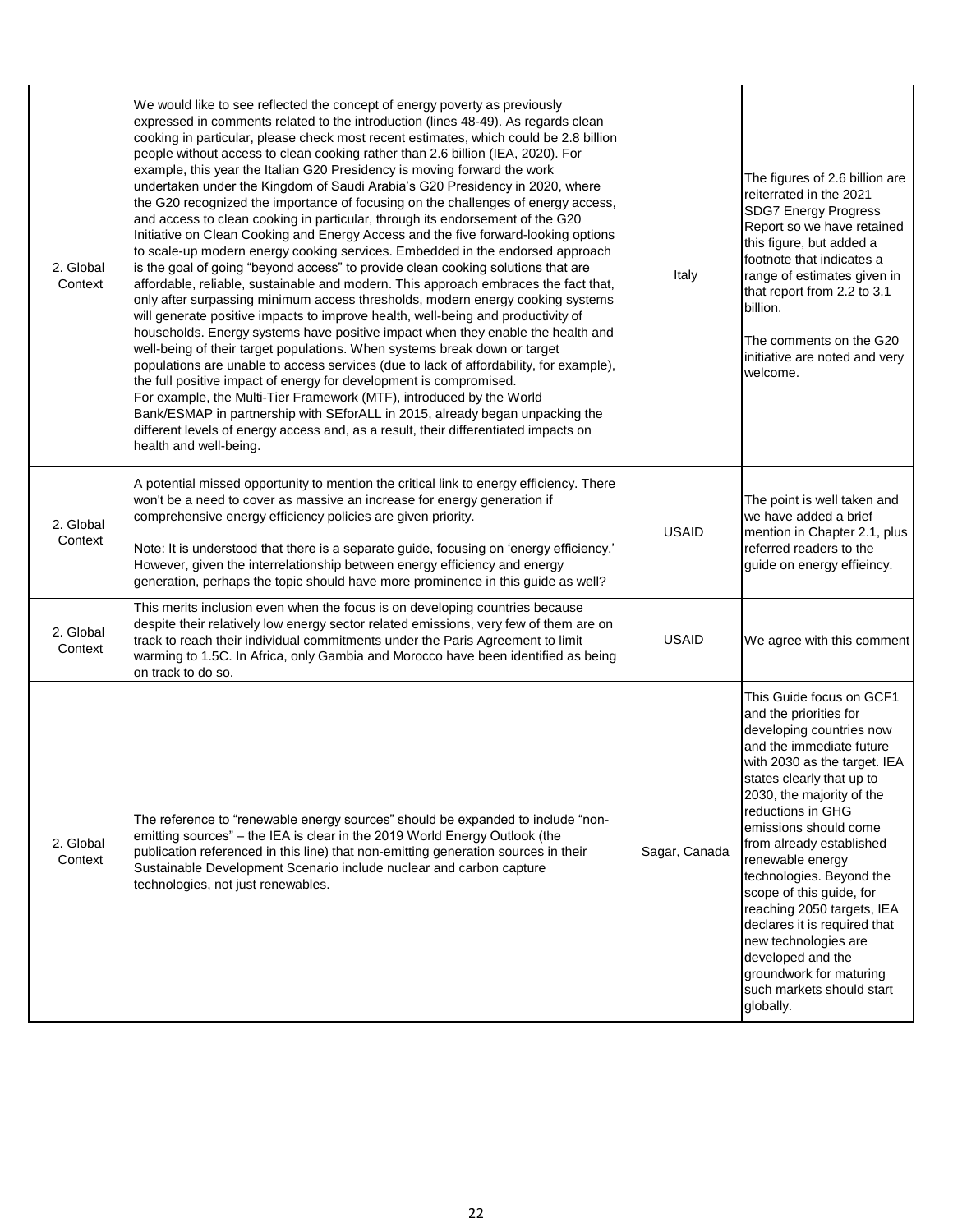| 2. Global<br>Context | As it stands, the phrase on line 242 implies that prevention of climate change is<br>possible only though electrification, what is clearly a narrow approach. We propose<br>the following sentence: "For humanity to prevent catastrophic climate change, it is<br>imperative and urgent to utilize all available technologies that contribute to the<br>reduction of GHG emissions. One important contribution is to have power<br>systems"                                                                                                                                                                                                                                                                                                                                                                                                                                                                                                                                                                                                                                                                                                                                                                                                                                                               | Ministry of<br>Foreign Affairs -<br><b>Brazil</b> | The message is valid.<br>Given the importance of<br>cutting down GHG<br>emissions significantly in<br>parallel to the fast growing<br>populations and increasing<br>energy demand, it is<br>fundamental that the<br>paradigm shifting energy<br>transition happens earlier<br>rather than later. This is<br>needed to avoid locking in<br>investments in non-<br>renewable infrastructure.<br>COP26 recognizes that<br>limiting global warming to<br>1.5 °C requires rapid, deep<br>and sustained reductions in<br>global greenhouse gas<br>emissions, including<br>reducing global carbon<br>dioxide emissions by 45 per<br>cent by 2030 relative to the<br>2010 level and to net zero<br>around<br>mid-century, as well as<br>deep reductions in other<br>greenhouse gases. |
|----------------------|------------------------------------------------------------------------------------------------------------------------------------------------------------------------------------------------------------------------------------------------------------------------------------------------------------------------------------------------------------------------------------------------------------------------------------------------------------------------------------------------------------------------------------------------------------------------------------------------------------------------------------------------------------------------------------------------------------------------------------------------------------------------------------------------------------------------------------------------------------------------------------------------------------------------------------------------------------------------------------------------------------------------------------------------------------------------------------------------------------------------------------------------------------------------------------------------------------------------------------------------------------------------------------------------------------|---------------------------------------------------|-------------------------------------------------------------------------------------------------------------------------------------------------------------------------------------------------------------------------------------------------------------------------------------------------------------------------------------------------------------------------------------------------------------------------------------------------------------------------------------------------------------------------------------------------------------------------------------------------------------------------------------------------------------------------------------------------------------------------------------------------------------------------------|
| 2. Global<br>Context | "Renewable energy sources" should be edited to "non-emitting sources".                                                                                                                                                                                                                                                                                                                                                                                                                                                                                                                                                                                                                                                                                                                                                                                                                                                                                                                                                                                                                                                                                                                                                                                                                                     | Sagar, Canada                                     | This Guide focus on GCF1<br>and the priorities for<br>developing countries now<br>and the immediate future<br>with 2030 as the target. IEA<br>states clearly that up to<br>2030, the majority of the<br>reductions in GHG<br>emissions should come<br>from already established<br>renewable energy<br>technologies.                                                                                                                                                                                                                                                                                                                                                                                                                                                           |
| 2. Global<br>Context | Please include a reference to the fact that energy infrastructures also need to<br>include climate resiliency provisions, i.e. investments should take into account<br>climate considerations within the assessment infrastructure physical risk, to avoid<br>unintended current and future infrastructure adaptation costs that can thus<br>jeopardize the longevity and value of the investment.<br>The circularity and sustainability of the future decarbonized energy system will rely<br>on integrating the different energy sectors at every scale and considering the most<br>cost-effective ways, leveraging a high degree of automated management and<br>control and the efficient use of energy within all sectors (buildings, industry, mobility,<br>ICT). In this context, three key elements will enhance the decarbonisation process,<br>namely: "Sustainable Input", "Flexibility" and "Decentralization". Moreover, an<br>adequate end-of-life management of renewable energy sources components, the<br>adoption of eco-design strategies to increase the amount and value of materials that<br>can be recovered and reused, and new supply chains for their possible repair/reuse<br>for different applications will have to be properly explored, strengthening a circular<br>economy. | Italy                                             | Text to this effect has been<br>added in chapter 2.1.                                                                                                                                                                                                                                                                                                                                                                                                                                                                                                                                                                                                                                                                                                                         |
| 2. Global<br>Context | Consider adding in the line - mechanical storage (e.g. pumped hydro, CAES) - this<br>technology is mentioned in the whole document.                                                                                                                                                                                                                                                                                                                                                                                                                                                                                                                                                                                                                                                                                                                                                                                                                                                                                                                                                                                                                                                                                                                                                                        | <b>IDB</b>                                        | Reference to these<br>techologies has been added.                                                                                                                                                                                                                                                                                                                                                                                                                                                                                                                                                                                                                                                                                                                             |
| 2. Global<br>Context | Please do not refer only to power generation                                                                                                                                                                                                                                                                                                                                                                                                                                                                                                                                                                                                                                                                                                                                                                                                                                                                                                                                                                                                                                                                                                                                                                                                                                                               | <b>IDAE Spain</b>                                 | We don't approve to this<br>change. Power generation<br>is retained.                                                                                                                                                                                                                                                                                                                                                                                                                                                                                                                                                                                                                                                                                                          |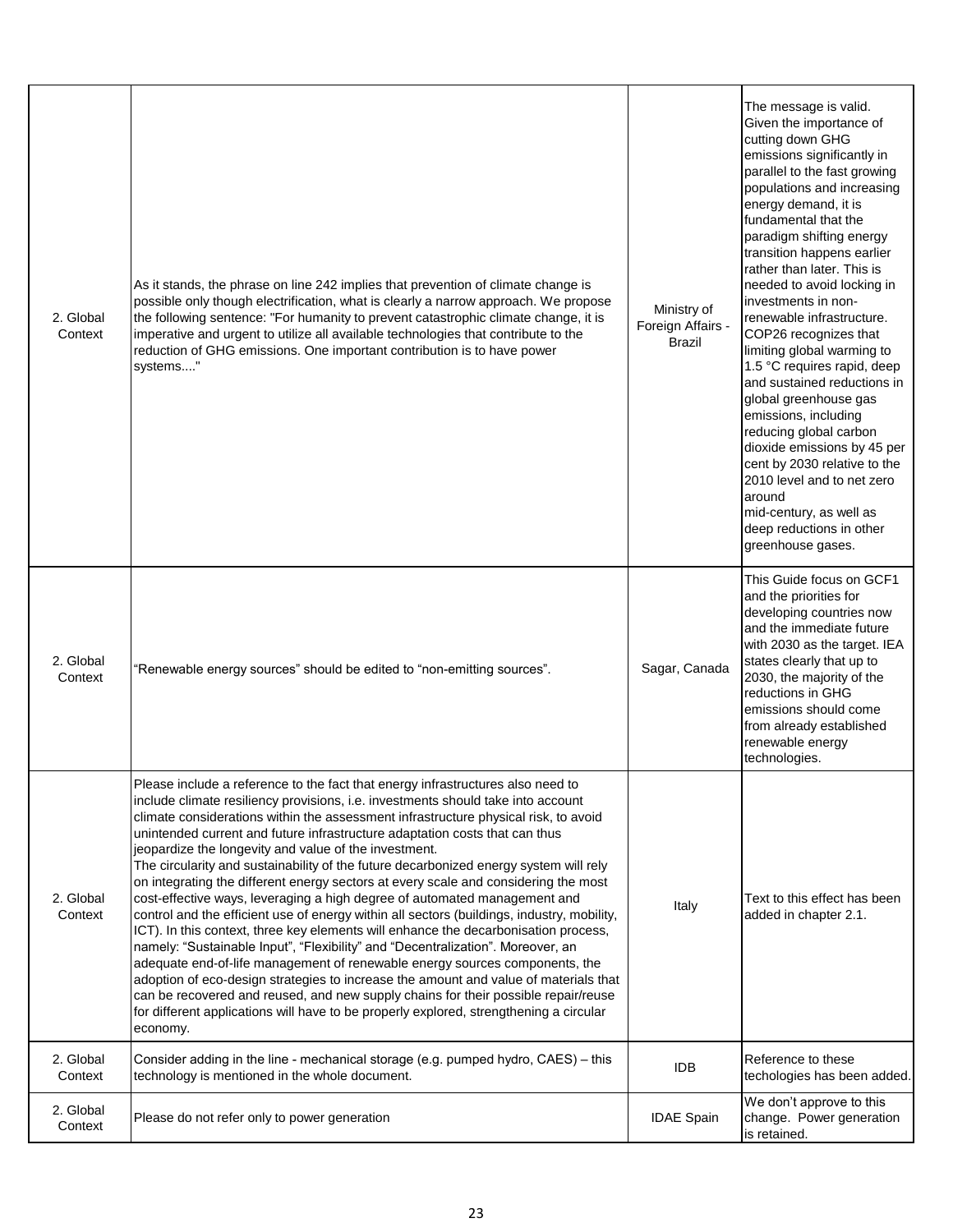| 2. Global<br>Context | Current baseline is mostly diesel generator, see eg.<br>https://www.ifc.org/wps/wcm/connect/2cd3d83d-4f00-4d42-9bdc-<br>4afdc2f5dbc7/20190919-Full-Report-The-Dirty-Footprint-of-the-Broken-<br>Grid.pdf?MOD=AJPERES&CVID=mR9UpXC                                                                                                                                                                                                                                                                                                                                                                                                                                                                                                                                                                                                                                                                                                                                                                                                               | <b>UNDP</b>                                       | Updated text: "Across the<br>developing world, frequent<br>power outages result in the<br>use of back-up diesel<br>generators to supplement<br>the power needs of industry<br>and households. Business<br>models for the benefit of<br>renewable energy based |
|----------------------|-------------------------------------------------------------------------------------------------------------------------------------------------------------------------------------------------------------------------------------------------------------------------------------------------------------------------------------------------------------------------------------------------------------------------------------------------------------------------------------------------------------------------------------------------------------------------------------------------------------------------------------------------------------------------------------------------------------------------------------------------------------------------------------------------------------------------------------------------------------------------------------------------------------------------------------------------------------------------------------------------------------------------------------------------|---------------------------------------------------|---------------------------------------------------------------------------------------------------------------------------------------------------------------------------------------------------------------------------------------------------------------|
|                      |                                                                                                                                                                                                                                                                                                                                                                                                                                                                                                                                                                                                                                                                                                                                                                                                                                                                                                                                                                                                                                                 |                                                   | back-up supply will be an<br>important ingredient in the<br>sustainable energy<br>transition."                                                                                                                                                                |
| 2. Global<br>Context | Last-mile issues are a challenge almost everywhere. It would seem that GCF plans<br>to focus only on Africa.                                                                                                                                                                                                                                                                                                                                                                                                                                                                                                                                                                                                                                                                                                                                                                                                                                                                                                                                    | <b>IDB</b>                                        | The text does not state that<br>the focus is only Africa. The<br>text states "particularly in<br>Africa" which is accurate.                                                                                                                                   |
| 2. Global<br>Context | See for example the climate investment opportunity estimates for energy access in<br>Africa https://www.rockefellerfoundation.org/case-study/how-climate-investors-can-<br>help-accelerate-energy-access-in-<br>africa/?utm_source=LinkedIn&utm_medium=organic_social&utm_campaign=Power<br>&utm_content=CaseStudy_CatShell                                                                                                                                                                                                                                                                                                                                                                                                                                                                                                                                                                                                                                                                                                                     | <b>UNDP</b>                                       | Reference to this report is<br>now incorporated in the<br>quide.                                                                                                                                                                                              |
| 2. Global<br>Context | It would be good to make clear definition of 'modern renewables' in "Modern<br>renewables make up 14% of total primary energy supply (IEA, 2019a)" which I<br>believe includes large hydro generation.                                                                                                                                                                                                                                                                                                                                                                                                                                                                                                                                                                                                                                                                                                                                                                                                                                          | UK                                                | A footnote is included in<br>chapter 2.2.1: "Modern<br>renewables excludes<br>traditional use of biomass"                                                                                                                                                     |
| 2. Global<br>Context | Despite the huge potential for offshore wind, there are still some challenges in<br>developing countries in terms of (i) regulatory framework (mentioned on Table 2, line<br>522); and (ii) competitiveness, especially when compared to other renewables. We<br>suggest including these challenges.                                                                                                                                                                                                                                                                                                                                                                                                                                                                                                                                                                                                                                                                                                                                            | Ministry of<br>Foreign Affairs -<br><b>Brazil</b> | We have added this text in<br>chapter 2.2.1.                                                                                                                                                                                                                  |
| 2. Global<br>Context | We strongly support reference to "offshore and ocean-based energy potential". See<br>also our comment regarding the importance to reflect them in the summary for the<br>result area "Low Emission Energy Generation" already made in the Executive<br>Summary (and contents therein).<br>We note with appreciation the consideration related to technical potential for<br>offshore wind to grow. This potential is enormous in the global perspective and could<br>become a crucial input to the production of low-carbon hydrogen. It would also be<br>helpful to highlight the crucial contribution of the clean hydrogen production to<br>decarbonize hard-to-abate sectors while providing additional system flexibility and<br>economic growth, both in the short/medium term and the potential of hydrogen<br>produced from renewable energy sources in emissions reduction to reach our<br>climate goals in the long term. This should also be further stressed within Chapter 3<br>"Paradigm Shifting Pathways" (See comments below). | Italy                                             | The text in chapter 2.2.2 is<br>made more explicit to<br>include the input.                                                                                                                                                                                   |
| 2. Global<br>Context | Biomass and biofuels are not suitable to be called "renewable energy" aside from<br>the common issues that come with them, as seen in many cases, such as clearing<br>an entire field of native plants or trees and plant another one-variety plant to extract<br>or turn them into biofuels. An example of this was the project proposal for Fiji, which<br>the Fund did not approve.                                                                                                                                                                                                                                                                                                                                                                                                                                                                                                                                                                                                                                                          | TI Korea                                          | This guide consistently<br>refers to sustainable<br>biomass.                                                                                                                                                                                                  |
| 2. Global<br>Context | Oil companies should not be allowed to lobby at international climate and<br>environmental conventions and negotiations, including the COP (Conference of<br>Parties) annual events.<br>The Fund should encourage the contributing governments to support local financial<br>institutions to promote local companies to create and transition to manufacturing<br>renewable energy machines and tools.<br>The most commonly accepted methods in transitioning from fossil to renewable<br>energy include eliminating fossil fuel subsidies, putting a price on carbon,<br>strengthening the investment in energy efficiency, and creating environments for<br>phasing out coal energy consumption.                                                                                                                                                                                                                                                                                                                                              | TI Korea                                          | Noted but beyond the scope<br>of this Guide.                                                                                                                                                                                                                  |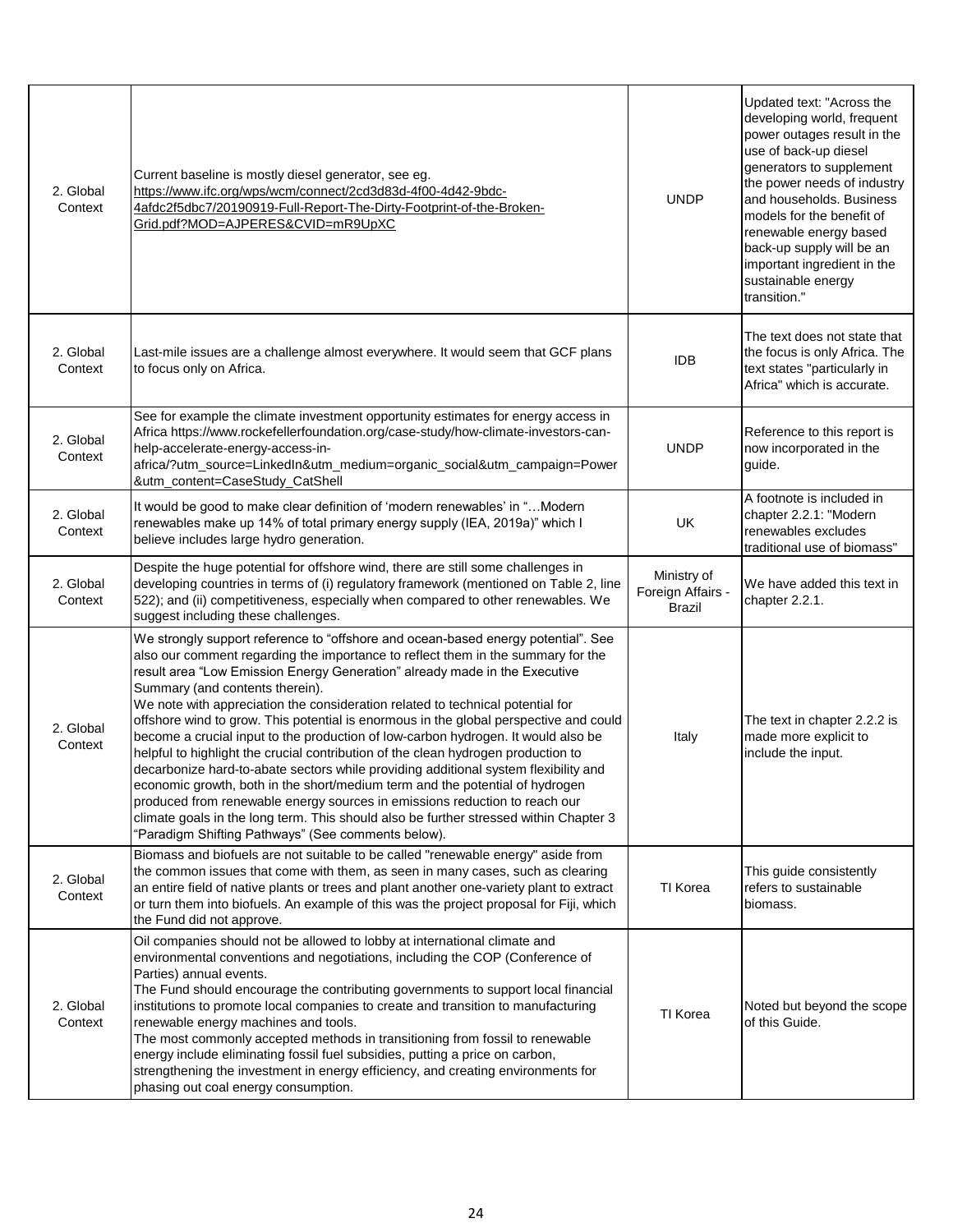| 2. Global<br>Context                                  | All countries must comply with their climate actions and targets, especially those<br>categorized as "critically insufficient" and "highly insufficient" in responding to<br>climate change by climateactiontracker.org. They must update their nationally<br>determined contributions (NDCs) and make more ambitious climate targets and<br>climate policy changes. The Green Climate Fund should strongly encourage those<br>governments with 'insufficient' climate actions to fulfill their financial pledges and<br>contribute their fair share for climate change projects and programs.                                                                                | TI Korea                                   | It is emphasised that<br>countries need to raise<br>ambition.                                                                                                                                                                                                                            |
|-------------------------------------------------------|-------------------------------------------------------------------------------------------------------------------------------------------------------------------------------------------------------------------------------------------------------------------------------------------------------------------------------------------------------------------------------------------------------------------------------------------------------------------------------------------------------------------------------------------------------------------------------------------------------------------------------------------------------------------------------|--------------------------------------------|------------------------------------------------------------------------------------------------------------------------------------------------------------------------------------------------------------------------------------------------------------------------------------------|
| 2. Global<br>Context                                  | IEA and IRENA as the two world-leading energy think tanks published scenarios<br>showing at least 90% of renewables in power generation in 2050 for decarbonizing<br>the power sector in line with the 1.5C-target. IRENA's preview of the World Energy<br>Transitions Outlook: 1.5C Pathway shows that renewables and energy efficiency can<br>reduce about 50% of the 36.9 Gt CO2 y-1 of energy sector emissions, which is<br>almost double the figure cited here. If electrification and green hydrogen are added,<br>the emissions reduction potential is almost three times of the figure cited here.                                                                    | BMZ, BMU<br>Germany                        | We have uodated the text<br>with reference to the<br>"Global Renewables<br>Outlook" from IRENA<br>(2021) and "Net Zero by<br>2050" IEA (2021).                                                                                                                                           |
| 2. Global<br>Context                                  | Would this include efficiency improvements (retrofits) of existing transmission and<br>distribution infrastructure, or only new infrastructure related investments? Please<br>clarify.                                                                                                                                                                                                                                                                                                                                                                                                                                                                                        | ADB                                        | The text clearly references<br>"upgrading" not just new<br>infrastructure.                                                                                                                                                                                                               |
| 2. Global<br>Context                                  | I will suggest adding a figure to translate those CO2 emission reductions to financial<br>resources per year according to the projection mentioned in further chapters.                                                                                                                                                                                                                                                                                                                                                                                                                                                                                                       | <b>IDB</b>                                 | The details are given in the<br>sections that follow - it<br>would be unnecessarily<br>repetitive to add them here<br>too.                                                                                                                                                               |
| 2.1.2                                                 | This paragraph doesn't seem to clearly relate to the transmission issues on which<br>this section focuses. The discussion would not be weakened if this paragraph were<br>taken out.                                                                                                                                                                                                                                                                                                                                                                                                                                                                                          | <b>USAID</b>                               | The point the paragraph<br>makes is that transmission<br>infrastructure needs<br>upgrading so as to allow<br>feedin of large amounts of<br>renewable energy. The<br>paragraph seems to add<br>value here.                                                                                |
| 2.1.2                                                 | Paris Agreement does not refer to non Annex I countries please amend it by<br>referring to developing countries. Please refer to transmission challenges separate<br>from distribution, as they can be very different. Please also refer to the role of<br>interconnections and integrated energy markets, including energy systems<br>integration, bringing together electricity and other uses of energy.                                                                                                                                                                                                                                                                   | <b>IDAE Spain</b>                          | We have removed the<br>reference to non-Annex I<br>countries.                                                                                                                                                                                                                            |
| 2.1.2<br>Transmission.<br>distribution and<br>storage | Few countries have proper regulation on this and even if regulation exists, there is a<br>lack of capacity and experience to find an actionable model to do so. There are few<br>or no case studies.<br>Rather in contrast and to our knowledge, few distributed rural MGs in developing<br>countries are built to national grid standards and there are both technical and<br>financial barriers to future integration, apart from obvious regulatory opacity in many<br>cases. However, examples such as the RREP (?) in Sierra Leone are starting to<br>show how policy can account for the potential of future integration already in the<br>micro-grid programme rollout | BMZ, BMU<br>Germany                        | The point is well taken and<br>has been added to the text.                                                                                                                                                                                                                               |
| 2.1.2                                                 | Please update and include also the role of critical materials and digitalization of the<br>energy systems (not only power) including energy systems integration, bringing<br>together electricity and other uses of energy (e.g. the EU model)                                                                                                                                                                                                                                                                                                                                                                                                                                | <b>IDAE Spain</b>                          | While digitalisation is<br>mentioned already, the<br>aspect of critical materials is<br>added in chapter 3.2.3                                                                                                                                                                           |
| 2.1                                                   | As mentioned in the document, there are many potential storage technologies and<br>they can provide multiple services. In addition to barriers related to the technologies,<br>it's important to note challenges also when it comes to the business models, in order<br>to evaluate and pay for these different services (value stacking needed). We<br>suggest the Sectoral Guide to recognise more explictly that storage solutions to be<br>funded should take that into account and, whenever possible, identify how storage<br>projects can help overcome such business models challenges.                                                                               | Ministry of<br>Foreign Affairs -<br>Brazil | Noted with thanks. While<br>the guide cannot be specific<br>on all aspects, it is viewed<br>thaht this aspect may fall<br>under the general in text in<br>Chapter 3. Table 6.<br>"Mobilizing financing for<br>new business models for<br>T&D and storage services<br>for "green" grids." |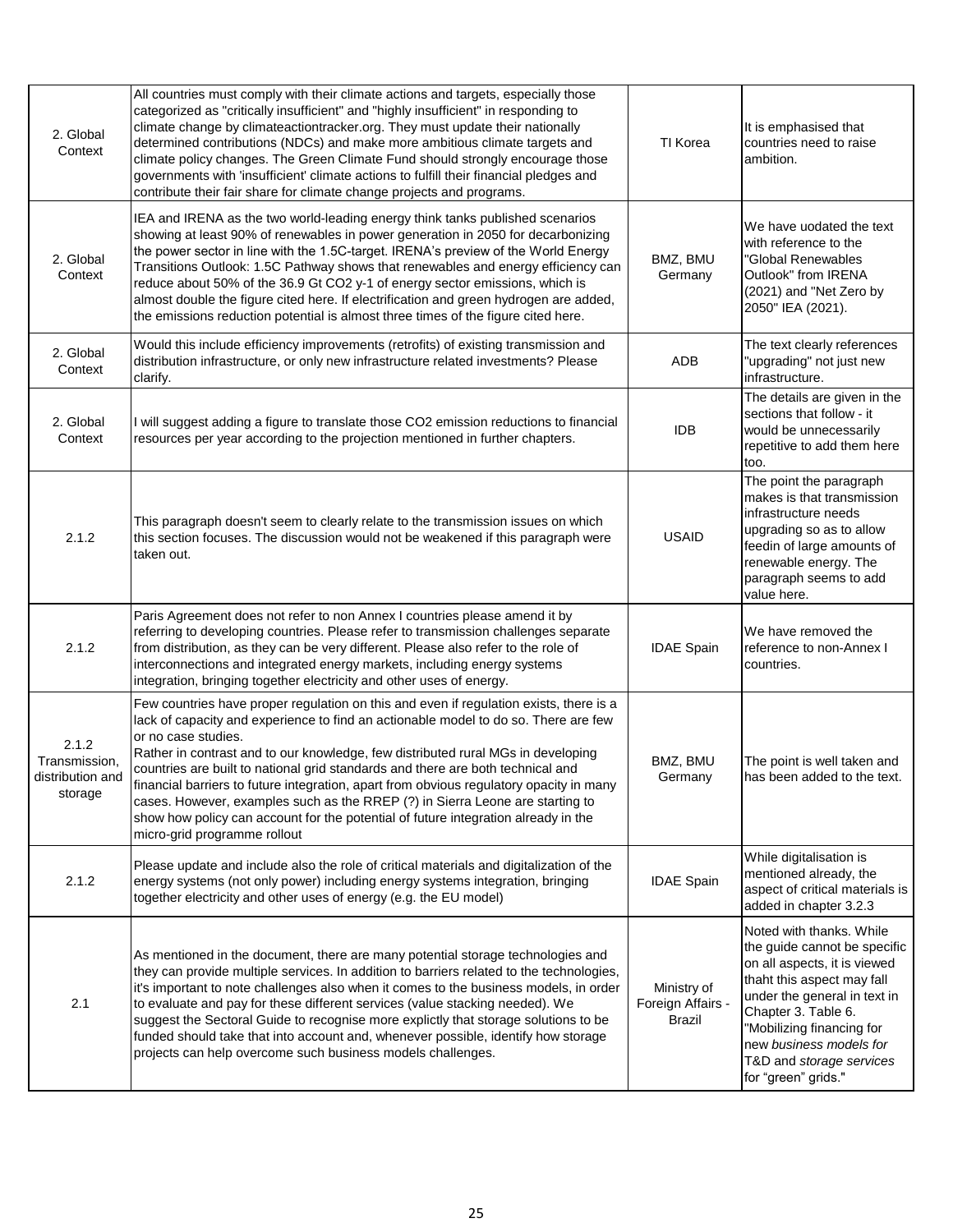| 2. Global<br>Context                       | Please add here again a reference to the concept of the implementation of smarter<br>and digital power infrastructure systems, that is critical for the acceleration of the<br>energy transition by ensuring a seamless and optimized interaction of electricity<br>system elements on both the supply and demand side (see comment above related<br>to lines 67-69). Additionally, please refer also to the role of thermal energy<br>distribution infrastructures, which confer resilience benefits (comments also referred<br>to in the sectoral guidance dedicated to "Cities, buildings and urban infrastructures"). | Italy                                      | Text is updated to mention<br>smart grids and excess<br>heat. District heating is not<br>brought up in this guide.                                                                          |
|--------------------------------------------|---------------------------------------------------------------------------------------------------------------------------------------------------------------------------------------------------------------------------------------------------------------------------------------------------------------------------------------------------------------------------------------------------------------------------------------------------------------------------------------------------------------------------------------------------------------------------------------------------------------------------|--------------------------------------------|---------------------------------------------------------------------------------------------------------------------------------------------------------------------------------------------|
| 2. Global<br>Context                       | When emission mandates are in place storage capacities can also contribute to<br>have better electricity cost -<br>https://pubs.rsc.org/en/content/articlehtml/2015/ee/c5ee01452b                                                                                                                                                                                                                                                                                                                                                                                                                                         | <b>IDB</b>                                 | The comment is well taken.<br>We have not added this text<br>here since it opens complex<br>discussions about emission<br>mandates and this appears<br>to be too specific for this<br>guide |
| 2. Global<br>Context                       | In accessing clean energy, there must be a just and transparent system that<br>regulates the distribution of facilities that provide electricity to communities that need<br>it the most. Non-transparent behavior by officials, conflict of interests, regionalism,<br>ethnic biases, business interests must be prevented from happening when providing<br>energy access to communities. Besides, all systems for energy distribution must be<br>accomplished by setting up necessary policies and laws, including anti-corruption<br>and conflict of interests.                                                        | TI Korea                                   | The guide already highlights<br>the need for<br>transformational planning<br>and programming,. GCF<br>policies do require ethics.                                                           |
| 2. Global<br>Context                       | Make sure figures updated with 2021 SDG7 Tracking Report                                                                                                                                                                                                                                                                                                                                                                                                                                                                                                                                                                  | UK                                         | Text has been updated                                                                                                                                                                       |
| 2.1.2 & 2.1.3                              | Please update with the last reports in 2021, including the effects of covid19 in<br>energy access.                                                                                                                                                                                                                                                                                                                                                                                                                                                                                                                        | <b>IDAE Spain</b>                          | Text has been updated                                                                                                                                                                       |
| 2. Global<br>Context                       | Figure 2: Share of population without access to electricity does not seem correct.<br>Please review.                                                                                                                                                                                                                                                                                                                                                                                                                                                                                                                      | UK                                         | Text has been updated                                                                                                                                                                       |
| 2.1.3                                      | Please clarify the title of the graph: is it the Share of population WITHOUT access to<br>electricity" or WITH?                                                                                                                                                                                                                                                                                                                                                                                                                                                                                                           | <b>IDAE Spain</b>                          | Thank you! The title has<br>been adjusted to WITH                                                                                                                                           |
| 2.1                                        | Figure 2 title should be replaced by: "Share of population WITH access to<br>electricity", or as an alternative, adjust the colour legend to show the opposite 0-<br>100% scale.                                                                                                                                                                                                                                                                                                                                                                                                                                          | Ministry of<br>Foreign Affairs -<br>Brazil | Thank you! The title has<br>been adjusted to WITH                                                                                                                                           |
| Executive<br>Summary &<br>2.Global Context | The graph title and colour code are inverted: countries in yellow (100%) have their<br>population WITH full access to electricity, not WITHOUT as indicated by the title.                                                                                                                                                                                                                                                                                                                                                                                                                                                 | BMZ, BMU<br>Germany                        | Thank you! The title has<br>been adjusted to WITH                                                                                                                                           |
| 2.1.3                                      | Is this the correct title of the graph? "Figure 2: Share of clean energy population<br>without access to electricity"                                                                                                                                                                                                                                                                                                                                                                                                                                                                                                     | <b>IDB</b>                                 | Thank you! The title has<br>been adjusted to WITH                                                                                                                                           |
| 2. Global<br>Context                       | The title and legend are confusing: Does 'yellow colored countries' mean 100%<br>share of population is without access to electricity? Is it not vice versa since MENA<br>countries have electrification rates of close to 100%?                                                                                                                                                                                                                                                                                                                                                                                          | GIZ                                        | Thank you! The title has<br>been adjusted to WITH                                                                                                                                           |
| 2. Global<br>Context                       | The title of the figure is a bit confusing: Should the "without" maybe be substituted<br>with "with" as in: "share of population with access to electricity"                                                                                                                                                                                                                                                                                                                                                                                                                                                              | <b>FAO</b>                                 | Thank you! The title has<br>been adjusted to WITH                                                                                                                                           |
| 2. Global<br>Context                       | Please check and, if necessary, update data on access to clean cooking fuels and<br>technologies (see comment above lines 234-235).                                                                                                                                                                                                                                                                                                                                                                                                                                                                                       | Italy                                      | Figures have been updated<br>to the latest reports                                                                                                                                          |
| 2. Global<br>Context                       | consider editing as follow: " often in inefficient traditional cookstoves in poorly<br>ventilated cooking places which contribute to                                                                                                                                                                                                                                                                                                                                                                                                                                                                                      | GIZ                                        | Updated                                                                                                                                                                                     |
| 2. Global<br>Context                       | consider editing cause as follow - " caused by exposure to emissions from<br>inefficient use of "                                                                                                                                                                                                                                                                                                                                                                                                                                                                                                                         | GIZ                                        | Updated                                                                                                                                                                                     |
|                                            |                                                                                                                                                                                                                                                                                                                                                                                                                                                                                                                                                                                                                           |                                            |                                                                                                                                                                                             |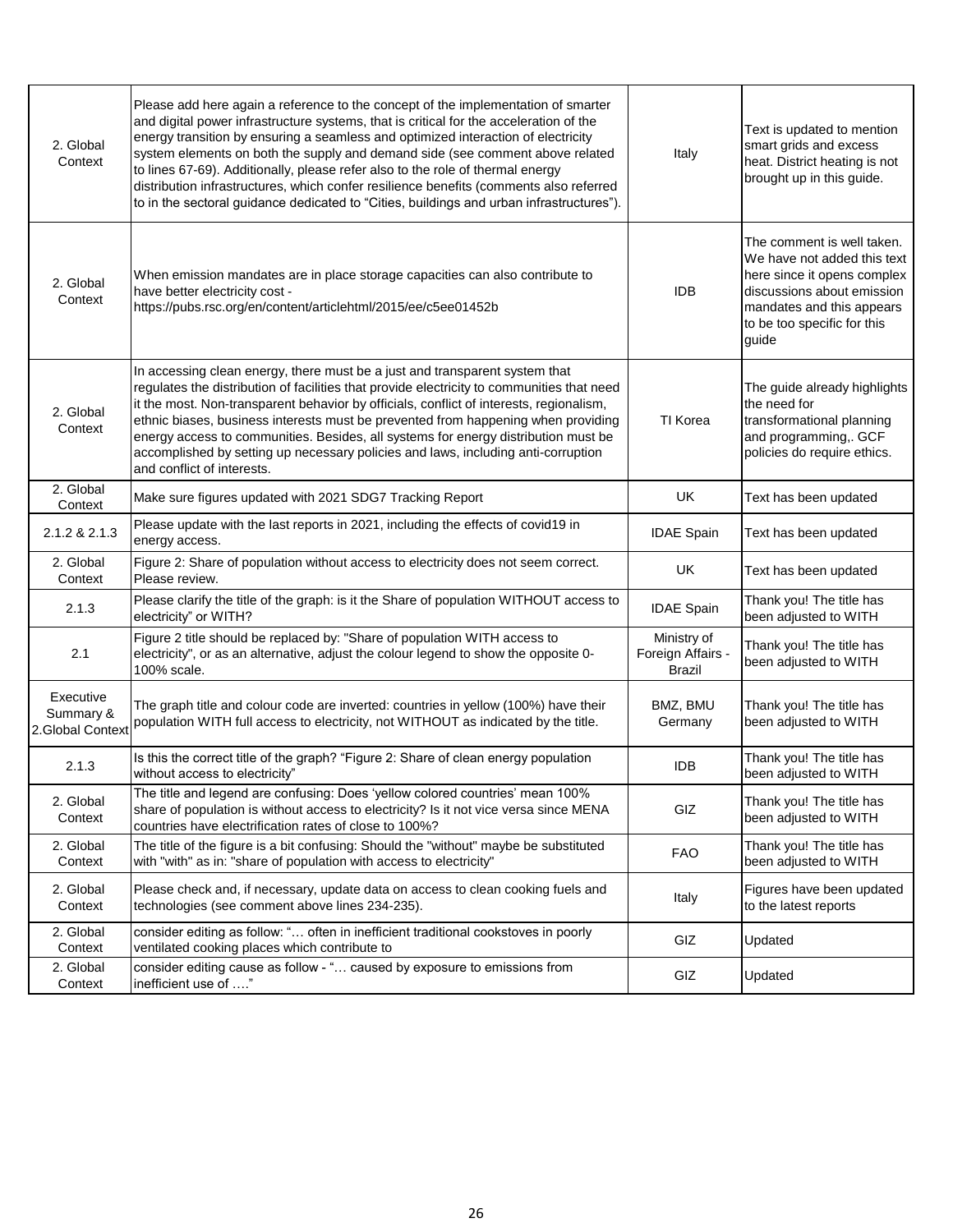| 2.1.3 Access to<br>clean energy | There are numerous clean cooking initiatives, support programmes, private sector<br>approaches and business models, as well as different improved and clean<br>technologies that tackle this problem. However, cooking tends to be very cultural<br>and often the cultural component is not considered. This may include cooking<br>practices inside vs. outside the home, time and hours of cooking, taste being<br>influenced by cooking fuel (such as charcoal), by-product of heat from the stove,<br>amongst others.<br>Further, for certain technologies of clean cooking (LPG, e-cooking) there may be an<br>issue with the supply chain of appliances as well as clean fuel.                                                                                                                                                                                                        | BMZ, BMU<br>Germany | The change of cultural<br>values is one of the aspects<br>of paradigm shift, it is very<br>much recognised. The text<br>is not expanded here, but<br>the cultural change required<br>for cooking is mention as an<br>example of paradgm<br>shifting potential (chapter 6).                                                                                                                                                                   |
|---------------------------------|---------------------------------------------------------------------------------------------------------------------------------------------------------------------------------------------------------------------------------------------------------------------------------------------------------------------------------------------------------------------------------------------------------------------------------------------------------------------------------------------------------------------------------------------------------------------------------------------------------------------------------------------------------------------------------------------------------------------------------------------------------------------------------------------------------------------------------------------------------------------------------------------|---------------------|----------------------------------------------------------------------------------------------------------------------------------------------------------------------------------------------------------------------------------------------------------------------------------------------------------------------------------------------------------------------------------------------------------------------------------------------|
| 2. Global<br>Context            | Consider adding 'girls'                                                                                                                                                                                                                                                                                                                                                                                                                                                                                                                                                                                                                                                                                                                                                                                                                                                                     | GIZ                 | Updated                                                                                                                                                                                                                                                                                                                                                                                                                                      |
| 2. Global<br>Context            | suggested rephasing - " clean cooking will to fires, improve their livelihoods and<br>health conditions."                                                                                                                                                                                                                                                                                                                                                                                                                                                                                                                                                                                                                                                                                                                                                                                   | GIZ                 | Updated                                                                                                                                                                                                                                                                                                                                                                                                                                      |
| 2.1.3 Access to<br>clean energy | Please add reference to the concept of energy poverty as recalled in comments<br>above. Additionally, an energy poverty approach includes all basic household energy<br>needs. By including all household energy needs that are required for improved<br>health and well-being, the energy poverty approach recognizes the reality that<br>different energy services are required by households. While SDG7 focuses on<br>access to electricity and clean cooking, equally as important to maintain basic health<br>is the ability to control indoor temperature (heating and cooling) especially under<br>extreme temperature cases Making the best use of energy services requires an<br>additional ability by households over time to (a) afford energy-efficient appliances<br>and (b) maintain and improve the energy-efficient integrity of their housing structures<br>or dwellings. | Italy               | This guide aims to focus on<br>climate change aspects of<br>different energy planning<br>and investments. While<br>energy access is a target,<br>the guide does not expand<br>on energy poverty as a part<br>of the energy access<br>challenge. However, with<br>respect to country priorities<br>and national policies, such<br>aspects will be relevant in<br>project development to the<br>extent that they are<br>reflected in the NDPs. |
| 2.1.3                           | There appears to be a redundant reference to "access to clean cooking"-perhaps<br>one of these is meant to refer to something else?                                                                                                                                                                                                                                                                                                                                                                                                                                                                                                                                                                                                                                                                                                                                                         | <b>USAID</b>        | Updated                                                                                                                                                                                                                                                                                                                                                                                                                                      |
| 2. Global<br>Context            | 100% access to clean cooking mentioned twice                                                                                                                                                                                                                                                                                                                                                                                                                                                                                                                                                                                                                                                                                                                                                                                                                                                | GIZ                 | Updated                                                                                                                                                                                                                                                                                                                                                                                                                                      |
| 2. Global<br>Context            | The energy system as a whole needs to adapt to climate change (climate proofing<br>infrastructure). Water shortages and increased temperatures will have an impact.<br>And contribute the adaptation goal of the Paris Agreement. Please update and draft<br>better how the energy sector can contribute to adaptation and enhanced resilience.                                                                                                                                                                                                                                                                                                                                                                                                                                                                                                                                             | <b>IDAE Spain</b>   | The text is expanded<br>accordingly; refer to chapter<br>2.1 and 2.2.2                                                                                                                                                                                                                                                                                                                                                                       |
| 2.1.3 Access to<br>clean energy | In addition, productive use of energy (PUE) materialises benefits and gains for end-<br>users through savings, additional cash generation, access to additional goods and<br>services. This is often not quantified and lacks research compared to the benefits<br>and gains accrued at the provider side. Yet, this is an important argument for clean<br>energy development.                                                                                                                                                                                                                                                                                                                                                                                                                                                                                                              | BMZ, BMU<br>Germany | This is true, but does not<br>automatically justify climate<br>finance. Productive uses is<br>included in Chpater 3, table<br>8 section about catalyzing<br>climate innovation.                                                                                                                                                                                                                                                              |
| 2. Global<br>Context            | Access to energy is crucial in agriculture as for example irrigation systems highly<br>depend on energy to power them                                                                                                                                                                                                                                                                                                                                                                                                                                                                                                                                                                                                                                                                                                                                                                       | GIZ                 | Yes. agriculture as one area<br>of final energy consumption<br>is mentioned in chapter 2.1.<br>It is also covered in the<br>agricultural sector guide.                                                                                                                                                                                                                                                                                       |
| 2. Global<br>Context            | What does "ability for societies to plan ahead" mean?                                                                                                                                                                                                                                                                                                                                                                                                                                                                                                                                                                                                                                                                                                                                                                                                                                       | GIZ                 | In chapter 2.1 the text is<br>now more explicit<br>concerning that access to<br>energy facilitates collecting<br>and accessing general and<br>specific information as well<br>as mobile banking, i.e.<br>access to the financial<br>market.                                                                                                                                                                                                  |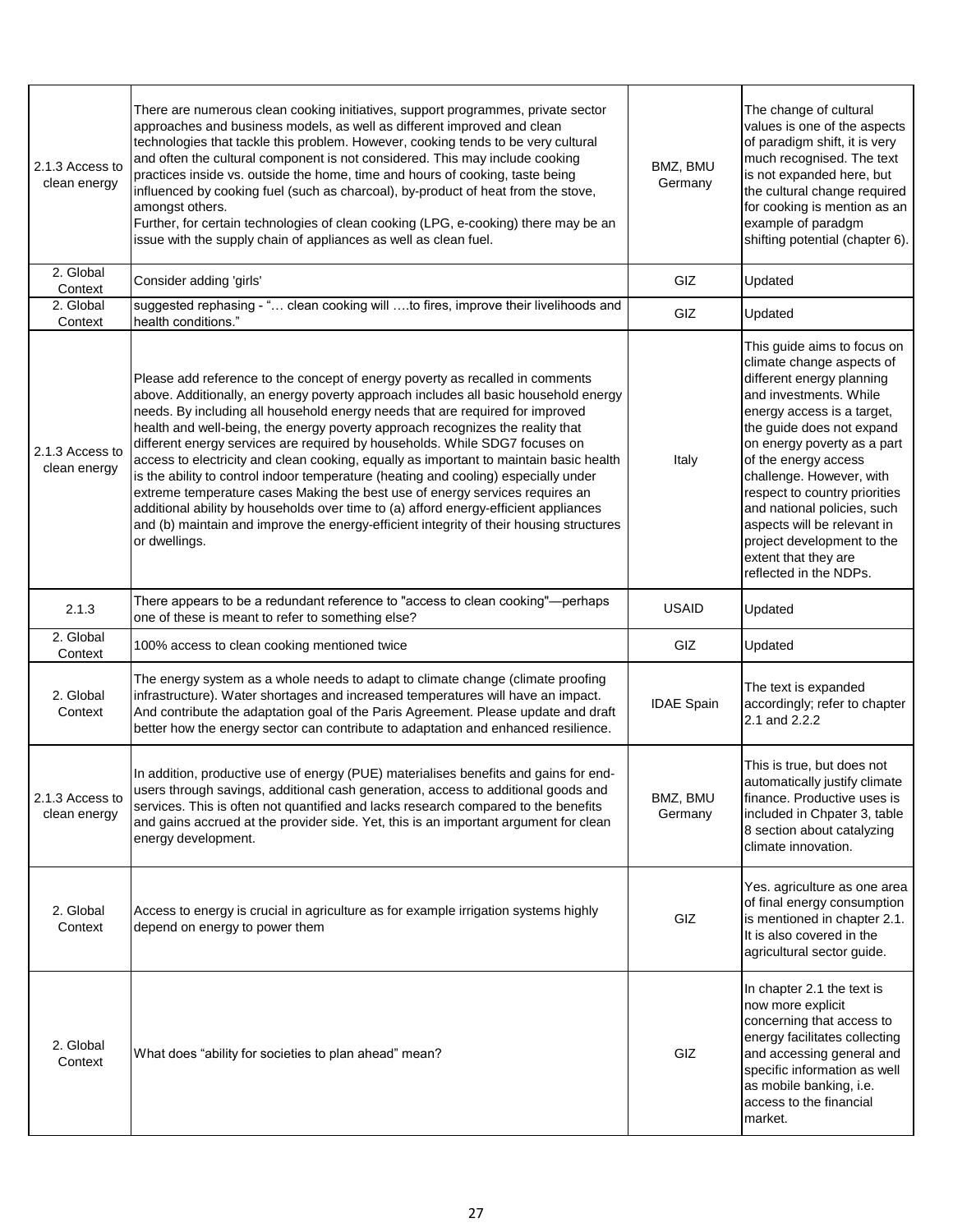| 2.1.3 Access to<br>clean energy | Linked to the previous comment, the additional gains for end-users is not quantified<br>and therefore not measurable for investors. Finding appropriate measurement will<br>enhance investors' assessment and may add to the return on investment.                                                                                                                                                                                                                                                                                                                                                                                                                                                                                                                                                                                                       | BMZ, BMU<br>Germany | Monitoring of impacts and<br>co-benefits is further<br>elaborated in chapters 6.1<br>and $6.3$                                                                                                                                                                                                                                                                                                                                                                                                                                                                                     |
|---------------------------------|----------------------------------------------------------------------------------------------------------------------------------------------------------------------------------------------------------------------------------------------------------------------------------------------------------------------------------------------------------------------------------------------------------------------------------------------------------------------------------------------------------------------------------------------------------------------------------------------------------------------------------------------------------------------------------------------------------------------------------------------------------------------------------------------------------------------------------------------------------|---------------------|------------------------------------------------------------------------------------------------------------------------------------------------------------------------------------------------------------------------------------------------------------------------------------------------------------------------------------------------------------------------------------------------------------------------------------------------------------------------------------------------------------------------------------------------------------------------------------|
| 2. Global<br>Context            | Developed nations should fulfill their promises to provide the financing needed to<br>support the energy resources through GCF projects for developing countries. The<br>'polluters pay principle," which is recognized globally by the Rio Declaration and<br>other environmental conventions, shall be the moral guide in sustaining the GCF<br>resources for climate adaptation and mitigation projects and programs.                                                                                                                                                                                                                                                                                                                                                                                                                                 | TI Korea            | The justice aspect and need<br>for increasing international,<br>financial support is further<br>highlighted in chapter 2 and<br>4.                                                                                                                                                                                                                                                                                                                                                                                                                                                 |
| 2. Global<br>Context            | To deliver maximum climate impact and meet sustainable development demand<br>through "renewable energy, efficient use and consumption and achieving global<br>energy access".                                                                                                                                                                                                                                                                                                                                                                                                                                                                                                                                                                                                                                                                            | <b>IDAE Spain</b>   | The text is completely<br>changed due to multiple<br>comments.                                                                                                                                                                                                                                                                                                                                                                                                                                                                                                                     |
| 2. Global<br>Context            | Please also refer to the global energy system and the role renewables and energy<br>efficiency can play there, not only electricity                                                                                                                                                                                                                                                                                                                                                                                                                                                                                                                                                                                                                                                                                                                      | <b>IDAE Spain</b>   | The text is completely<br>changed due to multiple<br>comments.                                                                                                                                                                                                                                                                                                                                                                                                                                                                                                                     |
| 2. Global<br>Context            | Please use the last report available, and update with the impact of covid19, and the<br>opportunities for a green recovery.                                                                                                                                                                                                                                                                                                                                                                                                                                                                                                                                                                                                                                                                                                                              | <b>IDAE Spain</b>   | We have included updates<br>from the latest reports and<br>the impacts of COVID-19.<br>Reference is still made to<br>the 2019 report since the<br>2021 report does not make<br>a similar financial analysis.                                                                                                                                                                                                                                                                                                                                                                       |
| 2. Global<br>Context            | As we expressed in relation to other thematic sectoral guidance, while the estimates<br>provided here are coming from different sources which are certainly reliable and<br>valuable ones (The Energy Progress Report, IEA, IRENA, UNSD WHO, WBG), we<br>are not sure whether assessing financial needs for specific results areas here is<br>required. Needs are currently assessed in other contexts, e.g. a first overview of<br>methodologies and approaches will be only discussed at the next COP26, with the<br>objective of assessing potential financial needs rather than determining them.<br>We are not therefore convinced whether having an estimated quantification of<br>financial requirement within the sectoral guidance for results areas to assess<br>investment priorities for the GCF-1 is currently included within the mandate. | Italy               | Cost-estimates are moved<br>to chapter 4 and are also<br>udated/changed to reflect<br>the IEA latest report on<br>financing energy transition<br>in emerging and deveoping<br>markets. It is estimates but<br>it is still useful since it gives<br>a signal about the<br>magnitude and also<br>because it specifically<br>regards the EMDE's,<br>making the point that the<br>lion part of invesments in<br>new energy infrastructure in<br>the coming decades is<br>predicted to happen in<br>these countries, while the<br>general debate still talks<br>about "global efforts". |
| 2. Global<br>Context            | Do the estimates include the support needed for uptake by end-users and not only<br>the capex and opex for providers of solutions? Typically only the generation is<br>considered for capital needs.                                                                                                                                                                                                                                                                                                                                                                                                                                                                                                                                                                                                                                                     | BMZ, BMU<br>Germany | The estimated investment<br>requirements have been<br>updated and are<br>summarised in chapter 2.4<br>with more granularity on<br>parties investing in different<br>enegy supply.                                                                                                                                                                                                                                                                                                                                                                                                  |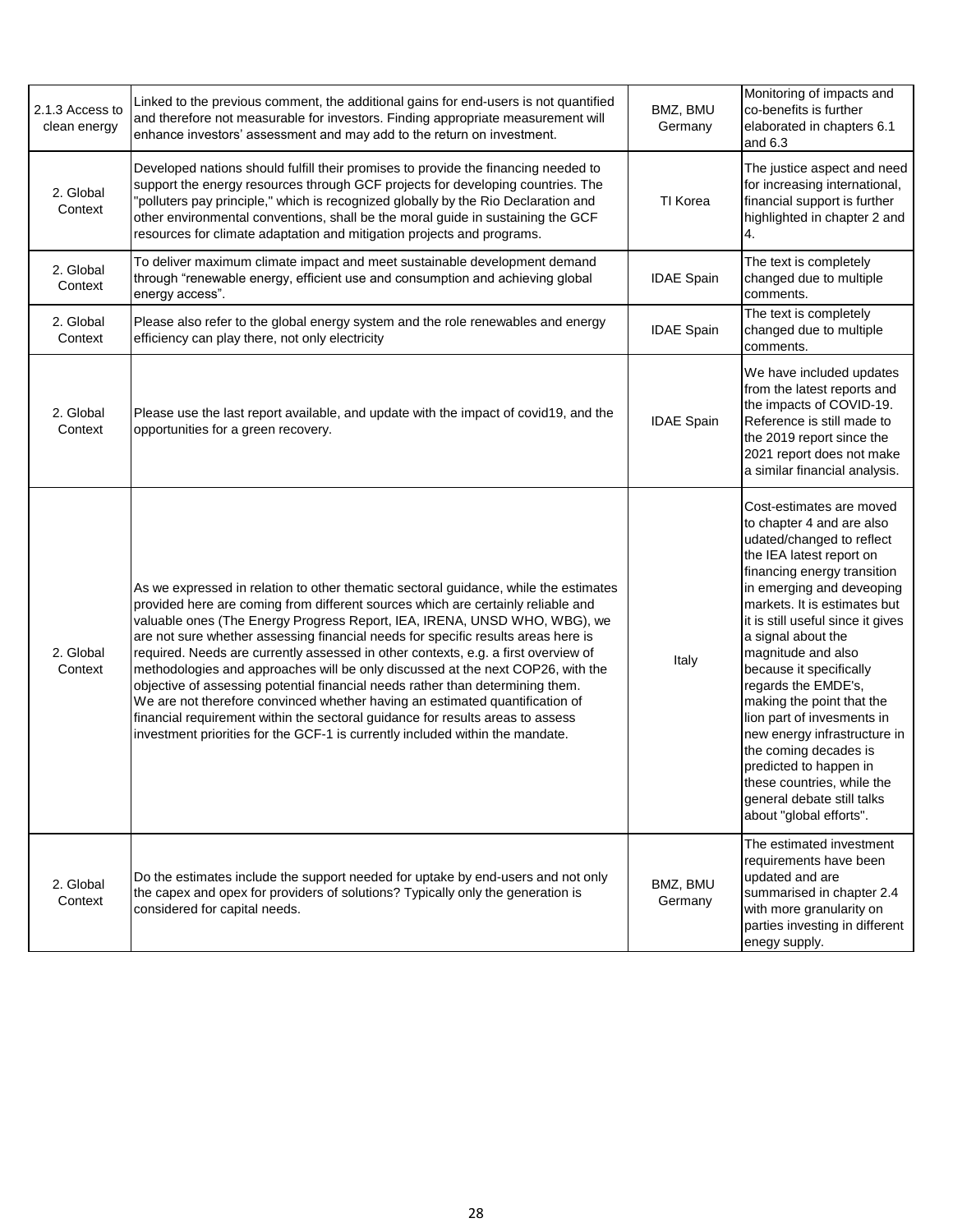| 3. Paradigm<br>Shifting<br>Pathways:<br><b>Energy Result</b><br>Area | CCUS: We suggest to include a reference Carbon Capture, Utilisation and Storage<br>(CCUS) in Pathway 1: low emission energy generation. This is a very relevant topic<br>in light of the need to reduice emmissions of GHG. According to the IEA report "A<br>global pathway to net-zero CO2 emissions in 2050", CCUS may facilitate the<br>transition to low liquid emissions of CO2, addressing the existing infrastructure and<br>opening up econimic pathways to increase the production of low carbon H2 (via<br>BECCS or DACCS), as well as promote reforestation and waste to energy with<br>carbon capture. It is important to support the establishment of markets for<br>investment in CCUS and encourage the use of shared infrastructure of transport and<br>storage of CO2 by relevant actors involved in the production of H2 and biofuels,<br>operation of industrial areas, and retrofit of fossil based thermal power plants.                                                                                                                                                                                                                                                       | Ministry of<br>Foreign Affairs -<br>Brazil | This Guide focus on GCF1<br>and the priorities for<br>developing countries now<br>and the immediate future<br>with 2030 as the target. IEA<br>states clearly that up to<br>2030, the majority of the<br>reductions in GHG<br>emissions should come<br>from already established<br>renewable energy<br>technologies.                                                                                                                                                                                                                                                                                                                                                                                                                                                                                                                                                                                             |
|----------------------------------------------------------------------|------------------------------------------------------------------------------------------------------------------------------------------------------------------------------------------------------------------------------------------------------------------------------------------------------------------------------------------------------------------------------------------------------------------------------------------------------------------------------------------------------------------------------------------------------------------------------------------------------------------------------------------------------------------------------------------------------------------------------------------------------------------------------------------------------------------------------------------------------------------------------------------------------------------------------------------------------------------------------------------------------------------------------------------------------------------------------------------------------------------------------------------------------------------------------------------------------|--------------------------------------------|-----------------------------------------------------------------------------------------------------------------------------------------------------------------------------------------------------------------------------------------------------------------------------------------------------------------------------------------------------------------------------------------------------------------------------------------------------------------------------------------------------------------------------------------------------------------------------------------------------------------------------------------------------------------------------------------------------------------------------------------------------------------------------------------------------------------------------------------------------------------------------------------------------------------|
| 3. Paradigm<br>Shifting<br>Pathways:<br><b>Energy Result</b><br>Area | This document will need to indicate a bit of overall time horizon we are talking about<br>the gap and argue why the 3 paradigm shifts are so critical at this stage and should<br>be achieved to fill the gap. it is not clear this guide is applied for the current<br>replenishment period for/in 2020-2023 plan (see also para 66), which is now quite<br>sure in a short period (now 2021 and only 2 yrs remain) if something concrete things<br>should happen on the ground based on the guide. By doing so, the doc can more<br>explicitly articulate why 3 paradigm shift pathways are top priorities among others to<br>achieve the overall energy issues related to CC along with the proposed ToC (Fig.<br>3). A better presentation can be to introduce an indicative horizon of timeframe what<br>to be achieved in the 1st replenishment (2020-2023) and beyond (whatever the<br>guide can define), while a supportive global context how to/ by when fill the gaps is<br>presented. Or articulate more with time bound using additional citations (at least like<br>Section 2.4 of Forest and land use sectoral guide to understand where we stand and<br>where we should go by when). | <b>FAO</b>                                 | This is made clearer now in<br>chapter 3. The guide<br>concerns immediate targets<br>for GCF1 and with the view<br>to reach Paris Agreement<br>targets for 2030 based on<br>existing and available<br>technologies. These are in<br>essence viable albeit capital<br>intense which is the reason<br>why capital need be made<br>available, WACC need be<br>addressed/lowered for<br>developing countries, and<br>other financial risks need to<br>be mitigated in these<br>countries. The challenges<br>beyond 2030 include a<br>broader range of<br>technologies that are<br>already important for some<br>countries. In such cases,<br>GCF support that such<br>complementary solutions<br>are also assessed and<br>incorporated in the long<br>term integrated energy<br>transition planning and<br>financial strategic planning,<br>including that markets are<br>prepared and ESS aspects<br>are prepared. |
| 3. Paradigm<br>Shifting<br>Pathways:<br><b>Energy Result</b><br>Area | What about job creation? And waste management? And lower the energy prices at<br>country level? Impact in the most vulnerable and poor populations? Please include<br>these important references.                                                                                                                                                                                                                                                                                                                                                                                                                                                                                                                                                                                                                                                                                                                                                                                                                                                                                                                                                                                                    | <b>IDAE Spain</b>                          | This is a citation                                                                                                                                                                                                                                                                                                                                                                                                                                                                                                                                                                                                                                                                                                                                                                                                                                                                                              |
| 3. Paradigm<br>Shifting<br>Pathways:<br><b>Energy Result</b><br>Area | Include efficient use of energy and resources. Include references to national plans,<br>such as the NDCs and NDPs                                                                                                                                                                                                                                                                                                                                                                                                                                                                                                                                                                                                                                                                                                                                                                                                                                                                                                                                                                                                                                                                                    | <b>IDAE Spain</b>                          | Updated                                                                                                                                                                                                                                                                                                                                                                                                                                                                                                                                                                                                                                                                                                                                                                                                                                                                                                         |
| 3. Paradigm<br>Shifting<br>Pathways:<br><b>Energy Result</b><br>Area | Wording and content of the 4 pillars is slightly different than the ones indicated in the<br>summary from line 110 onwards                                                                                                                                                                                                                                                                                                                                                                                                                                                                                                                                                                                                                                                                                                                                                                                                                                                                                                                                                                                                                                                                           | <b>FAO</b>                                 | Adjusted bearing in mind<br>that the list in 110 is a<br>summary of the list in 468                                                                                                                                                                                                                                                                                                                                                                                                                                                                                                                                                                                                                                                                                                                                                                                                                             |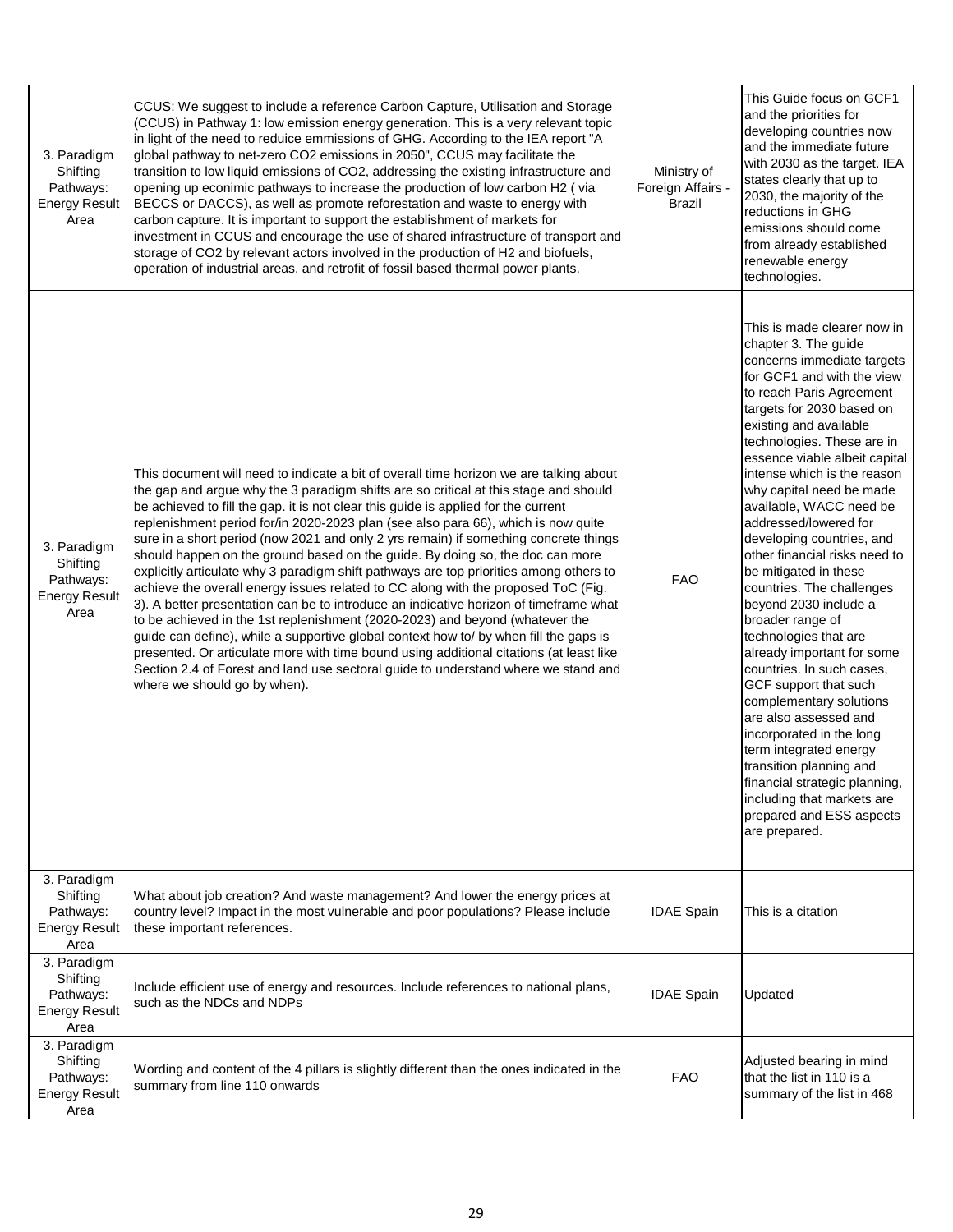| 3. Paradigm<br>Shifting<br>Pathways:<br><b>Energy Result</b><br>Area | The paper does not discuss for which funding windows this might be relevant and<br>whether standalone projects focusing on fossil fuel subsidy reform would be<br>acceptable to GCF or would be suitable only under readiness window. | <b>UNDP</b>       | Chapter 4.2 is updated to<br>provide a better<br>understanding of how<br>readiness grants can be<br>used for transformational<br>planning. Examples of<br>transformational planning<br>and preparedness actions,<br>including sector reforms,<br>are mentioned in e.g.<br>Chapter 3, tables 3 and 8,<br>but also in chapter 4.2.                                                                                                                                                                                                                                                                                                                                                                                                                                                                                                                                                      |
|----------------------------------------------------------------------|---------------------------------------------------------------------------------------------------------------------------------------------------------------------------------------------------------------------------------------|-------------------|---------------------------------------------------------------------------------------------------------------------------------------------------------------------------------------------------------------------------------------------------------------------------------------------------------------------------------------------------------------------------------------------------------------------------------------------------------------------------------------------------------------------------------------------------------------------------------------------------------------------------------------------------------------------------------------------------------------------------------------------------------------------------------------------------------------------------------------------------------------------------------------|
| 3. Paradigm<br>Shifting<br>Pathways:<br><b>Energy Result</b><br>Area | How is this measured?                                                                                                                                                                                                                 | <b>IDAE Spain</b> | Enhanced planning is a<br>combination of qualitative<br>and quantitative meassures.<br>The AE will have described<br>planned activities including<br>specific deliverables,<br>output, outcome, and<br>impact with the help of<br>selected indicators, a<br>baseline and a target. GCF<br>has accpeted this presented<br>monitoring plan as part of<br>the FAA (funded activity<br>agreement). The AE will<br>monitor and report fulfilled<br>acheivements during the<br>project in its Annual<br>Performance Reports. GCF<br>also plan for post project<br>evaluations. In chapter 6.1<br>Impact potential, it is added<br>more guidance on how to<br>present and monitor impact.<br>It will be the work of the AE<br>to propose how<br>improvements are made<br>measurable, and GCF<br>Secretariat provides their<br>input during the<br>interdivisional review of the<br>proposal. |
| 3. Paradigm<br>Shifting<br>Pathways:<br><b>Energy Result</b><br>Area | How will the GCF ensure this?                                                                                                                                                                                                         | <b>IDAE Spain</b> | Ibid. (FP logframe,<br>monitoring plan and annual<br>progress reports (APRs))                                                                                                                                                                                                                                                                                                                                                                                                                                                                                                                                                                                                                                                                                                                                                                                                         |
| 3. Paradigm<br>Shifting<br>Pathways:<br><b>Energy Result</b><br>Area | In addition to the comment above, it would be useful to include consideration on the<br>sequencing of the four pillars of the ToC in the context of a GCF project/programme.                                                          | <b>UNDP</b>       | Chapter 3 and 4 are<br>updated to provide a better<br>understanding of the<br>sequencing; specifically<br>mentioning what can be<br>considered as readiness<br>activities.                                                                                                                                                                                                                                                                                                                                                                                                                                                                                                                                                                                                                                                                                                            |
| 3. Paradigm<br>Shifting<br>Pathways:<br><b>Energy Result</b><br>Area | Capacity building is also fundamental                                                                                                                                                                                                 | <b>IDAE Spain</b> | This is true and already<br>mentioned, but now also<br>made explicit in bullet 4.                                                                                                                                                                                                                                                                                                                                                                                                                                                                                                                                                                                                                                                                                                                                                                                                     |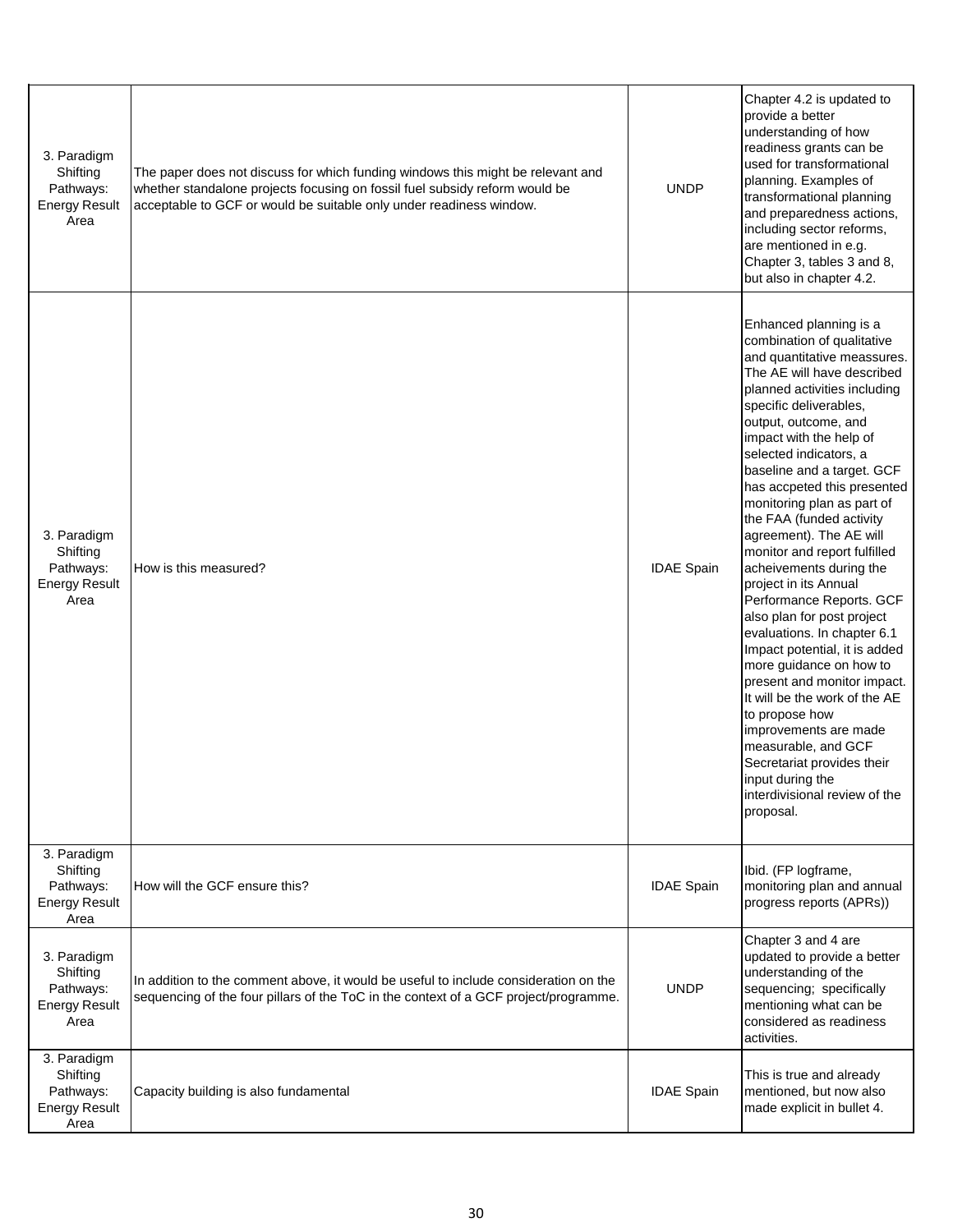| 3. Paradigm<br>Shifting<br>Pathways:<br><b>Energy Result</b><br>Area | This can be misinterpreted.                                                                                                                                                                                                                                                                                                                                                                                                                                                                                                                                                                                                                                                                                                                                                                                                                                                                                                                                                                                                                                                                                                                                      | <b>UNDP</b>             | The phrase has been<br>removed to avoid the<br>potential misinterpretation                                                                                                                                                                                                                                                                                                                          |
|----------------------------------------------------------------------|------------------------------------------------------------------------------------------------------------------------------------------------------------------------------------------------------------------------------------------------------------------------------------------------------------------------------------------------------------------------------------------------------------------------------------------------------------------------------------------------------------------------------------------------------------------------------------------------------------------------------------------------------------------------------------------------------------------------------------------------------------------------------------------------------------------------------------------------------------------------------------------------------------------------------------------------------------------------------------------------------------------------------------------------------------------------------------------------------------------------------------------------------------------|-------------------------|-----------------------------------------------------------------------------------------------------------------------------------------------------------------------------------------------------------------------------------------------------------------------------------------------------------------------------------------------------------------------------------------------------|
| 3. Paradigm<br>Shifting<br>Pathways:<br><b>Energy Result</b><br>Area | All 3 pathways could also include technological barriers as commented above                                                                                                                                                                                                                                                                                                                                                                                                                                                                                                                                                                                                                                                                                                                                                                                                                                                                                                                                                                                                                                                                                      | <b>ADB</b>              | This is true. Barriers is used<br>in a broad sense                                                                                                                                                                                                                                                                                                                                                  |
| 3. Paradigm<br>Shifting<br>Pathways:<br><b>Energy Result</b><br>Area | section references do not match                                                                                                                                                                                                                                                                                                                                                                                                                                                                                                                                                                                                                                                                                                                                                                                                                                                                                                                                                                                                                                                                                                                                  | GIZ                     | Updated                                                                                                                                                                                                                                                                                                                                                                                             |
| 3. Paradigm<br>Shifting<br>Pathways:<br><b>Energy Result</b><br>Area | Focus should be broader and include other environmental objectives beyond low<br>emissions (biodiversity, circular economy, pollution, water, adaptation) Special<br>attention should be also paid to social issues and human rights                                                                                                                                                                                                                                                                                                                                                                                                                                                                                                                                                                                                                                                                                                                                                                                                                                                                                                                             | <b>IDAE Spain</b>       | This is true. The<br>observation refers to all<br>pathways so the common<br>introductory section of<br>Chapter 3 is updated<br>accordingly with more<br>explicit mentioning of other<br>examples of factors driving<br>the energy sector agenda<br>as well as other externalities<br>of energy investments. This<br>guide can however not be<br>expeted to cover these<br>other aspects throrughly. |
| 3. Paradigm<br>shifting<br>pathways:<br>energy result<br>area        | The Low emission energy generation section is only covering renewable energy,<br>leaving out other technologies like carbon capture and storage.                                                                                                                                                                                                                                                                                                                                                                                                                                                                                                                                                                                                                                                                                                                                                                                                                                                                                                                                                                                                                 | Global CCS<br>Institute | This is with the view to<br>provide priority pathways for<br>GCF1 with 2030 as the<br>target.                                                                                                                                                                                                                                                                                                       |
| 3. Paradigm<br>shifting<br>pathways:<br>energy result<br>area        | How concretely it is expected that these technologies are transferred? Eg. Will the<br>GCF support the capacity of countries to develop local content for the development<br>of RE? It would be useful to provide concrete examples of this paradigm shift action.                                                                                                                                                                                                                                                                                                                                                                                                                                                                                                                                                                                                                                                                                                                                                                                                                                                                                               | <b>UNDP</b>             | Yes this is supported. Local<br>aspect is added in general<br>introduction of chapter 3.                                                                                                                                                                                                                                                                                                            |
| 3.1.1 Pathway<br>1: low emission<br>energy<br>generation             | There is a need to better clarify in this sectoral guidance the role of the GCF as to<br>how it will address also de-risking, scaling up and leveraging private investment in<br>the energy sector, in line with the USP. Particular attention can be focused, for<br>example, on how GCF can support innovative public/private sector partnerships on<br>R&D in innovative technologies, and market-led private innovation funding.<br>Mainstreaming of energy policies at national level should also be enforced with a<br>view to provide a short and long-term signal to private developers, research<br>institutions and financial actors, i.e. through design of carbon pricing and fossil fuels<br>subsidies reforms, regulation and performance standards, investment and<br>competition policies. This is particularly relevant also in light of paragraph 4.3<br>'Catalysing private sector finance at scale" of the USP2020-2023. Please clarify also<br>how the GCF can better cooperate with the private sector, in the context of<br>addressing the barriers to paradigm shift in low carbon energy generation identified<br>in Table 2, line 522. | Italy                   | The comment is well taken<br>but it is beyond the scpoe of<br>this guide to expand in any<br>length on specific key areas.                                                                                                                                                                                                                                                                          |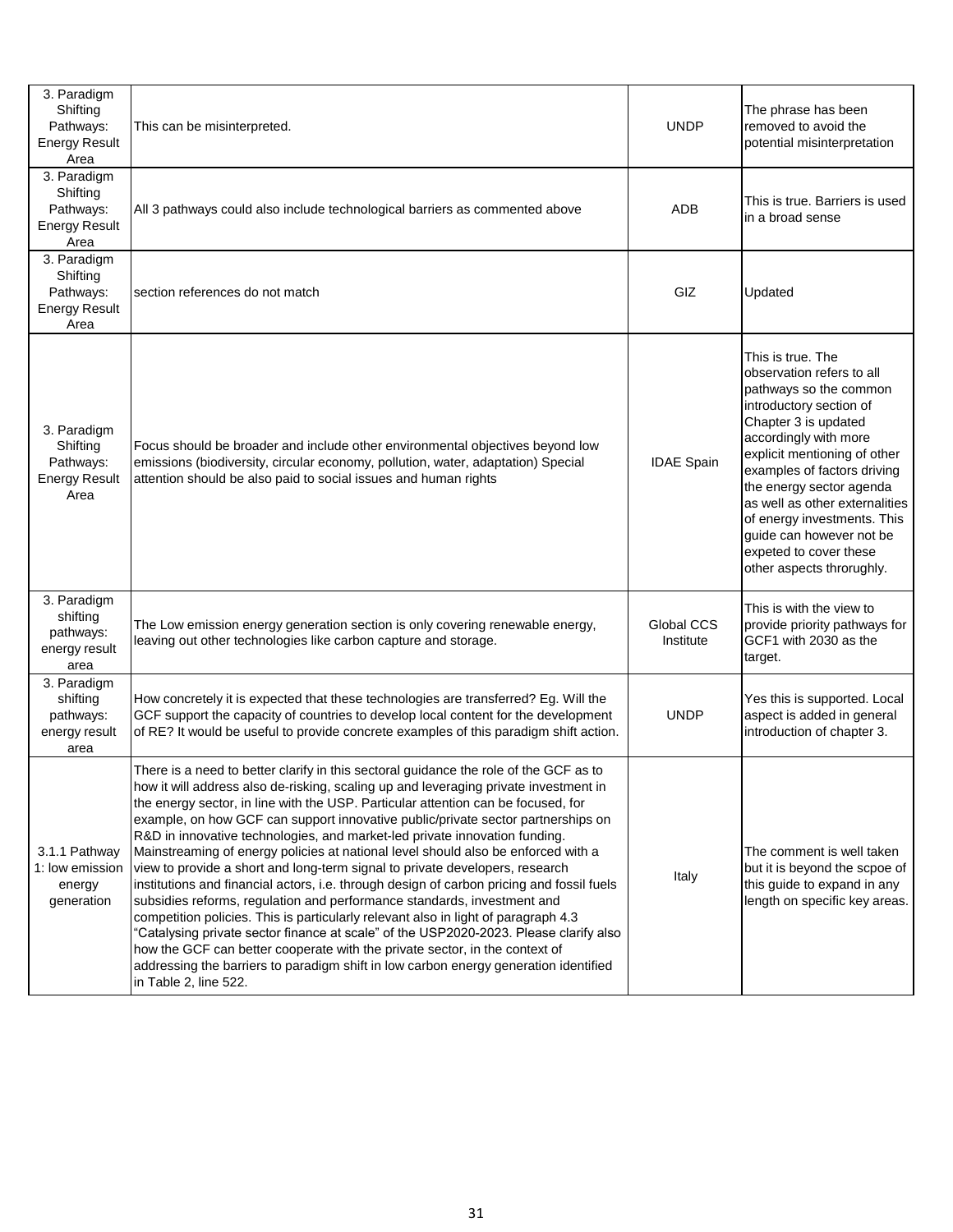| 3.1.1 Pathway<br>1: low emission<br>energy<br>generation             | "Political uncertainty": a very relevant barrier, which should include among the<br>consequences the loss of tax incentives, currency sensitivity and/or loss of<br>investment grade.<br>While this is not "political uncertainty" per se but rather the political and regulatory<br>environment as a whole, fossil fuel subsidies and current fiscal environment often<br>maintain an uneven playing field favouring fossil fuels. This must also be addressed.<br>"Capital scarcity": it should be taken into account that the prices of renewable energy<br>around the world have dropped so much, it has become very difficult for local<br>industry/start-ups to compete in price with incumbents, due to a higher WACC.<br>"Lack of banking experience": it is worth adding that banks should start pledging the<br>generation assets as collateral in order to lower the barriers for debt borrowers. In<br>addition to being modular, generation assets can be relocated, which allows a<br>secondary market development. | BMZ, BMU<br>Germany                        | Currency risk is mentioned<br>as one of the financial risks.<br>Fuel subsidy reforms are<br>mentioned as a key target<br>for transformational<br>planning. While it is a good<br>point on assets value and<br>secondary markets, the<br>level of specificity is<br>considered to be beyond<br>the scope of this guide.                    |
|----------------------------------------------------------------------|-----------------------------------------------------------------------------------------------------------------------------------------------------------------------------------------------------------------------------------------------------------------------------------------------------------------------------------------------------------------------------------------------------------------------------------------------------------------------------------------------------------------------------------------------------------------------------------------------------------------------------------------------------------------------------------------------------------------------------------------------------------------------------------------------------------------------------------------------------------------------------------------------------------------------------------------------------------------------------------------------------------------------------------|--------------------------------------------|-------------------------------------------------------------------------------------------------------------------------------------------------------------------------------------------------------------------------------------------------------------------------------------------------------------------------------------------|
| 3.1.1                                                                | It was not identified either in the barriers to paradigm (table 2) or in the actions to<br>support (table 3) financial lines to improve the efficiency at bioelectricity generation<br>facilities, such as acquisition of new power generation equipments. If available, such<br>finantial lines could positively impact, as they could increase the amount of power<br>generated from renewable energy sources into national/regional power-grid and the<br>share of clean electricity in overall energy system.                                                                                                                                                                                                                                                                                                                                                                                                                                                                                                                 | Ministry of<br>Foreign Affairs -<br>Brazil | This is already coverd by<br>•Covering incremental cost<br>of delivering resilient energy<br>services based on<br>renewables (in Table 8. as<br>part of "Mobilisation of<br>investment at scale").                                                                                                                                        |
| 3. Paradigm<br>shifting<br>pathways:<br>energy result<br>area        | The content in Tables 2 and 3 should be broadened to other low emission/low<br>carbon energy generation technologies, including carbon capture and storage.                                                                                                                                                                                                                                                                                                                                                                                                                                                                                                                                                                                                                                                                                                                                                                                                                                                                       | Global CCS<br>Institute                    | Carbon capture and storage<br>is beyond the scope of this<br>Guide.                                                                                                                                                                                                                                                                       |
| 3. Paradigm<br>Shifting<br>Pathways:<br><b>Energy Result</b><br>Area | Poor creditworthiness (utilities and investors) - It may be worth to mention that<br>another limitation relies for investors on uncertainly in the power output of renewable<br>energy, this may harm the creditworthiness of investors since they cannot ensure<br>cash flow to repay loans - payment guarantees might be a mechanism that can help<br>to overcome this limitation.                                                                                                                                                                                                                                                                                                                                                                                                                                                                                                                                                                                                                                              | <b>IDB</b>                                 | It is added in Table 3.<br>"Transformational planning<br>and programming" . Support<br>the development and<br>availability of updated<br>renewable energy and<br>geothermal energy resource<br>mapping, such as wind<br>maps, insolation,<br>cloudiness and albedo<br>inventories, water<br>measurements, geothermal<br>resource mapping. |
| 3. Paradigm<br>Shifting<br>Pathways                                  | It would be good to factor in energy demand-supply to ensure that the project is<br>designed taking into account shifting energy market dynamics.                                                                                                                                                                                                                                                                                                                                                                                                                                                                                                                                                                                                                                                                                                                                                                                                                                                                                 | UK                                         | It is already covered in table<br>3. Transformational<br>planning and programming.                                                                                                                                                                                                                                                        |
| 3. Paradigm<br>Shifting<br>Pathways                                  | Would also include transparency over pricing, and consistent treatment of<br>developers.                                                                                                                                                                                                                                                                                                                                                                                                                                                                                                                                                                                                                                                                                                                                                                                                                                                                                                                                          | UK                                         | It is already covered in table<br>3. Transformational<br>planning and programming.                                                                                                                                                                                                                                                        |
| 3. Paradigm<br>Shifting<br>Pathways                                  | In the table there should be reference to fiscal environment eg perverse subsidies<br>for fossil fuels or taxes on import of low carbon energy equipment                                                                                                                                                                                                                                                                                                                                                                                                                                                                                                                                                                                                                                                                                                                                                                                                                                                                          | UK                                         | It is already covered in table<br>3. Transformational<br>planning and programming.                                                                                                                                                                                                                                                        |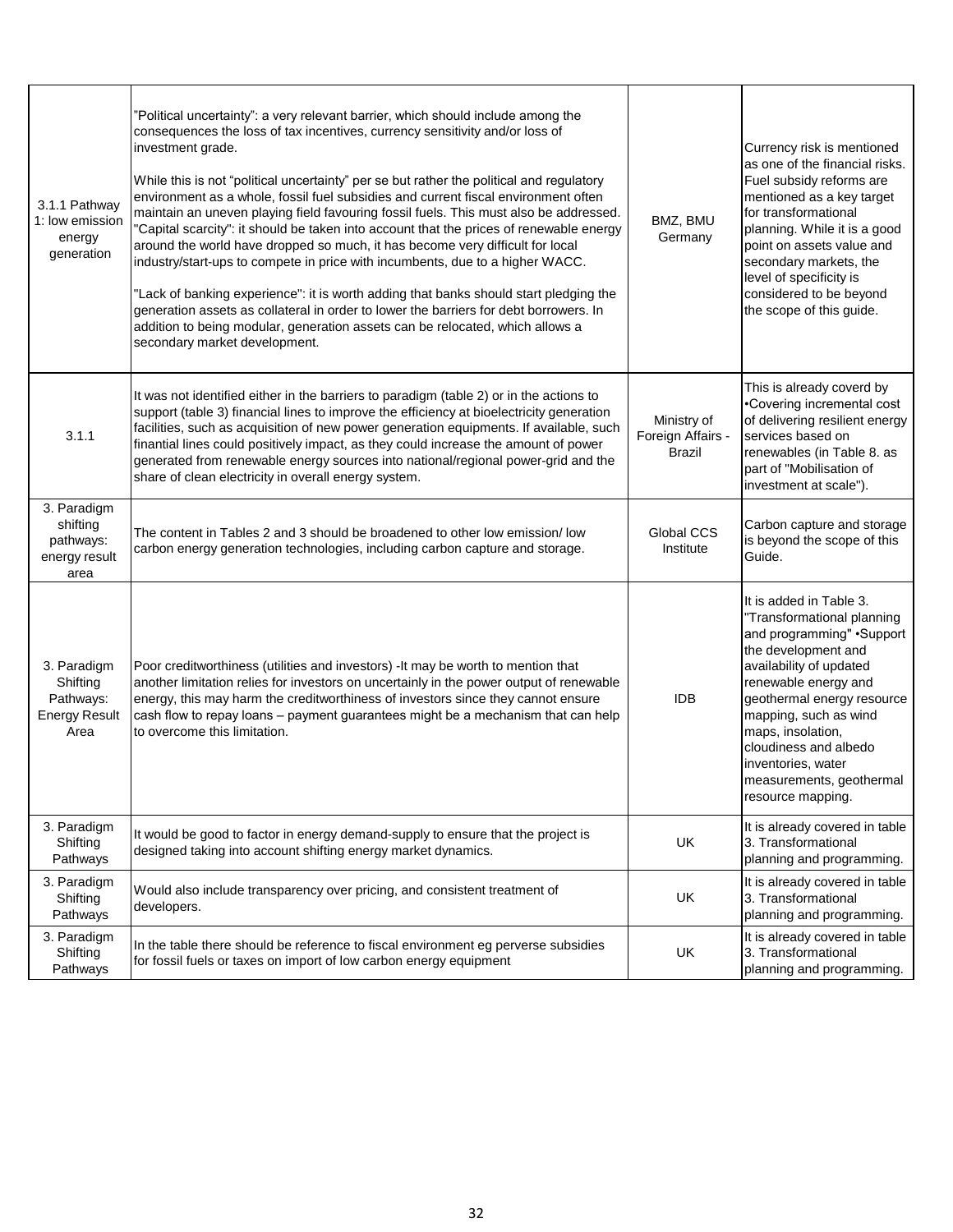| 3. Paradigm<br>Shifting<br>Pathways                                  | In the "Table 2: Selected barriers to paradigm shift in low carbon energy generation,"<br>in the barrier "Lack of strategic, managerial, and technical expertise at multiple<br>levels": As per the comment above for line 85, please consider mentioning that<br>another barrier (as part of market barriers) is ill-intentioned technology providers,<br>who can enter or start to flood markets, especially poor, rural areas, but also cities,<br>with cheap, non- workable RE technologies (esp. solar) and false promises. This is<br>later included to some degree in Table 7 in line 557 as part of "social acceptance:"<br>"Lack of trust in the technology, due to substandard products in the market and lack<br>of stringent quality standards for the systems is also an issue in many markets." I<br>would consider mentioning ill-intentioned technology providers and the<br>consequences these have, such as lack of social acceptance, in both sections. | <b>IDB</b>                         | We believe ill-intention is a<br>questionable statement.<br>Instead Skills development<br>and quality service<br>provision is now mentioned<br>in table 8 and also in the<br>summary matrix in the<br>executive summary<br>(access/knowledge).                                                                 |
|----------------------------------------------------------------------|----------------------------------------------------------------------------------------------------------------------------------------------------------------------------------------------------------------------------------------------------------------------------------------------------------------------------------------------------------------------------------------------------------------------------------------------------------------------------------------------------------------------------------------------------------------------------------------------------------------------------------------------------------------------------------------------------------------------------------------------------------------------------------------------------------------------------------------------------------------------------------------------------------------------------------------------------------------------------|------------------------------------|----------------------------------------------------------------------------------------------------------------------------------------------------------------------------------------------------------------------------------------------------------------------------------------------------------------|
| 3. Paradigm<br>Shifting<br>Pathways                                  | It is important for master plans/land use policies to include renewable energy where<br>it is appropriate - low impact on nature/biodiversity/local communities - as well as<br>where it should NOT be developed.                                                                                                                                                                                                                                                                                                                                                                                                                                                                                                                                                                                                                                                                                                                                                          | The Nature<br>Conservancy<br>(TNC) | Incorporated, mentioned in<br>Chapter 3 and e.g. table 3."<br>Transformational planning<br>and programming" as well<br>as " Expansion and<br>replication of knowledge".                                                                                                                                        |
| 3.1.1                                                                | The specific issues of small island developing states (SIDS) should be noted here.<br>The very small scale of their grids makes SIDS unattractive to conventional<br>investors and financing sources. They will need special risk-reduction tools.                                                                                                                                                                                                                                                                                                                                                                                                                                                                                                                                                                                                                                                                                                                         | <b>USAID</b>                       | The text in Tabe 2 Capital<br>scarcity in nascent markets<br>is edited to also mention<br>small and remote markets.<br>SID's are not mentioned<br>explicitely. In chapter 4 it is<br>further given examples of<br>when granting or higher<br>concessionality can be<br>motivated.                              |
| 3.1.2                                                                | Can the GCF support efforts to retrofit/update operational practices for fossil fuel<br>plants to enhance flexibility in operations with increased variable renewable energy<br>(VRE) share? What about conversion of gas plants to run on hydrogen (including<br>gas/hydrogen mix)? Would be good to address/clarify these issues in the guide.                                                                                                                                                                                                                                                                                                                                                                                                                                                                                                                                                                                                                           | <b>USAID</b>                       | This is a good point and it is<br>now clarified in the intro of<br>chapter 6.2 Paradigm<br>shifting potential, that GCF<br>support transformational<br>change but are reluctant to<br>contribute to hybridisation. It<br>can still be possible on a<br>case-by-case basis given<br>that there is a solid plan. |
| 3.1.1                                                                | Distributed Energy Resources (DER) could be highlighted in this area as a resource<br>that is different from utility-scale renewable energy (RE) plants; there doesn't seem<br>to be clear emphasis on this strategy. This would include integrated distribution<br>planning to better reflect DER and demand-side management (DSM) opportunities.                                                                                                                                                                                                                                                                                                                                                                                                                                                                                                                                                                                                                         | <b>USAID</b>                       | This falls rather under<br>access, Table 8. where<br>distributed energy business<br>models is now explicitly<br>mentioned as part of<br>"Catalysing climate<br>innovation"                                                                                                                                     |
| 3.1.1                                                                | Consider supporting Transformational planning related to low-impact siting criteria.<br>Support the mapping/analysis work critical to show sustainable pathways for<br>development.                                                                                                                                                                                                                                                                                                                                                                                                                                                                                                                                                                                                                                                                                                                                                                                        | The Nature<br>Conservancy<br>(TNC) | The low-impact siting<br>aspects is mentioned in<br>chapter 3.1.                                                                                                                                                                                                                                               |
| 3.1.1                                                                | Shared or standardised due diligence is also a long term objective to increase the<br>mobilisation of finance at scale and pace.                                                                                                                                                                                                                                                                                                                                                                                                                                                                                                                                                                                                                                                                                                                                                                                                                                           | UK                                 | Covered by supporting<br>dedicated clean energy<br>programming mechanisms<br>as well as general voluntary<br>branch R&D                                                                                                                                                                                        |
| 3. Paradigm<br>Shifting<br>Pathways:<br><b>Energy Result</b><br>Area | Mobilisation of investment at scale – it may be worth to consider in this section to<br>add a point to develop climate prediction models in energy service providers to<br>develop arbitrage strategies in short term markets -<br>https://academic.oup.com/jigpal/article-abstract/28/4/570/5670473                                                                                                                                                                                                                                                                                                                                                                                                                                                                                                                                                                                                                                                                       | <b>IDB</b>                         | Coverd by country<br>readniness and general<br>voluntary branch R&D                                                                                                                                                                                                                                            |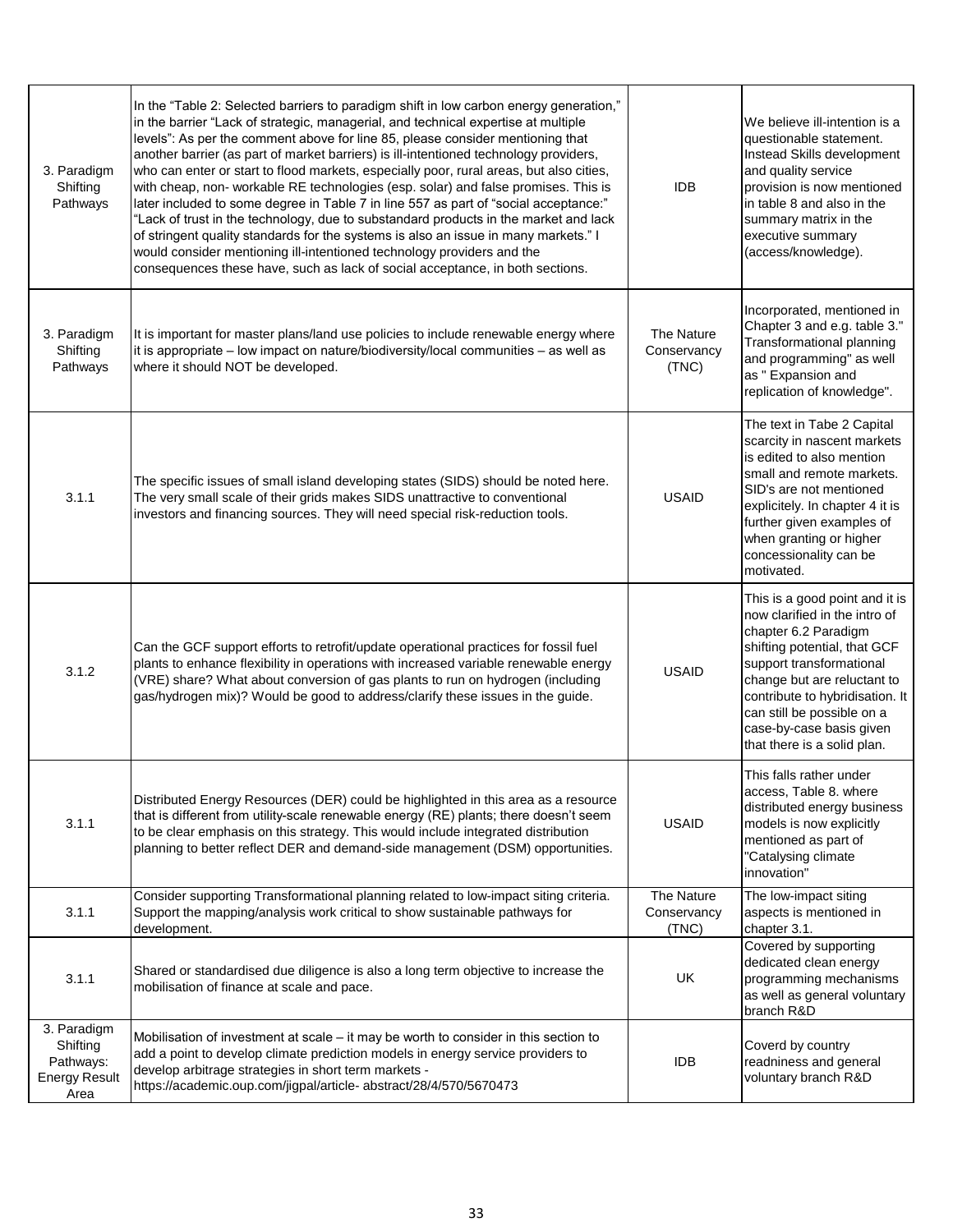| 3. Paradigm<br>Shifting<br>Pathways:<br><b>Energy Result</b><br>Area           | It would be useful to include considerations on currency risks in the barriers as well.                                                                                                                                                                                                                                                                                                                                                                                                                                                                                                                                                                                                                                                                                                                                                                                                                                                                                                                                                                                                                                                                                                                                                                                                   | <b>UNDP</b>         | Included                                                                                                                                                                                                                                                                                                                                                                                                                                                                                                         |
|--------------------------------------------------------------------------------|-------------------------------------------------------------------------------------------------------------------------------------------------------------------------------------------------------------------------------------------------------------------------------------------------------------------------------------------------------------------------------------------------------------------------------------------------------------------------------------------------------------------------------------------------------------------------------------------------------------------------------------------------------------------------------------------------------------------------------------------------------------------------------------------------------------------------------------------------------------------------------------------------------------------------------------------------------------------------------------------------------------------------------------------------------------------------------------------------------------------------------------------------------------------------------------------------------------------------------------------------------------------------------------------|---------------------|------------------------------------------------------------------------------------------------------------------------------------------------------------------------------------------------------------------------------------------------------------------------------------------------------------------------------------------------------------------------------------------------------------------------------------------------------------------------------------------------------------------|
| 3.1.1 Pathway<br>1: low emission<br>energy<br>generation                       | Does the transformational planning and programming consider creating an enabling<br>environment for local RE equipment production? This may reduce cost, and solve<br>hard currency / local currency issues.<br>Technology innovation may need risk capital (grants) for R&D and field testing.<br>SMEs should be included as a driver for transformation planning.<br>Despite mentioning some digital and technological solutions, there should be a<br>bullet point under 'Transformational planning and programming' dedicated to<br>digitalization, connectivity, smart meters and grids, blockchain and other solutions<br>that have allowed a greater democratization of renewable energy generation.<br>Lack of solutions for decommissioning, which is a key stage of the renewable<br>energy generation value chain.<br>Catalysing climate innovation: While there may be no need to provide an exhaustive<br>list of technologies, it is still worth noting for example agri-PV, which is quite<br>important to densely populated countries like Bangladesh.<br>Expansion and replication of knowledge: Information and knowledge management<br>and diffusion are being mixed here. It might be worthwhile to seek advice and<br>support from knowledge management experts too. | BMZ, BMU<br>Germany | Local production and SME's<br>being included in<br>introductory text ch 3. as<br>well as Table 3, digitaisation<br>highlighted in Table 3<br>Transformational planning.<br>Decommissioning (as well<br>as waste management and<br>recycling) is added in Table<br>3. Catalyzing Climate<br>Innovation. Agri-PV is not<br>explicitely mentioned but<br>covered by general text that<br>is expanded. Confusion<br>corrected<br>information/knowledge<br>management. "lessons<br>learnt" instead of<br>information. |
| 3.1.1 Pathway<br>1: low emission<br>energy<br>generation                       | We appreciate reference to promoting technological innovation in lesser mature<br>technologies such as offshore or floating wind, wave energy. Once again, we would<br>like to have a broader reference to ocean and offshore renewable energy<br>technologies as well as to the contribution of clean hydrogen production<br>technologies.                                                                                                                                                                                                                                                                                                                                                                                                                                                                                                                                                                                                                                                                                                                                                                                                                                                                                                                                               | Italy               | Green hydrogen is now<br>specifically mentioned in<br>storage, table 6.<br>Catalyzing<br>·Supporting and mobilizing<br>new forward looking<br>contract models with major<br>load clusters for optimising<br>power factor, flexibility,<br>storage and demand-<br>response measures for<br>higher volumes of<br>renewable share, including<br>with green hydrogen.                                                                                                                                                |
| 3.1.2 Pathway<br>2: energy<br>transmission<br>and distribution,<br>and storage | As regards possible actions to support development of cost-efficient offshore<br>transmission, sea-cables and optimisation of large offshore RE park solution, we<br>suggest to have a more holistic approach to this issue by highlighting possible<br>examples including: design regulatory frameworks for offshore renewables; invest in<br>R&D, in cooperation with industries, for innovative designs taking local<br>environmental conditions into account; conduct public consultations early in the<br>development process; raise awareness through detailed and improved mapping on<br>technical offshore renewable potential and organize capacity building, etc.                                                                                                                                                                                                                                                                                                                                                                                                                                                                                                                                                                                                               | Italy               | This can be supported by<br>Project Preparation<br>Facilitation or as TA in a<br>proposal. It also added in<br>Table 3. "Transformational<br>planning" .Support the<br>development and<br>availability of updated<br>renewable energy and<br>geothermal energy resource<br>mapping, such as wind<br>maps, insolation,<br>cloudiness and albedo<br>inventories, water<br>measurements, geothermal<br>resource mapping.                                                                                            |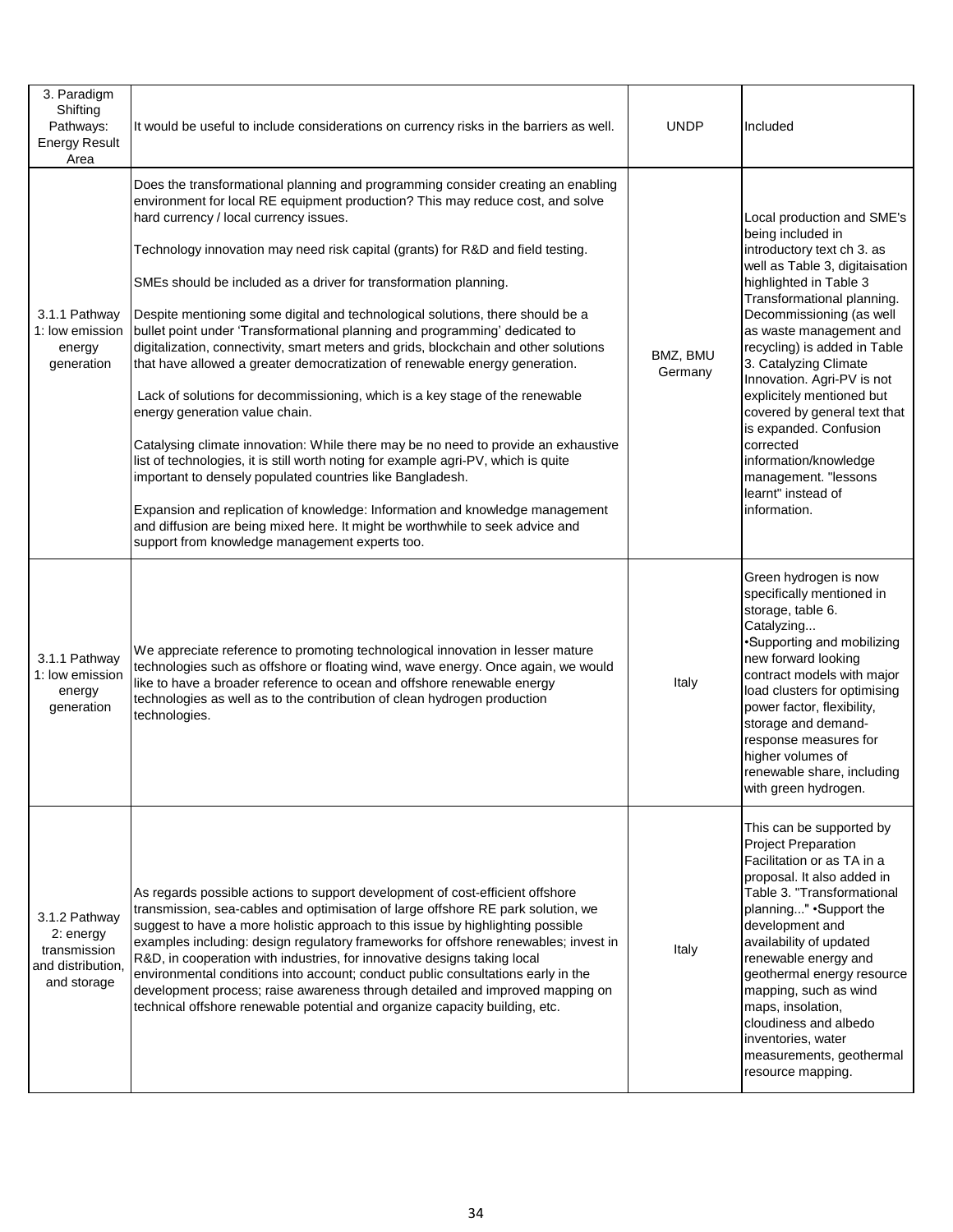| 3.1.2 Pathway<br>2: energy<br>transmission<br>and distribution<br>and storage  | As regards possible actions to supporting investments in innovations in low<br>emissions, climate resilient grid infrastructure technology, digitalization, and new<br>storage technologies, please make reference also to the concept of the<br>implementation of smarter and digital power infrastructure systems and thermal<br>energy distribution infrastructure (see also comments related to line 67-69 and 355-<br>356).                                                                                                                                                                                                                                                                                                                                                                                                                                                                                                                                                                                                                                                                                                                                                                                                                                                                                                                                                                                                                                                                                                                     | Italy               | It is now included in Table 6.                                                                                                                                                                                                                                                                                                                                                                                                                                                                                                                                                                                                                                                                                                                                                                                    |
|--------------------------------------------------------------------------------|------------------------------------------------------------------------------------------------------------------------------------------------------------------------------------------------------------------------------------------------------------------------------------------------------------------------------------------------------------------------------------------------------------------------------------------------------------------------------------------------------------------------------------------------------------------------------------------------------------------------------------------------------------------------------------------------------------------------------------------------------------------------------------------------------------------------------------------------------------------------------------------------------------------------------------------------------------------------------------------------------------------------------------------------------------------------------------------------------------------------------------------------------------------------------------------------------------------------------------------------------------------------------------------------------------------------------------------------------------------------------------------------------------------------------------------------------------------------------------------------------------------------------------------------------|---------------------|-------------------------------------------------------------------------------------------------------------------------------------------------------------------------------------------------------------------------------------------------------------------------------------------------------------------------------------------------------------------------------------------------------------------------------------------------------------------------------------------------------------------------------------------------------------------------------------------------------------------------------------------------------------------------------------------------------------------------------------------------------------------------------------------------------------------|
| 3. Paradigm<br>Shifting<br>Pathways:<br><b>Energy Result</b><br>Area           | This is barely visible                                                                                                                                                                                                                                                                                                                                                                                                                                                                                                                                                                                                                                                                                                                                                                                                                                                                                                                                                                                                                                                                                                                                                                                                                                                                                                                                                                                                                                                                                                                               | GIZ                 | Updated                                                                                                                                                                                                                                                                                                                                                                                                                                                                                                                                                                                                                                                                                                                                                                                                           |
| 3. Paradigm<br>Shifting<br>Pathways:<br><b>Energy Result</b><br>Area           | Replace with: Other sector policies (e.g. land use or zoning)                                                                                                                                                                                                                                                                                                                                                                                                                                                                                                                                                                                                                                                                                                                                                                                                                                                                                                                                                                                                                                                                                                                                                                                                                                                                                                                                                                                                                                                                                        | GIZ                 | Updated                                                                                                                                                                                                                                                                                                                                                                                                                                                                                                                                                                                                                                                                                                                                                                                                           |
| 3. Paradigm<br>Shifting<br>Pathways:<br><b>Energy Result</b><br>Area           | Technical knowledge and expertise                                                                                                                                                                                                                                                                                                                                                                                                                                                                                                                                                                                                                                                                                                                                                                                                                                                                                                                                                                                                                                                                                                                                                                                                                                                                                                                                                                                                                                                                                                                    | GIZ                 | Updated                                                                                                                                                                                                                                                                                                                                                                                                                                                                                                                                                                                                                                                                                                                                                                                                           |
| 3. Paradigm<br>Shifting<br>Pathways:<br><b>Energy Result</b><br>Area           | not clear what the barrier is here                                                                                                                                                                                                                                                                                                                                                                                                                                                                                                                                                                                                                                                                                                                                                                                                                                                                                                                                                                                                                                                                                                                                                                                                                                                                                                                                                                                                                                                                                                                   | GIZ                 | Changed offered to<br>'available"                                                                                                                                                                                                                                                                                                                                                                                                                                                                                                                                                                                                                                                                                                                                                                                 |
| 3.1.2 Pathway<br>2: energy<br>transmission<br>and distribution,<br>and storage | Worth mentioning grid stability and incumbents' vertical role in the energy<br>transmission and distribution industry. The big players in the generation business<br>are often the same in the transmission, impeding the diversification of actors in<br>developing economies, which shut competition off and prevent the lowering of prices<br>and the improvement of quality.<br>Another barrier is that it is a business that requires a lot of upfront capital. For this<br>reason, in developing countries, it is done through PPP's, committing future funds.<br>However, this comes back and adds a higher risk (and therefore cost) depending on<br>political stability.<br>Liberalisation of the energy sector followed by transparent energy trading through<br>energy exchanges and real time energy/power allows the market to identify and fulfil<br>gaps in a flexible manner. This flexibility is well suited to the intermittent Distributed<br>Energy Resource (DER) generation of the future.<br>Developing compensation structures for utilities that do not solely rely on<br>power/energy consumption of end-users can help to improve their financial viability.<br>In an increasingly self-reliant "prosumer/captive generation" customer base, the grid<br>will act as a backup or storage buffer and needs to be compensated for just being<br>available.<br>One of the Industry barriers is also the disconnect between TSO's, DSO's and<br>Iconsumers. Smart grids of the future will require seamless communication and | BMZ, BMU<br>Germany | Noted with thanks:<br>- Incumbents vertical role…<br>included an additional<br>sentence in the section<br>"Electrical Industry<br>Barriers": Incumbents<br>vertical role in the power<br>industry, often including<br>both generation and<br>transmission business, may<br>impede the diversification of<br>actors in developing<br>economies.<br>- PPP is now explicitely<br>mentioned in all "possible<br>action "tables 3, 6 and 8.<br>DRE/flexibility as well as<br>prosumers is now<br>mentioned in the genral<br>intro to Ch. 3. In table 6, it<br>is our judgement that these<br>are covered by: "Catalyzing<br>climate innovation<br>•Supporting and mobilizing<br>new forward looking<br>contract models with major<br>load clusters for optimising<br>power factor, flexibility,<br>storage and demand- |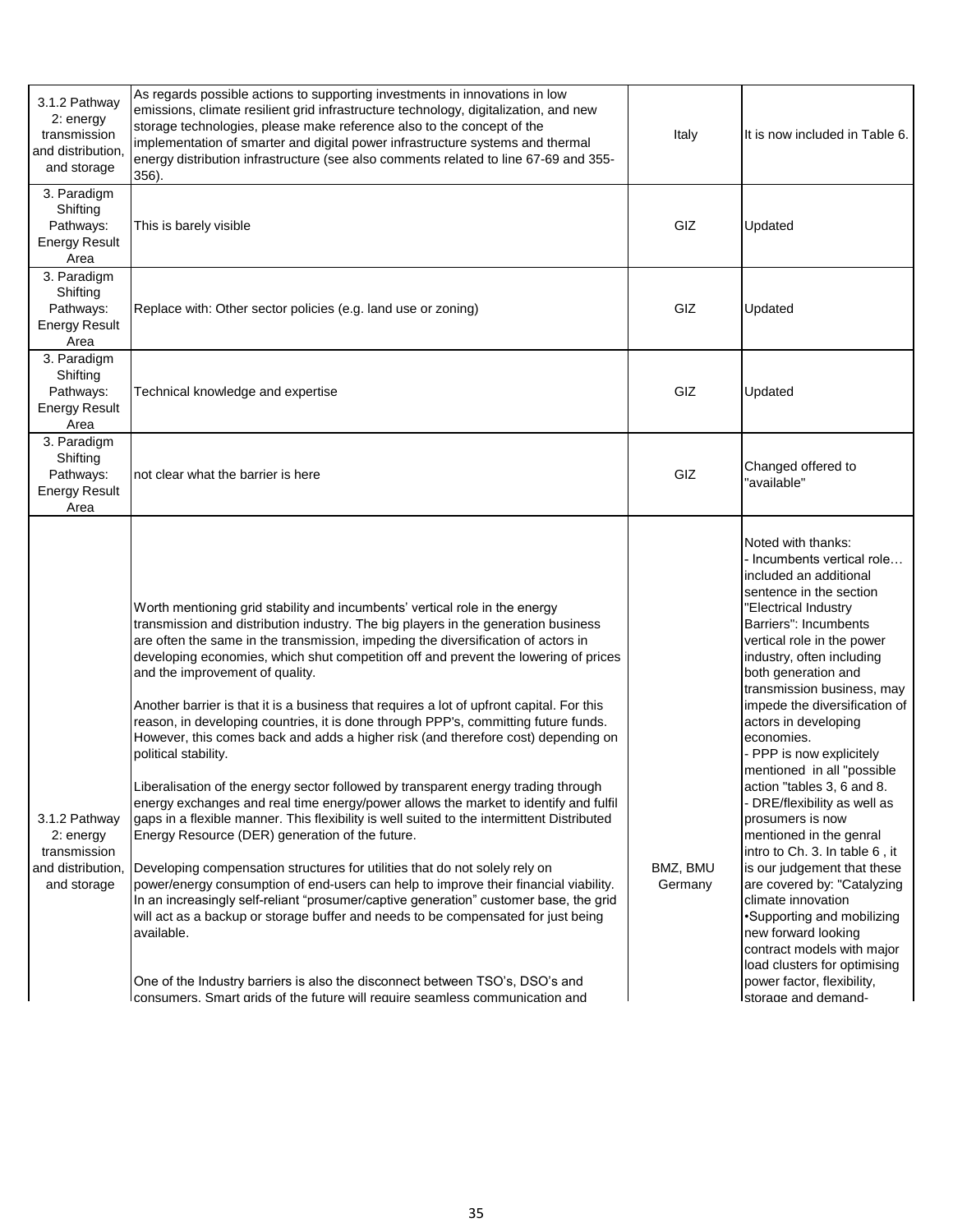|                                                                      | accountance and produce and received compared admission admission compared and<br>coordination between Transmission and Distribution Operators. The exact nature of<br>the coordination and implementation model will vary from market to market and<br>should involve decisions on which of the two entities takes how much responsibility<br>and for what. Ancillary services procurement, control, cost allocation, etc. are some<br>of the tasks that will need to be shared or allocated to the entities or even to a 3rd<br>party independent operator. This represents a fundamental change in the<br>relationships and hitherto clear boundaries between the transmission and<br>distribution level services. This newer fuzzy relationship will need much more<br>computational input (digital, predictive, AI) than was required in the past. |              | ululugu uliu uulliulu<br>response measures for<br>higher volumes of<br>renewable share, including<br>with green hydrogen". Note<br>that these solutions will<br>regard cities, real estate,<br>industries, transport and<br>agri-business and such<br>topics as covered by other<br>guides as well.<br>- Digitalisation is included in<br>table 6. Catalyzing climate<br>innovation.                                                                      |
|----------------------------------------------------------------------|---------------------------------------------------------------------------------------------------------------------------------------------------------------------------------------------------------------------------------------------------------------------------------------------------------------------------------------------------------------------------------------------------------------------------------------------------------------------------------------------------------------------------------------------------------------------------------------------------------------------------------------------------------------------------------------------------------------------------------------------------------------------------------------------------------------------------------------------------------|--------------|-----------------------------------------------------------------------------------------------------------------------------------------------------------------------------------------------------------------------------------------------------------------------------------------------------------------------------------------------------------------------------------------------------------------------------------------------------------|
| 3.1.2                                                                | Creditworthiness of utilities is a problem but there is also a general lack of financing<br>available in many countries for infrastructure investments with long lifespans.<br>Utilities are supposed to recover the costs of financing through their tariffs, spread<br>over a long period of time. Most commercial financing is only for short tenors with<br>high interest rates (regardless of the borrower). This issue is often cited as a<br>problem for generation projects, including independent power producers (IPPs), but<br>it's a significant problem for transmission and distribution (T&D) investments, too,<br>with fewer options for private investment.                                                                                                                                                                            | <b>USAID</b> | The way the barriers are<br>described covers the poor<br>terms for credits. In the<br>possible actions, there is a<br>bullet "Supporting<br>investments in innovations<br>in low emissions, climate<br>resilient grid infrastructure<br>technology, digitalization,<br>and new storage<br>technologies" that serves to<br>facilitate financing.                                                                                                           |
| 3. Paradigm<br>Shifting<br>Pathways:<br><b>Energy Result</b><br>Area | Existingnot in place - they are either non-existing or not in place!                                                                                                                                                                                                                                                                                                                                                                                                                                                                                                                                                                                                                                                                                                                                                                                    | GIZ          | Updated                                                                                                                                                                                                                                                                                                                                                                                                                                                   |
| 3. Paradigm<br>Shifting<br>Pathways:<br><b>Energy Result</b><br>Area | Not sure if this fits here, but a number of SSA countries start to struggle with over-<br>supply. As the generation capacity far outweighs demand. Countries pay high<br>"deemed energy" costs for this unused energy                                                                                                                                                                                                                                                                                                                                                                                                                                                                                                                                                                                                                                   | GIZ          | The point is valid. Although<br>te specific SSA challenge<br>is nor highlighted it is in<br>principle cover by<br>table 3 Mobilization<br>- Creating financing<br>facilities dedicated to<br>scaling up energy transition<br>investments including<br>replacement of existing<br>fossil assets with renewable<br>assets<br>and 6 Catalyzing<br>- Supporting regional power<br>markets for renewable<br>energy trade to increase<br>power pooling volumes. |
| 3. Paradigm<br>Shifting<br>Pathways:<br><b>Energy Result</b><br>Area | Lack of knowledge, awareness, and technical expertise                                                                                                                                                                                                                                                                                                                                                                                                                                                                                                                                                                                                                                                                                                                                                                                                   | GIZ          | Updated                                                                                                                                                                                                                                                                                                                                                                                                                                                   |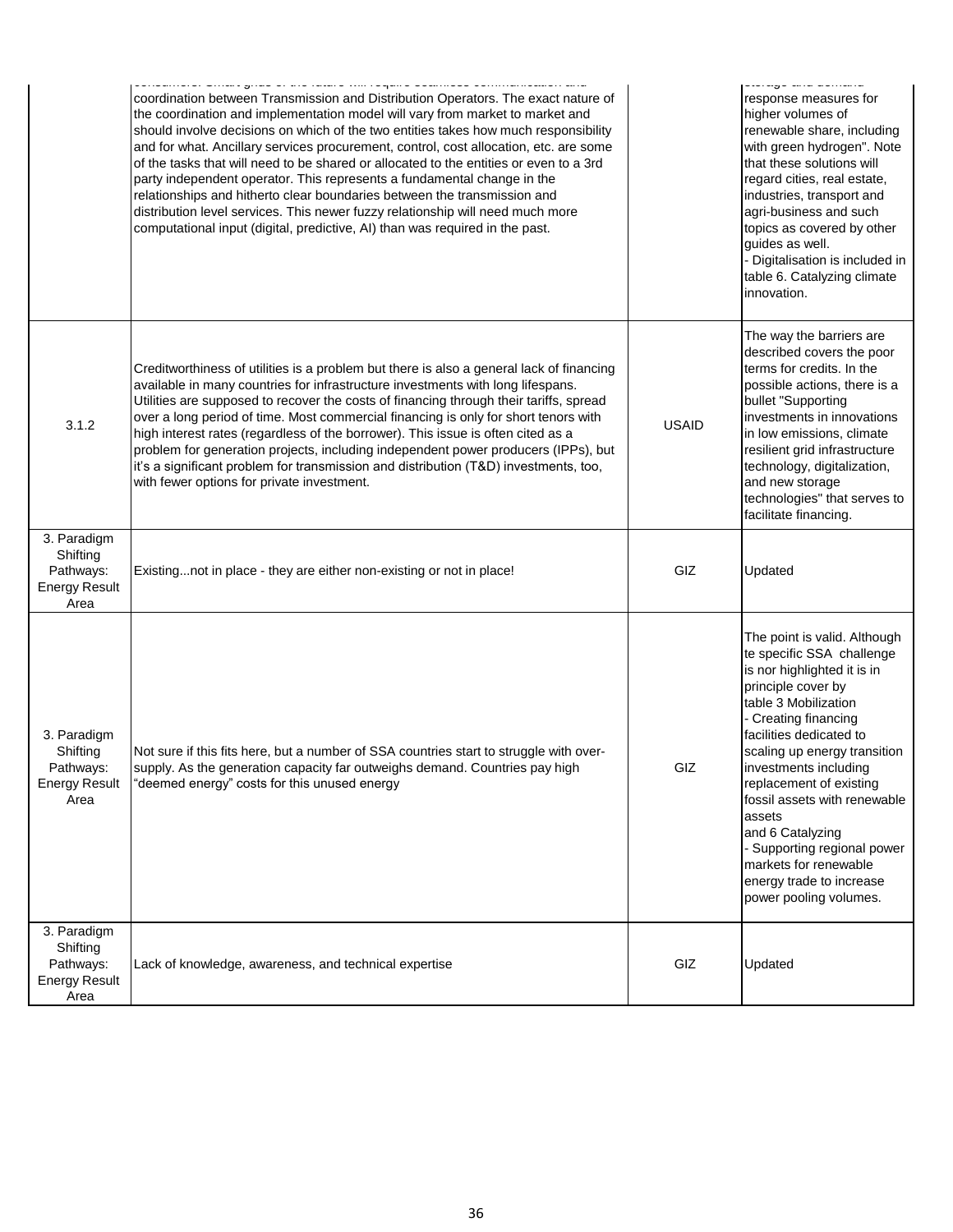| 3.1.2                                                                          | On Table 5, the "Policy uncertainty" mentions the challenges related to business<br>models. To address these challenges, we suggest including, on Table 6, Line 543,<br>("Transformational planning and programming" outcomes): Supporting market rules<br>that allow an adequate remuneration scheme, considering value stacking from<br>storage systems (provision of multiple services).                                                                                                                                                                                                                                                                                                                                                                                                                                                                                                                                                                                                                                                                                                                                                                                                                                                                                                                                                                                                                                 | Ministry of<br>Foreign Affairs -<br><b>Brazil</b> | This is covered by general<br>branch R&D and voluntary<br>initiatives for<br>commenrcialisation at<br>scale. For example, green<br>procurement and standards<br>can facilitate adequate<br>renumeration schemes.                                                                                                                                                                                                                                                                                                                                                                                                                           |
|--------------------------------------------------------------------------------|-----------------------------------------------------------------------------------------------------------------------------------------------------------------------------------------------------------------------------------------------------------------------------------------------------------------------------------------------------------------------------------------------------------------------------------------------------------------------------------------------------------------------------------------------------------------------------------------------------------------------------------------------------------------------------------------------------------------------------------------------------------------------------------------------------------------------------------------------------------------------------------------------------------------------------------------------------------------------------------------------------------------------------------------------------------------------------------------------------------------------------------------------------------------------------------------------------------------------------------------------------------------------------------------------------------------------------------------------------------------------------------------------------------------------------|---------------------------------------------------|--------------------------------------------------------------------------------------------------------------------------------------------------------------------------------------------------------------------------------------------------------------------------------------------------------------------------------------------------------------------------------------------------------------------------------------------------------------------------------------------------------------------------------------------------------------------------------------------------------------------------------------------|
| 3.1.2 Pathway<br>2: energy<br>transmission<br>and distribution,<br>and storage | Technology costs: Apart from technology costs, the lack of multiple supply chain<br>options and an over-reliance on a single market (e.g. China) can be a huge market<br>barrier to storage. This is not just at the raw materials/rare earth level, but also for<br>components (such as cells). This is especially true for high power - low energy<br>storage solutions such as Li-Ion, which is required for distributed renewable<br>generation systems. Improvements in other storage technologies that can be more<br>globally produced (such as flow batteries, lead acid etc.) will not only help with<br>reducing costs, but also improving local implementation, disposal and recycling, as<br>well as energy security.<br>Policy uncertainty: Potential to support PPPs along transmission, distribution and<br>generation to overcome segregated functions. E.g. Uganda has a mini-grid policy in<br>place for private generation and public distribution.<br>Poor creditworthiness: there are programs that tackle this problem for private sector<br>players (e.g. minigrid operators) through providing offtaker agreements and PPA.<br>Regulations for utility scale storage services are a big barrier to deployment. Adding<br>mandates for "firm renewables" can help reduce the burden on utilities by putting<br>some responsibility on the utility scale DRE generators to limit their intermittency. | BMZ, BMU<br>Germany                               | Over-reliance on single<br>markets and products is<br>mentioned in the general<br>text and together with local<br>manufacturing skills, ESS.<br>In table 6, a seprate<br>additional bullet is included<br>in Catalyzing climate<br>innovation: ".Support<br>improvements in multiple<br>storage technologies to<br>avoid single market reliance<br>and help developing<br>countries to develop local<br>skills for manufacturing,<br>assembly, and operations,<br>to reduce costs and<br>improving local<br>implementation, disposal<br>and recycling."<br>PPP is made explicit<br>included in all "possible<br>action "tables 3, 6 and 8. |
| 3. Paradigm<br>Shifting<br>Pathways:<br><b>Energy Result</b><br>Area           | In table 5: Selected barriers to paradigm shift for energy storage: It is also important<br>to mention the many negative examples of RES applications in combination with<br>storages that represent a main barrier for further investment in this technologies due<br>to lacking trust of stakeholders. E.g. there are many off-grid PV systems that run with<br>batteries (e.g. public lighting), and beneficiaries often lack the knowledge on how to<br>maintain these systems and are not financially prepared to substitute batteries after<br>few years. This results in many RES worldwide not working and since they are often<br>in public places, they have a high negative impact on public perception on<br>functionality of the systems. Furthermore, there is also lacking knowledge and<br>facilities to dispose of storage equipment in an environmental friendly way at the end<br>of their lifetime, leading to significant pollution.                                                                                                                                                                                                                                                                                                                                                                                                                                                                   | <b>FAO</b>                                        | Skills development and<br>quality service provision is<br>now mentioned in table 8<br>and also in the summary<br>matrix in the executive<br>summary.                                                                                                                                                                                                                                                                                                                                                                                                                                                                                       |
| 3.1.2                                                                          | Unclear if already included in these categories - but suggest consider adding<br>support for the use of system operations methods (e.g., dynamic line rating), use of<br>new technologies (e.g., power flow devices, flexible AC transmission system -<br>FACTS) and/or use of new technologies (e.g., carbon composite lines) to increase<br>use of existing grid resources.                                                                                                                                                                                                                                                                                                                                                                                                                                                                                                                                                                                                                                                                                                                                                                                                                                                                                                                                                                                                                                               | <b>USAID</b>                                      | Use of system operations<br>methods and use of new<br>technologies are now made<br>explicit as part of Table 6<br>Catalyzing:<br>- Supporting investments in<br>innovations in low<br>emissions, climate resilient<br>grid infrastructure<br>technology to reduce<br>losses, introduce<br>digitalization, advanced<br>system operation methods,<br>new materials and<br>technologies, including new<br>storage technologies.                                                                                                                                                                                                               |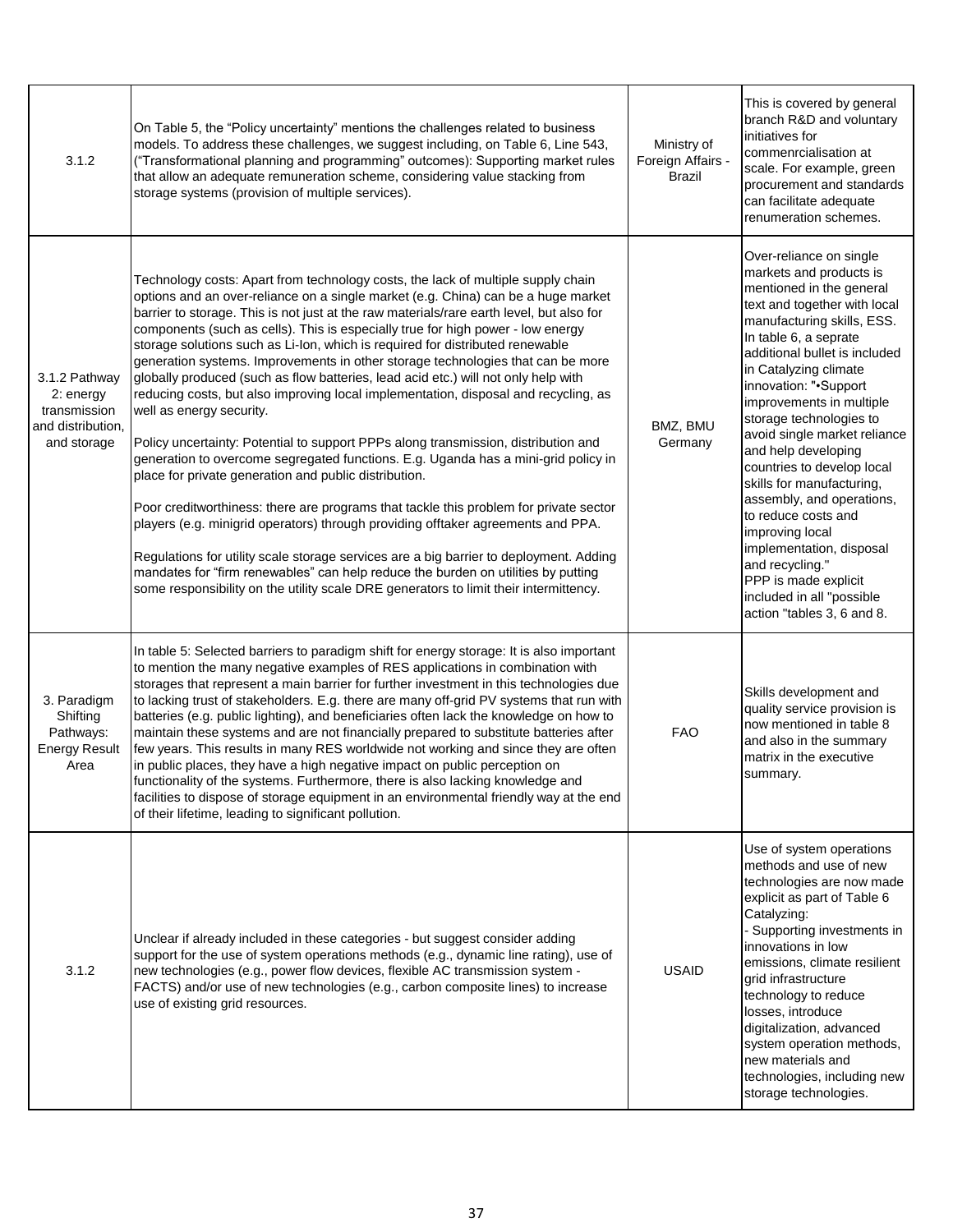| 3.1.2 | Recommend emphasizing the reduction of losses as a measure that can reduce<br>greenhouse gas GHG emissions on a large scale                                                                                                                                                                                                                                                                                                                                                                                                                                                                                                                                                                                                                                                               | <b>USAID</b> | This is already mentioned in<br>the outset and global<br>context. It is now also<br>incuded in Table 6. Mob at<br>scale.<br>now made explicit as part of<br>Table 6 Catalyzing:<br>- Supporting investments in<br>innovations in low<br>emissions, climate resilient<br>grid infrastructure<br>technology to reduce<br>losses, introduce<br>digitalization, advanced<br>system operation methods,<br>new materials and<br>technologies, including new<br>storage technologies. |
|-------|-------------------------------------------------------------------------------------------------------------------------------------------------------------------------------------------------------------------------------------------------------------------------------------------------------------------------------------------------------------------------------------------------------------------------------------------------------------------------------------------------------------------------------------------------------------------------------------------------------------------------------------------------------------------------------------------------------------------------------------------------------------------------------------------|--------------|--------------------------------------------------------------------------------------------------------------------------------------------------------------------------------------------------------------------------------------------------------------------------------------------------------------------------------------------------------------------------------------------------------------------------------------------------------------------------------|
| 3.1.2 | Environmental and social analysis and siting processes are often significant<br>obstacles to timely development of transmission/distribution (T&D) grid<br>infrastructure. Note that multilateral development banks (MDBs) often require host<br>country governments to conduct this work and/or fund land acquisition and/or<br>environmental mitigation costs. There is a risk that these processes will lag behind<br>developments of new generation and slow down a clean energy transition.<br>Recommend referencing these aspects of T&D expansion work including in planning<br>and mobilization of financing at scale. Potentially also this could include knowledge-<br>sharing efforts (e.g., around benefit-sharing for transmission projects, stakeholder<br>engagement, etc. | <b>USAID</b> | Knowledge sharing efforts<br>for transmission projects<br>and stakeholder<br>engagement is covered by<br>general lessons learnt in<br>table 6. It is also highlighted<br>in the Ch.3 intro                                                                                                                                                                                                                                                                                     |
| 3.1.2 | Demand stimulation activities will be important. Projects that promote electric vehicle<br>use, electric cooking and renewable energy industrial parks could be used to<br>address imminent power generation surpluses in many countries.                                                                                                                                                                                                                                                                                                                                                                                                                                                                                                                                                 | <b>USAID</b> | Demand stimulation is<br>covered in general terms in<br>"catalyzing climate<br>innovations". There is a limit<br>to GCF supporting branch<br>R&D and voluntary<br>initiatives for<br>commenrcialisation at scale<br>while they are not in a<br>commercialisation stage.<br>When there is a a scalable<br>model or example, public<br>private partnerships<br>combined with dedicated<br>credit lines or guarantees<br>can facilitate.                                          |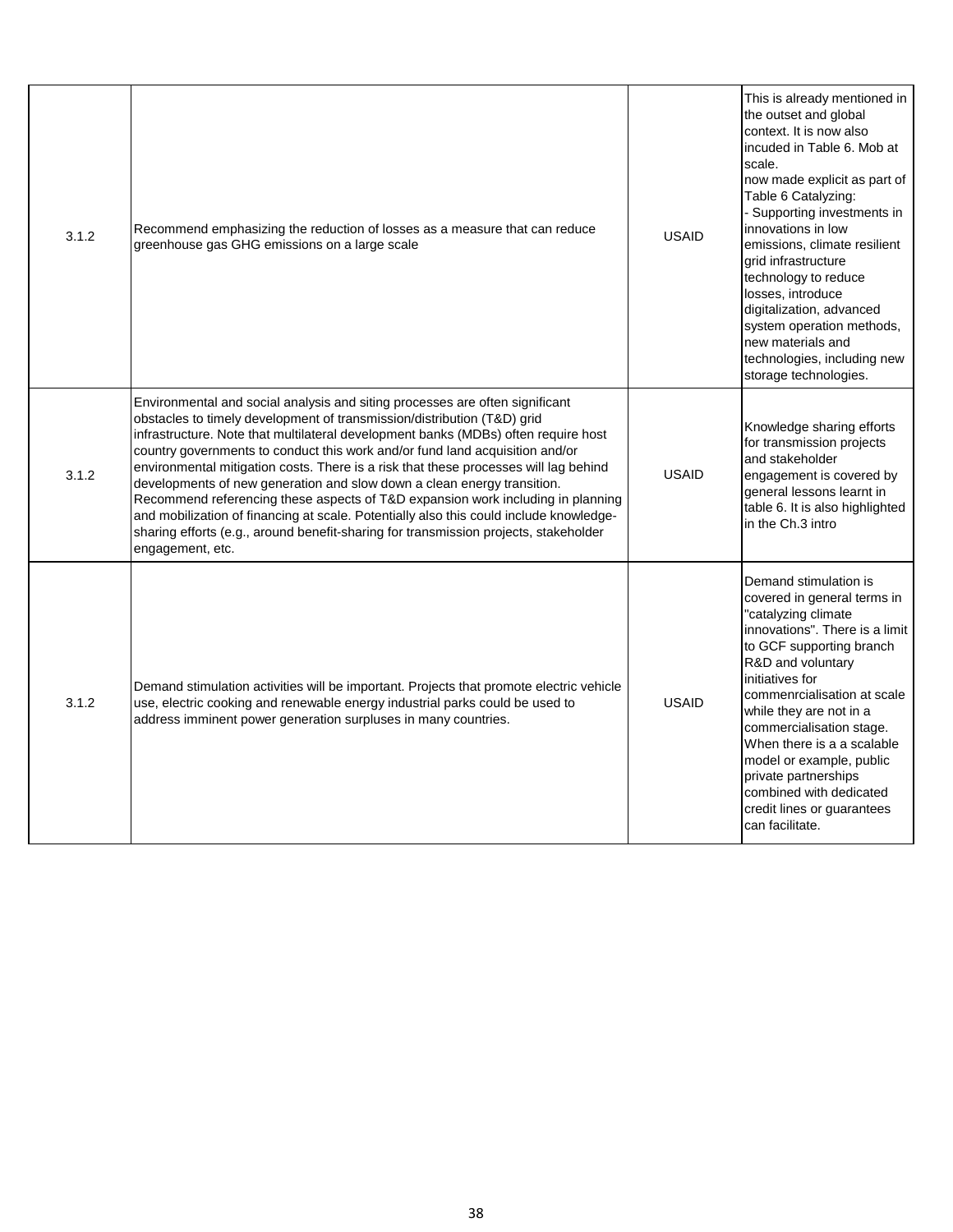| 3.1.2 Pathway<br>2: energy<br>transmission<br>and distribution,<br>and storage | It is worth mentioning virtual PPAs or virtual generation as a possible solution for<br>distribution and transmission. This is possibly an important technological leapfrog<br>that could put developing countries in a very good position by utilising<br>decentralisation and digital tech.<br>The table provides already quite an exhaustive list of interventions. However, this is<br>also a good place to mention the importance of prediction technologies. Forecasting<br>/ Nowcasting technology is already quite advanced for Wind and catching up for<br>solar. Improving predictability can vastly improve dispatch efficiency, reduce<br>emissions from diesel/gas spinning reserves and thereby decrease the reliance on<br>storage.<br>Also, some of the old-school actions such as better monitoring and maintenance are<br>still lacking in most developing markets. Bringing in digital monitoring and<br>automation are still fundamental necessities.<br>Stringent measures to detect and punish energy pilferage is note mentioned<br>sufficiently in the document, but it is another older unresolved problem for most<br>utilities which trickles down to PPA's, investor confidence and ultimate renewable<br>energy investments. Use of pay-as-you-go or prepaid metering to prevent non-<br>payment, good monitoring to identify leakages and penalisation of offenders to<br>discourage theft can help improve performance of Discos and in turn the TSOs and<br>power plant operators. | BMZ, BMU<br>Germany                | Virtual PPA is already<br>mentioned.<br>It is included in "possible<br>actions" tables (3 and 8)<br>support to general voluntary<br>branch R&D for scalable<br>commercialisation of new<br>solutions and mechanisms<br>for shifting, also such as<br>model for predicting<br>climate, voluntary<br>standards, voluntary carbon<br>credit trading.<br>Energy pilferage is not<br>explictely brought up but<br>general losses are now<br>included in table 6. |
|--------------------------------------------------------------------------------|--------------------------------------------------------------------------------------------------------------------------------------------------------------------------------------------------------------------------------------------------------------------------------------------------------------------------------------------------------------------------------------------------------------------------------------------------------------------------------------------------------------------------------------------------------------------------------------------------------------------------------------------------------------------------------------------------------------------------------------------------------------------------------------------------------------------------------------------------------------------------------------------------------------------------------------------------------------------------------------------------------------------------------------------------------------------------------------------------------------------------------------------------------------------------------------------------------------------------------------------------------------------------------------------------------------------------------------------------------------------------------------------------------------------------------------------------------------------------------------------------------------------|------------------------------------|-------------------------------------------------------------------------------------------------------------------------------------------------------------------------------------------------------------------------------------------------------------------------------------------------------------------------------------------------------------------------------------------------------------------------------------------------------------|
| 3. Paradigm<br>Shifting<br>Pathways:<br><b>Energy Result</b><br>Area           | Catalysing climate innovation - It is suggested to add the promotion of power<br>curtailment agreements in private investors. This is very important specially in hydro<br>dominated power systems in developing counties. -<br>https://ieeexplore.ieee.org/abstract/document/5211172                                                                                                                                                                                                                                                                                                                                                                                                                                                                                                                                                                                                                                                                                                                                                                                                                                                                                                                                                                                                                                                                                                                                                                                                                              | <b>IDB</b>                         | While addressing<br>curtailment and dispatch<br>issues is mentioned in the<br>global context, it is now also<br>made explicit in table 6><br>-Supporting addressing of<br>curtailment and dispatch<br>issues as well as regional<br>power markets for<br>renewable energy trade to<br>increase power pooling<br>volumes.                                                                                                                                    |
| 3. Paradigm<br>Shifting<br>Pathways:<br><b>Energy Result</b><br>Area           | Consider full life cycle environmental impacts of various transmission, distribution<br>storage options before recommending specific solutions.                                                                                                                                                                                                                                                                                                                                                                                                                                                                                                                                                                                                                                                                                                                                                                                                                                                                                                                                                                                                                                                                                                                                                                                                                                                                                                                                                                    | The Nature<br>Conservancy<br>(TNC) | Full life cycle environmental<br>impact is mentioned in table<br>3, knowledge management:<br>•Developing of green<br>procurement guidelines for<br>energy services that<br>incorporate climate impact<br>and minimum life cycle<br>impact.                                                                                                                                                                                                                  |
| 3. Paradigm<br>Shifting<br>Pathways:<br><b>Energy Result</b><br>Area           | Skilling for the RE access sector – the more capacities you have in the countries the<br>easier to upscale these technologies in a sustainable and cost-friendly way                                                                                                                                                                                                                                                                                                                                                                                                                                                                                                                                                                                                                                                                                                                                                                                                                                                                                                                                                                                                                                                                                                                                                                                                                                                                                                                                               | GIZ                                | Skills development and<br>quality service provision is<br>now mentioned in table 8<br>and also in the summary<br>matrix in the executive<br>summary.                                                                                                                                                                                                                                                                                                        |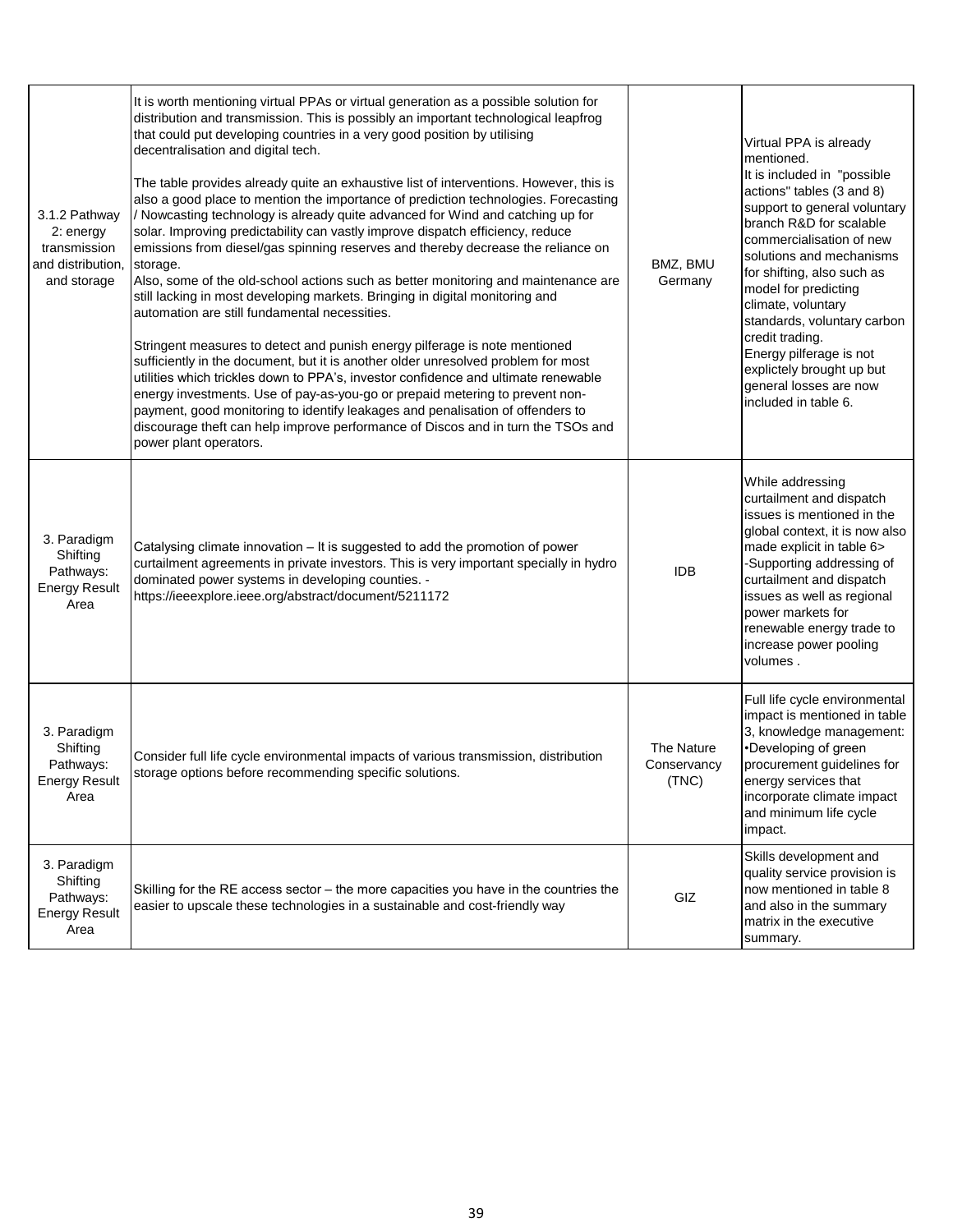| 3. Paradigm<br>Shifting<br>Pathways:<br><b>Energy Result</b><br>Area | It is not just about promoting access to clean energy, is about promoting<br>UNIVERSAL access to clean energy. The dimension of universality should be<br>explicit; otherwise, focus would be only on large-scale projects without sufficient<br>attention to last-mile problems of countries where electricity access is high.                                                                                                                                                                                                                                                                                                                                                        | <b>IDB</b> | We use modern renewable<br>energy access. The SDG7<br>about universal access to<br>affordable, reliable, modern<br>energy and is interpreted as<br>possibly including LPG.<br>GCF would like to support<br>access to renewable<br>energy. In a specific case<br>where it is proposed access<br>non-renewable modern<br>energy, the climate rational<br>will be questioned. |
|----------------------------------------------------------------------|----------------------------------------------------------------------------------------------------------------------------------------------------------------------------------------------------------------------------------------------------------------------------------------------------------------------------------------------------------------------------------------------------------------------------------------------------------------------------------------------------------------------------------------------------------------------------------------------------------------------------------------------------------------------------------------|------------|----------------------------------------------------------------------------------------------------------------------------------------------------------------------------------------------------------------------------------------------------------------------------------------------------------------------------------------------------------------------------|
| 3. Paradigm<br>Shifting<br>Pathways:<br><b>Energy Result</b><br>Area | Title should read shift in UNIVERSAL access to clean energy. Also, for last-mile<br>electrification of isolated communities, geographical isolation and its consequences<br>is a barrier (remote access). There should be a reference to the difficulties<br>emanating from being in remote areas.                                                                                                                                                                                                                                                                                                                                                                                     | <b>IDB</b> | We use modern renewable<br>energy access. The SDG7<br>about universal access to<br>affordable, reliable, modern<br>energy and is interpreted as<br>possibly including LPG.<br>GCF would like to support<br>access to renewable<br>energy. In a specific case<br>where it is proposed access<br>non-renewable modern<br>energy, the climate rational<br>will be questioned. |
| 3. Paradigm<br>Shifting<br>Pathways:<br><b>Energy Result</b><br>Area | Title: shift in UNIVERSAL access to clean energy. Also, there are missing actions<br>addressing last-mile electrification for remote, disperse populations.                                                                                                                                                                                                                                                                                                                                                                                                                                                                                                                            | <b>IDB</b> | We use modern renewable<br>energy access. The SDG7<br>about universal access to<br>affordable, reliable, modern<br>energy and is interpreted as<br>possibly including LPG.<br>GCF would like to support<br>access to renewable<br>energy. In a specific case<br>where it is proposed access<br>non-renewable modern<br>energy, the climate rational<br>will be questioned. |
| 3. Paradigm<br>Shifting<br>Pathways:<br><b>Energy Result</b><br>Area | Access to finance – one of the most recurrent barriers faced by financial institutions<br>is the lack of coverage mechanisms to bear losses related to currency fluctuation.                                                                                                                                                                                                                                                                                                                                                                                                                                                                                                           | <b>IDB</b> | Currency risk is now added<br>explictely.                                                                                                                                                                                                                                                                                                                                  |
| 3.1.3                                                                | Social acceptance itself is not a barrier to any development. The most common<br>problem when introducing new technologies to remote areas and communities<br>includes participation in decision-making. Most residents are not informed about the<br>new construction of a nuclear plant or coal plant, for example. Human rights issues<br>arise when locals are not informed, misinformed, disenfranchised, harassed and<br>intimidated, murdered, and such common issues.<br>If the paradigm shift in access to clean energy abide by and complies with the<br>international (or even domestic) human rights standards, there would be no issue (or<br>less) in social acceptance. | TI Korea   | Many of these valuable<br>points and aspects are<br>brought into the more<br>elabourate paragraph on<br>planning, gender and ESS<br>that is added to the intro of<br>ch.3.                                                                                                                                                                                                 |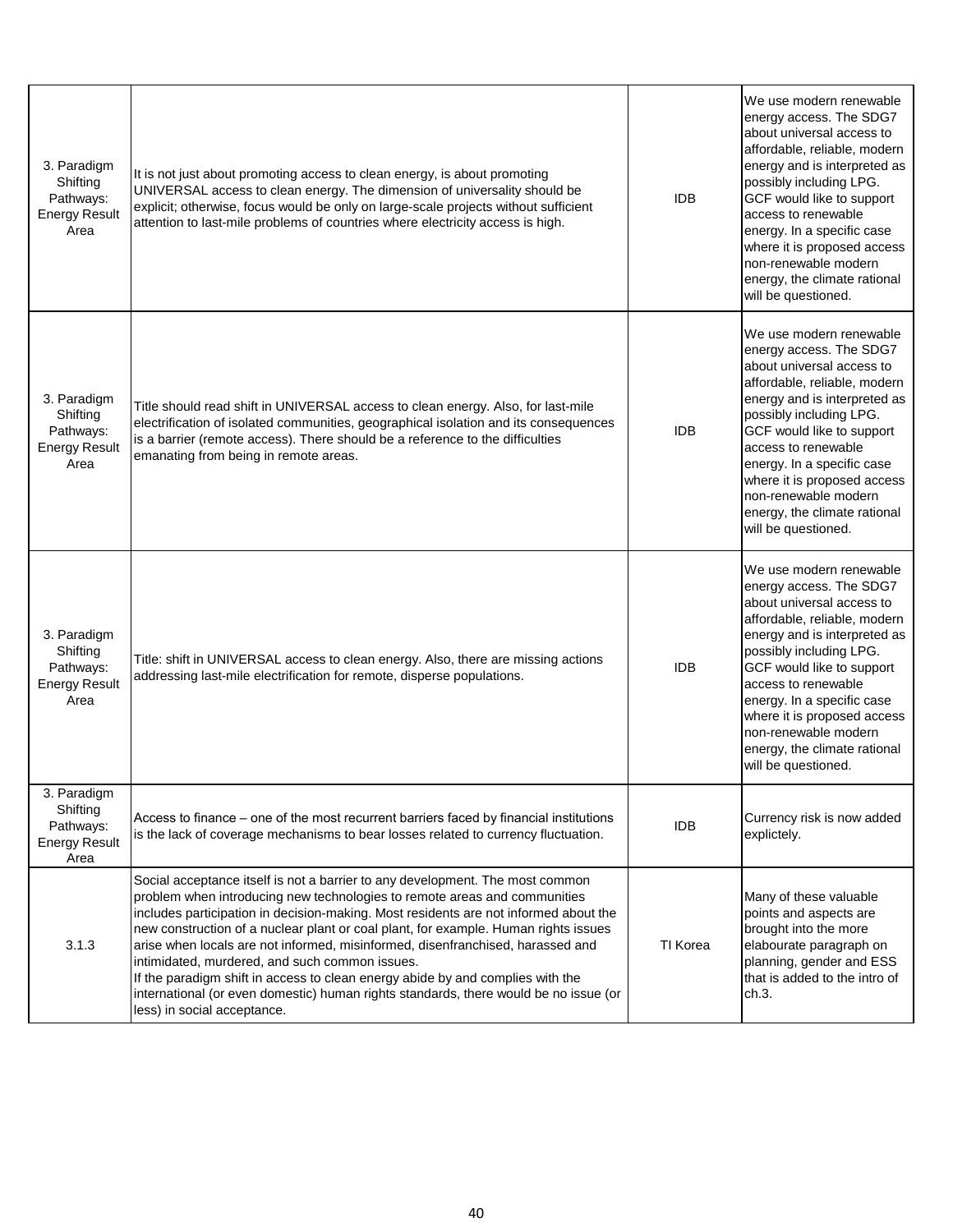| 3.1.3 Pathway<br>3: promoting<br>access to clean<br>energy           | Very much agreed. In order for investors to find low carbon rural energisation<br>attractive, the benefits at both supply and end-user side need to become better<br>quantified and measurable.                                                                                                                                                                                                                                                                                                                                                                                                                    | BMZ, BMU<br>Germany                        | The guide (chapter 6) has<br>been updated to incorporate<br>method of principle<br>guidance regarding<br>monitoring and reporting in<br>general and for resilience,<br>adaptation and co-benefits<br>in particular.                                                                                                                                                                                                                                                                                                                                                                                                                                                                                                                                         |
|----------------------------------------------------------------------|--------------------------------------------------------------------------------------------------------------------------------------------------------------------------------------------------------------------------------------------------------------------------------------------------------------------------------------------------------------------------------------------------------------------------------------------------------------------------------------------------------------------------------------------------------------------------------------------------------------------|--------------------------------------------|-------------------------------------------------------------------------------------------------------------------------------------------------------------------------------------------------------------------------------------------------------------------------------------------------------------------------------------------------------------------------------------------------------------------------------------------------------------------------------------------------------------------------------------------------------------------------------------------------------------------------------------------------------------------------------------------------------------------------------------------------------------|
| 3. Paradigm<br>Shifting<br>Pathways:<br><b>Energy Result</b><br>Area | Ability to pay for energy services is also an important barrier for energy access. It is<br>widely recognize by the off-grid industry that end-user subsidies play an important<br>role for this market https://smart-end-user-subsidies.get-invest-<br>matchmaking.eu/page-61                                                                                                                                                                                                                                                                                                                                     | <b>UNDP</b>                                | Already mentioned in table 7                                                                                                                                                                                                                                                                                                                                                                                                                                                                                                                                                                                                                                                                                                                                |
| 3.1.3 Pathway<br>3: promoting<br>access to clean<br>energy           | Social acceptance: The segment on reliability and standards should be a category<br>on its own as its implications go beyond social acceptance.                                                                                                                                                                                                                                                                                                                                                                                                                                                                    | BMZ, BMU<br>Germany                        | OK Table 8 possible actions<br>should allude to standards<br>as an enabling factor. Lack<br>of standards and poor<br>quality contribute to a<br>number of barriers, but it is<br>not necessary to make it a<br>separate barrier. In our<br>view, the aspects of<br>standards and reliability<br>related to social<br>acceptenace is covered by<br>the bullet: .Promoting<br>actions including local<br>community engagement<br>and consultations when<br>designing energy access<br>initiatives.                                                                                                                                                                                                                                                            |
| 3.1                                                                  | Considering the inclusion of isolated systems as part of the scope of this<br>transformational pathway, as previously suggested, we recommend including on<br>Table 7 ("Selected barriers to paradigm shift in access to clean energy") PPA and<br>subsidy structure and tax mechanisms designed for fossil-based generation. For<br>example, short PPA duration can be a barrier when higher upfront costs are needed,<br>in opposition to diesel generation. Overcoming such regulatory, market and tax<br>framweorks is key for leveling (or tilting) the playing field in favour of clean energy<br>solutions. | Ministry of<br>Foreign Affairs -<br>Brazil | In table 3, it is included:<br>•Developing customized<br>micro- and mini-grid<br>financing products for<br>renewable energy services<br>for fossil fuel replacement.<br>The same is now also<br>mentioned in Table 8,<br>although it is assumed that<br>proposals can cover more<br>than one pathway and<br>therefore it is not necessary<br>to explicitly repeat possible<br>actions in several pathways,<br>but rather aim to mention<br>once and in the most<br>relevant place. In our view,<br>in table 8, it is covered by<br>Transformational planning:<br>•Supporting the set-up of<br>policy and regulatory<br>reforms in renewable<br>energy access (e.g. RE<br>rural concessions, mini-grid<br>regulations, RE Access<br>target setting in NDCs). |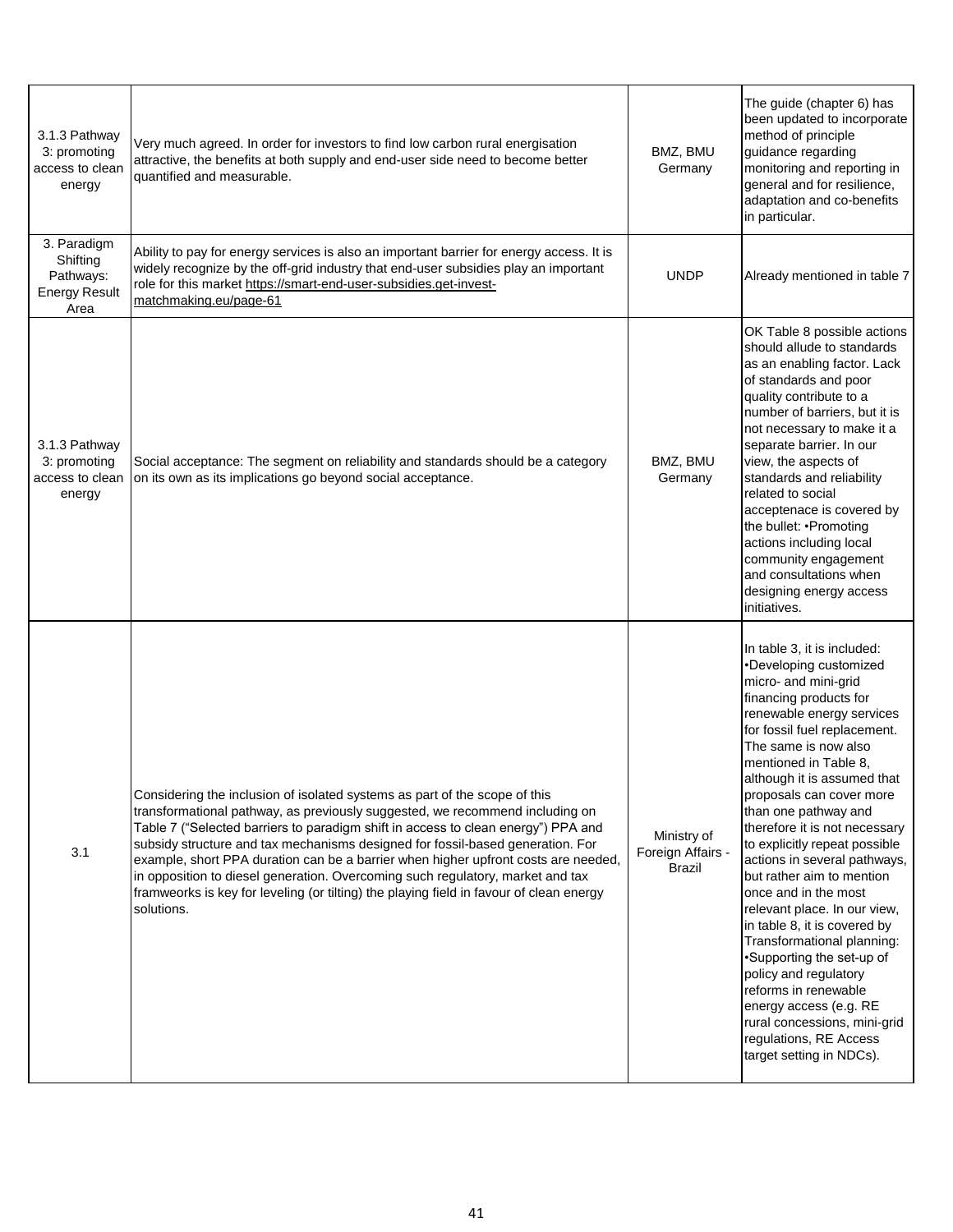| 3. Paradigm<br>Shifting<br>Pathways:<br><b>Energy Result</b><br>Area | small scale of assets, and lack of aggregation mechanisms                                                                                                                                                                                                                           | <b>UNDP</b>           | Aggregation mechanisms is<br>now included in "action<br>tables" 3 and 8.                                                                                                                                                                                                                                                                                                                                                                                                                                                                                                                                                                                                                                                                                                                    |
|----------------------------------------------------------------------|-------------------------------------------------------------------------------------------------------------------------------------------------------------------------------------------------------------------------------------------------------------------------------------|-----------------------|---------------------------------------------------------------------------------------------------------------------------------------------------------------------------------------------------------------------------------------------------------------------------------------------------------------------------------------------------------------------------------------------------------------------------------------------------------------------------------------------------------------------------------------------------------------------------------------------------------------------------------------------------------------------------------------------------------------------------------------------------------------------------------------------|
| 3. Paradigm<br>Shifting<br>Pathways:<br><b>Energy Result</b><br>Area | End-user subsidies and approaches to bridge the ability to pay gap remain essential<br>in this sector. Innovative models such as Minimum Revenue Guarantee, can provide<br>an attractive risk mitigation tool for mini-grids. Similar to model use for road<br>concessions in PPPs. | <b>UNDP</b>           | Granting is further<br>elaborated in ch 4.                                                                                                                                                                                                                                                                                                                                                                                                                                                                                                                                                                                                                                                                                                                                                  |
| 3. Paradigm<br>Shifting<br>Pathways:<br><b>Energy Result</b><br>Area | Suggest addition of 'use result-based incentives to catalyse private Investment'.                                                                                                                                                                                                   | UK                    | PPP is included in all<br>"action tables" (Table 3,6<br>and 8). Granting is further<br>elaborated in ch 4.                                                                                                                                                                                                                                                                                                                                                                                                                                                                                                                                                                                                                                                                                  |
| 3. Paradigm<br>Shifting<br>Pathways:<br><b>Energy Result</b><br>Area | Mobilisation of investment at scale - it may be worth considering adding<br>securitization of RE investments to unlock private capital -<br>https://www.nrel.gov/docs/fy14osti/60230.pdf                                                                                            | <b>IDB</b>            | Bullet in table is updated to<br>inlcude securitization: •<br>Unlocking local financial<br>institution or commercial<br>finance for low emission<br>energy access projects,<br>including securitization of<br>renewable energy<br>investments to unlock<br>private capital. Financial<br>derisking is further<br>elaborated in ch. 4                                                                                                                                                                                                                                                                                                                                                                                                                                                        |
| 3.1.3                                                                | On Table 8, we suggest including (i) "pilot/demonstration projects", mentioned<br>before; (ii) reviewing tax and subsidies mechanisms and PPA's structures, to make it   Foreign Affairs<br>renewables-friendly (based on the previous comment).                                    | Ministry of<br>Brazil | GCF currently rather focus<br>on catalysing and scaling<br>up in the energy access and<br>power generation area.<br>Referring to technology<br>readiness scales, GCF is<br>rather focuing on the<br>commercialisation phase<br>and not on technology<br>demonstration phase.<br>Technology Pilot and<br>demonstrationcan be part of<br>general branch R&D and<br>voluntary initiatives for<br>catalyzing innovation.<br>Project start-up costs,<br>demonstration and pilot<br>projetcs are not eligibe for<br>GCF PPF granting. It is<br>however mentioned in the<br>context of T&D, flexibility<br>and storage that new DSM<br>business models are<br>welcome, and are expected<br>to incorporate decentralised<br>renewable energy and<br>storage solutions in major<br>end-user sectors. |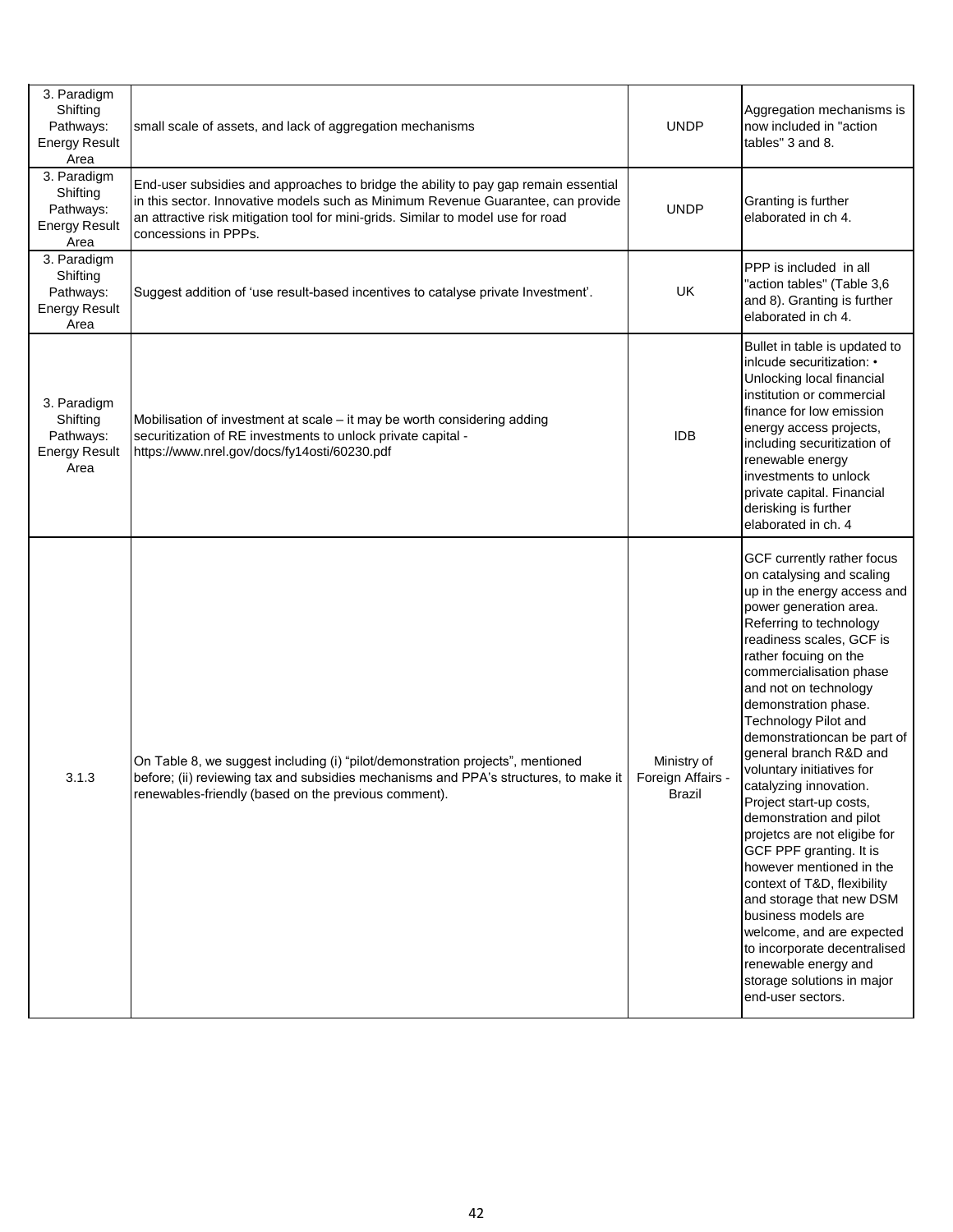| 3.1.3 Pathway<br>3: promoting<br>access to clean<br>energy    | Transformational planning and programming: Cross sector dialogues should not<br>only focus on demand in other sectors. Meaningful integration of e.g. water sector<br>developments into energy planning is important. Number of countries experiencing<br>water stress is growing.<br>Catalysing climate innovation: E-cooking and PUE business models and appliances<br>may greatly benefit from better upstream value chain integration (manufacturing,<br>assembly) for cost reduction.<br>Is there a consideration for energy-sharing/ peer-to-peer trading and prosumer<br>business models?<br>Mobilisation of investments at scale: Does the covering additional cost of delivering<br>clean and resilient energy services also include the cost for support to uptake and<br>end-users? This is greatly needed to speed up the use of clean energy and<br>materialising on many SDGs.<br>The mention of the promotion of leasing models is highly significant.<br>It is worth mentioning that there should be a model that allows communities, once<br>aware of the technology and its benefits, to acquire the asset. It would serve as a<br>strategy to forward sell the asset to investors and would increase the sense of<br>ownership by the communities.<br>Develop a promotional model for "best cases". | BMZ, BMU<br>Germany                | Incorporated:<br>- Transformational planning:<br>Water stress and<br>maladaptation is important<br>for pathway 1 and 3, and is<br>now further highlighted in<br>general intro to Ch.3<br>- Catalyzing: upstream<br>value chain integration is<br>already covered.<br>- Prosumer business<br>models is added and<br>mentioned explicitely.<br>- Financing modalisties is<br>further elaborated in ch. 4.<br>- Leasing models is already<br>covered (we beleive) by the<br>general formulation of<br>business models.<br>- Transfer of assets is<br>already a common exit<br>strategy, it can however<br>conflict with quality service<br>target, so there is still room<br>for improvement and public<br>private partnerships.<br>- Promotional models is not<br>given high priority in GCF1,<br>but can be included if<br>motivated. |
|---------------------------------------------------------------|------------------------------------------------------------------------------------------------------------------------------------------------------------------------------------------------------------------------------------------------------------------------------------------------------------------------------------------------------------------------------------------------------------------------------------------------------------------------------------------------------------------------------------------------------------------------------------------------------------------------------------------------------------------------------------------------------------------------------------------------------------------------------------------------------------------------------------------------------------------------------------------------------------------------------------------------------------------------------------------------------------------------------------------------------------------------------------------------------------------------------------------------------------------------------------------------------------------------------------------------------------------------------------------------------------------------|------------------------------------|--------------------------------------------------------------------------------------------------------------------------------------------------------------------------------------------------------------------------------------------------------------------------------------------------------------------------------------------------------------------------------------------------------------------------------------------------------------------------------------------------------------------------------------------------------------------------------------------------------------------------------------------------------------------------------------------------------------------------------------------------------------------------------------------------------------------------------------|
| 3.1.3                                                         | Promote actions including local community engagement consultations when<br>designing energy access initiatives.                                                                                                                                                                                                                                                                                                                                                                                                                                                                                                                                                                                                                                                                                                                                                                                                                                                                                                                                                                                                                                                                                                                                                                                                        | The Nature<br>Conservancy<br>(TNC) | Updated                                                                                                                                                                                                                                                                                                                                                                                                                                                                                                                                                                                                                                                                                                                                                                                                                              |
| 3. Paradigm<br>shifting<br>pathways:<br>energy result<br>area | (5th bullet) In supporting the set-up of policy and regulatory reforms in clean energy<br>access, one could consider not only RE target setting in NDCs but also carbon<br>capture and storage targets in NDCs.<br>The Global CCS Institute's Policy Factsheet and report on Policy priorities to<br>incentivise large scale deployment of CCS include information on policy-relevant<br>aspects.                                                                                                                                                                                                                                                                                                                                                                                                                                                                                                                                                                                                                                                                                                                                                                                                                                                                                                                      | Global CCS<br>Institute            | Carbon capture and storage<br>is beyond the scope of this<br>Guide.                                                                                                                                                                                                                                                                                                                                                                                                                                                                                                                                                                                                                                                                                                                                                                  |
| 3.1.2                                                         | Allied to the risk of stranded assets, there is an urgent need to address issues that<br>hinder mini-grid developers' plans for new distributed generation projects. These<br>include policy barriers such as compensation for grid encroachment and the terms<br>for interconnectivity to the national grid which need to be addressed.                                                                                                                                                                                                                                                                                                                                                                                                                                                                                                                                                                                                                                                                                                                                                                                                                                                                                                                                                                               | <b>USAID</b>                       | Policies on grid<br>encroachment is made<br>explicit here in Table 8<br>"transformational planning"<br>(• Supporting the set-up of<br>policy and regulatory<br>reforms in renewable<br>energy access (e.g. RE<br>rural concessions, mini-grid<br>regulations, policies related<br>to the arrival of the national<br>grid, RE Access target<br>setting in NDCs)), as it is<br>already mentioned in te<br>executive summary.                                                                                                                                                                                                                                                                                                                                                                                                           |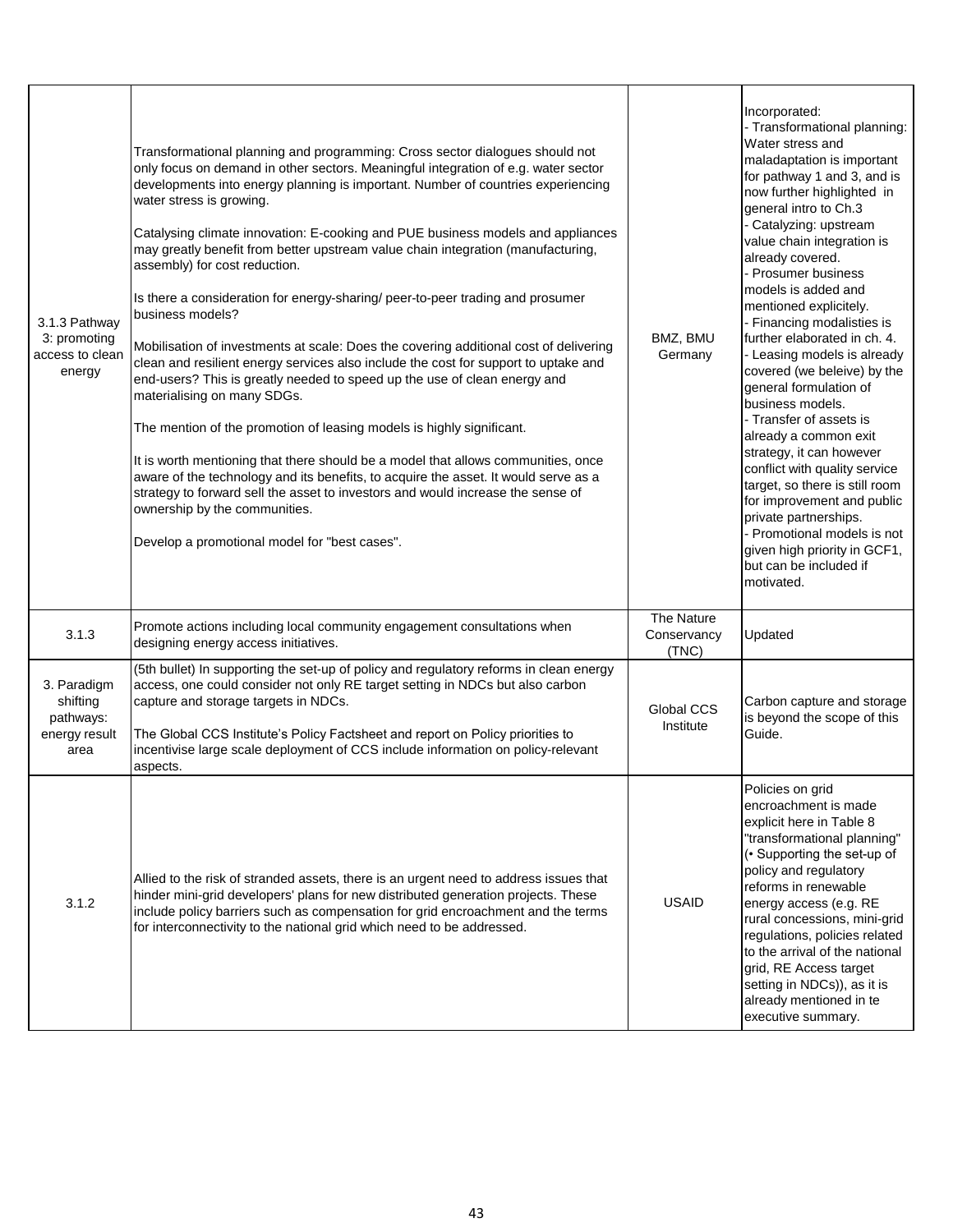| 3. Paradigm<br>shifting<br>pathways:<br>energy result<br>area | It is suggested to add another column to make sure the consistency of approach<br>which outcome(s) corresponds to which barrier(s) to be addressed. The table is still<br>unclear e.g. how to address Barrier: Poor technology cost competitiveness.                                                                                                                                                                                                                                                                                                             | <b>FAO</b>          | The actions are selected<br>because they are found<br>relevant as part of the four<br>pillars. The relevance may<br>be based on a combination<br>of barriers, and there is little<br>added value to make the<br>tracking explicit.                     |
|---------------------------------------------------------------|------------------------------------------------------------------------------------------------------------------------------------------------------------------------------------------------------------------------------------------------------------------------------------------------------------------------------------------------------------------------------------------------------------------------------------------------------------------------------------------------------------------------------------------------------------------|---------------------|--------------------------------------------------------------------------------------------------------------------------------------------------------------------------------------------------------------------------------------------------------|
| 3. Paradigm<br>shifting<br>pathways:<br>energy result<br>area | Consider adding policy on grid arrival at mini-grid sites                                                                                                                                                                                                                                                                                                                                                                                                                                                                                                        | GIZ                 | Already mentioned.                                                                                                                                                                                                                                     |
| 3. Paradigm<br>shifting<br>pathways:<br>energy result<br>area | Electric cooking in rural areas is quite ambitious and maybe just one solution.<br>Alternative text: "Implementing transformational business models for the pathway<br>towards clean cooking, including rural cooking solutions and distribution models or<br>electric cooking based on renewable energy.                                                                                                                                                                                                                                                        | GIZ                 | The idea is to be ambitious<br>in order to address priority<br>tranformational pahtways<br>and climate resilient<br>solutions. The table is about<br>possible actions and as<br>such is not exclusive.                                                 |
| 3. Paradigm<br>shifting<br>pathways:<br>energy result<br>area | e.g. pay-as-you-go models or fee for service                                                                                                                                                                                                                                                                                                                                                                                                                                                                                                                     | GIZ                 | The examples are fully in<br>line with the text, but we<br>have not added them since<br>it does not appear to be<br>necessary.                                                                                                                         |
| 3. Paradigm<br>shifting<br>pathways:<br>energy result<br>area | The paper could further explore the concept of energy being seen as a resilience<br>building element/factor and discuss in more detail the approach the GCF would be<br>willing to take in this respect in the project funding context - discuss whether energy<br>can be seen/presented also an adaptation measures; and if so, whether energy<br>investments could trigger adaptation benefits/indicators as per the GCF result<br>management framework. The presented description does not present GCF clear<br>position on this topic and is rather generic. | <b>UNDP</b>         | Updates are made such<br>that the topic is further<br>elaborated in general terms<br>in ch 1 and 3. Specifically in<br>section 6.1 Impact potential<br>the recommendations on<br>reporting against GCF<br>result management<br>framework is specified. |
| 3.1.3 Pathway<br>3: promoting<br>access to clean<br>energy    | Very much agreed. More initiatives are needed to enhance the database that feed<br>into investor assessments and due diligence processes.                                                                                                                                                                                                                                                                                                                                                                                                                        | BMZ, BMU<br>Germany | It is made explicit in chapter<br>6: 6.1 Impact potential and<br>6.3 Sustainable<br>development potential that<br>AE's contribution to<br>knowledge management is<br>encouraged/expected.                                                              |
| 3. Paradigm<br>shifting<br>pathways:<br>energy result<br>area | More than reliant data, an agreed methodology to demonstrate adaptation impacts<br>would be needed for projects to measure and report on adaptation impacts. Projects<br>would benefit from a guidance and methodology approved or accepted by GCF on<br>how to measure adaptation impacts. At the same time this additional guidance<br>should not add additional burdens on projects, but rather help to operationalize,<br>where impacts might be relatively indirect.                                                                                        | GIZ                 | General adaptation<br>guidance is being refined.<br>Specific guidance for the<br>energy sector builds on<br>these general and accepted<br>methodologies.                                                                                               |
| 3. Paradigm<br>shifting<br>pathways:<br>energy result<br>area | Please specify which guide                                                                                                                                                                                                                                                                                                                                                                                                                                                                                                                                       | GIZ                 | We have referred the<br>reader to table 1.                                                                                                                                                                                                             |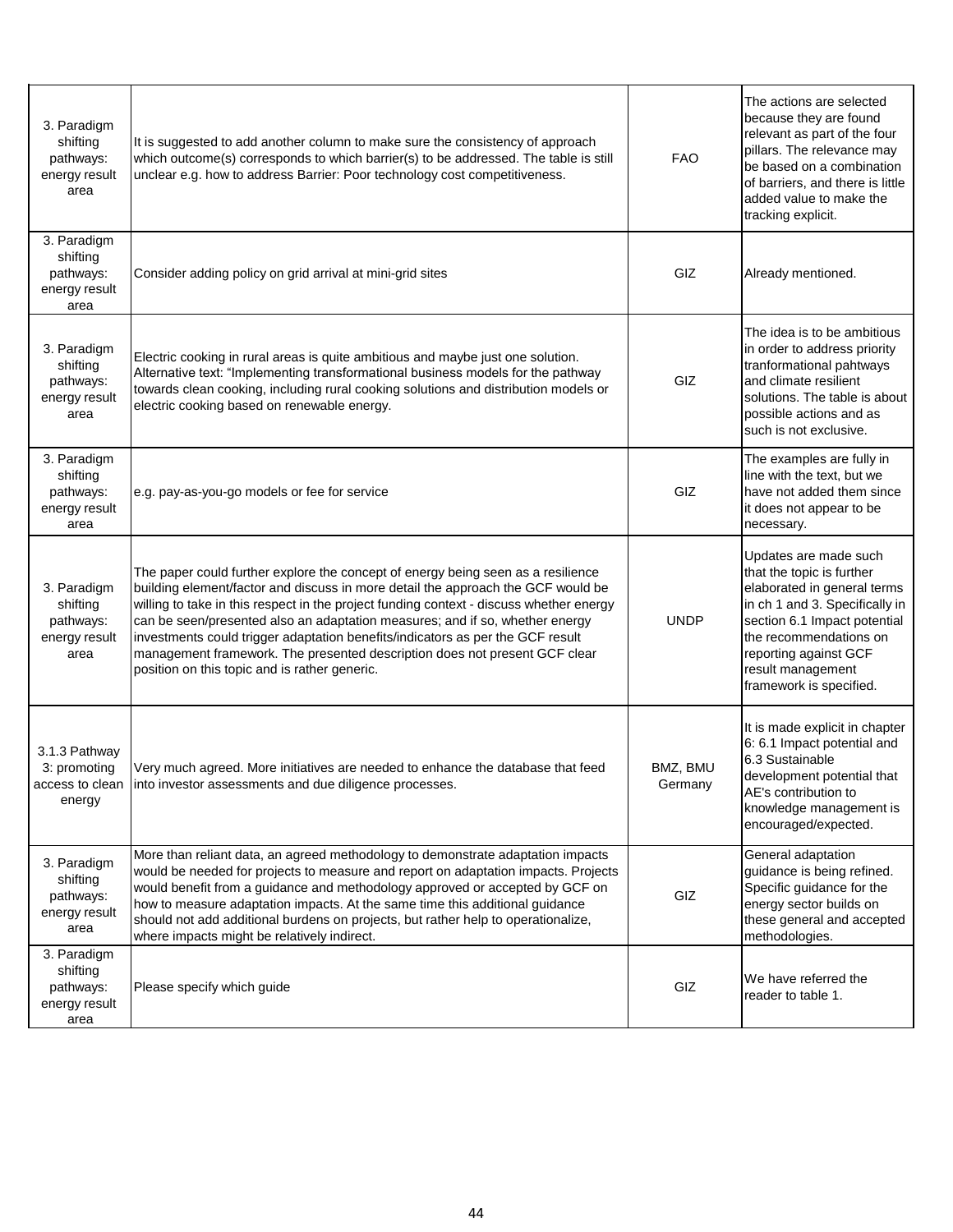| 3. Paradigm<br>shifting<br>pathways:<br>energy result<br>area | Is this agreed between GCF Sec, iTAP and Board? Experience has shown that iTAP<br>is strict on the adaptation rationale. Are there official GCF requirements regarding<br>data?                                                                                                                                                   | GIZ                     | Identifying and specifying<br>co-benefits is in line with<br>Board approved guidance<br>and needs no further<br>approval. To report<br>adaptation impacts, it is<br>required that the climate<br>stress/hazard as well as the<br>causality between<br>vulnerability and energy<br>services can be<br>demonstrated. This is<br>clarified in chapter 6.1. |
|---------------------------------------------------------------|-----------------------------------------------------------------------------------------------------------------------------------------------------------------------------------------------------------------------------------------------------------------------------------------------------------------------------------|-------------------------|---------------------------------------------------------------------------------------------------------------------------------------------------------------------------------------------------------------------------------------------------------------------------------------------------------------------------------------------------------|
| 3. Paradigm<br>shifting<br>pathways:<br>energy result<br>area | Replace 'electricity end-use' with "energy end-users" here - as this would include<br>clean cooking as well                                                                                                                                                                                                                       | GIZ                     | Updated                                                                                                                                                                                                                                                                                                                                                 |
| 4. Financing<br>Paradigm<br>Shifting<br>Pathways              | In addition to financing renewable energy projects, this chapter should also look at<br>other low carbon technologies, including carbon capture and storage, that the<br>developing countries will need to scale up.<br>The Global CCS Institute's report Financing CCS in Developing Countries includes<br>relevant information. | Global CCS<br>Institute | Carbon capture and storage<br>is beyond the scope of this<br>Guide.                                                                                                                                                                                                                                                                                     |
| 4. Financing<br>Paradigm<br>Shifting<br>Pathways              | Please ensure consistency $-$ it's observed that throughout the document the order of<br>these three pathways are different                                                                                                                                                                                                       | GIZ                     | Updated                                                                                                                                                                                                                                                                                                                                                 |
| 4. Financing<br>Paradigm<br>Shifting<br>Pathways              | What about fossil fuels subsidies? Will the GCF support countries in reforming their<br>fiscal space and e.g. use swaps for supporting renewable and energy efficiency<br>projects instead?                                                                                                                                       | <b>IDAE Spain</b>       | This is possible and the text<br>is updated to mention the<br>"debt for climate swap" in<br>Chapter 4                                                                                                                                                                                                                                                   |
| 4. Financing<br>Paradigm<br>Shifting<br>Pathways              | The paper could also further macroeconomic factors such as high indebtedness that<br>country has to face.                                                                                                                                                                                                                         | <b>UNDP</b>             | OK, more macroeconimic<br>aspects are included in Ch.<br>4                                                                                                                                                                                                                                                                                              |
| 4. Financing<br>Paradigm<br>Shifting<br>Pathways              | Recommend re-naming the section 'Financial barriers' - as the section also<br>discussed other barriers as well, not just financial                                                                                                                                                                                                | GIZ                     | This section mentions other<br>barriers covered in section<br>3, but the focus here is<br>financial, not other barriers.                                                                                                                                                                                                                                |
| 4. Financing<br>Paradigm<br>Shifting<br>Pathways              | Financial?                                                                                                                                                                                                                                                                                                                        | GIZ                     | it is now written "financial<br>barriers".                                                                                                                                                                                                                                                                                                              |
| 4. Financing<br>Paradigm<br>Shifting<br>Pathways              | The WACC of non-incumbents is higher, therefore promoting a monopoly of the<br>energy market.                                                                                                                                                                                                                                     | BMZ, BMU<br>Germany     | TRUE, Needs no response.<br>Is covered in general terms.                                                                                                                                                                                                                                                                                                |
| 4. Financing<br>Paradigm<br>Shifting<br>Pathways              | It would be useful to further illustrates the different type of guaranteed that could be<br>deployed, eg. Partial credit risk guarantees, PPA guarantees, minimum revenue<br>guarantees (?), etc.                                                                                                                                 | <b>UNDP</b>             | Yes this is supported. It is<br>suggested more examples<br>of types of guarantees in<br>Ch. 4 - need help from PSF?                                                                                                                                                                                                                                     |
| 4. Financing<br>Paradigm<br>Shifting<br>Pathways              | Unclear sentence                                                                                                                                                                                                                                                                                                                  | GIZ                     | Corrected                                                                                                                                                                                                                                                                                                                                               |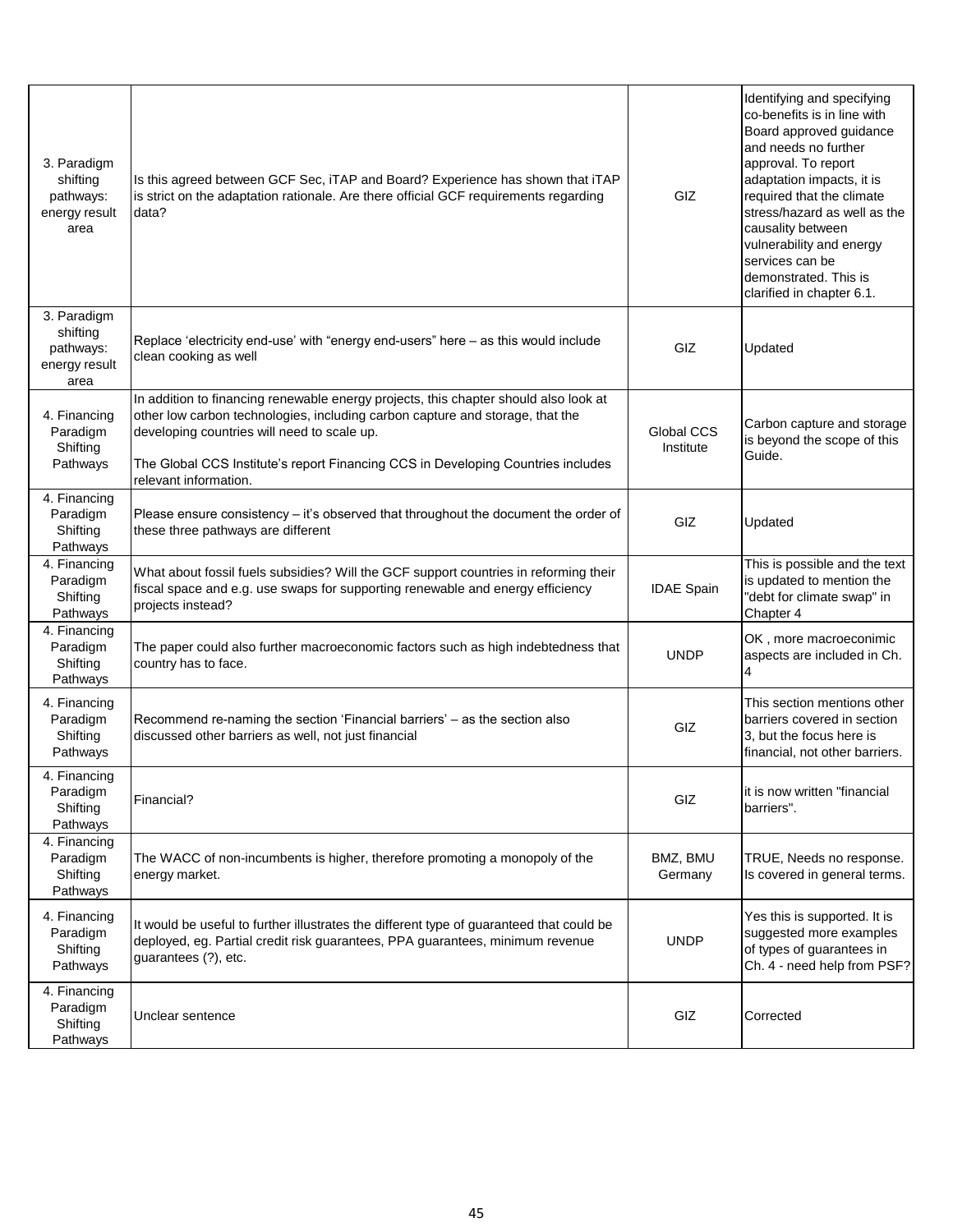| 4. Financing<br>Paradigm<br>Shifting<br>Pathways | Based on this description, one might get an impression that the grant funding is to<br>be used primarily, if not only for technical assistance. The paper does not explicitly<br>explore the role of grant in de-risking energy investments (e.g. reducing risk for<br>instance through regulatory and policy work; or compensating for risk in form of<br>direct financial incentives). Equally, it does not consider the role of a traditional grant<br>In development of nascent energy markets and the importance of pilot<br>demonstrations funded through non-reimbursable grants. Further, the paper does<br>not explore the role of non-reimbursable grants in the context of upfront subsidies,<br>result-based payments, on-granting solutions etc. Secondly, the paper lacks any<br>thinking on reimbursable grants and their possible use (e.g. in the context of<br>geothermal investments - used for exploratory drilling and reimbursed to a donor if<br>results of the drilling have positive outcomes). The fact that the use of different<br>financial instruments is not discussed in a more compressive manner with<br>appropriate examples appears to be a significant limitation of this section/presented<br>approach. | <b>UNDP</b>         | The text is edited.                                                                          |
|--------------------------------------------------|-----------------------------------------------------------------------------------------------------------------------------------------------------------------------------------------------------------------------------------------------------------------------------------------------------------------------------------------------------------------------------------------------------------------------------------------------------------------------------------------------------------------------------------------------------------------------------------------------------------------------------------------------------------------------------------------------------------------------------------------------------------------------------------------------------------------------------------------------------------------------------------------------------------------------------------------------------------------------------------------------------------------------------------------------------------------------------------------------------------------------------------------------------------------------------------------------------------------------------------------------|---------------------|----------------------------------------------------------------------------------------------|
| 4. Financing<br>Paradigm<br>Shifting<br>Pathways | How does this exactly work? What are conditions for repaying? Are these paid back<br>to GCF through EE and AE?                                                                                                                                                                                                                                                                                                                                                                                                                                                                                                                                                                                                                                                                                                                                                                                                                                                                                                                                                                                                                                                                                                                                | GIZ                 | Yes it is repaid to the<br>EE/AE as specified in the<br>FAA for the<br>project/programme.    |
| 4. Financing<br>Paradigm<br>Shifting<br>Pathways | The applicability of lending and guarantee mechanism is rather generic and would<br>merit further exploration, with possible examples from the previous portfolio (or GCF<br>desired types of future investments in energy space). For instance, further<br>elaboration on potential applicability of payment guarantees, credit or loan<br>guarantees, policy based guarantees in GCF energy context could be explored.                                                                                                                                                                                                                                                                                                                                                                                                                                                                                                                                                                                                                                                                                                                                                                                                                      | <b>UNDP</b>         | The text is expanded<br>somewhat, but more details<br>are beyond the scope of this<br>guide. |
| 4. Financing<br>Paradigm<br>Shifting<br>Pathways | This generalisation might be misleading for project developers and accredited<br>entities and might give impression of the GCF intention to limit provision of grant<br>funding in energy space to LDCs, while countries with a higher income status might<br>not be equally considered. It would be recommended to remove such a statement<br>from the guidance. Equally, depending on the type of guarantee and other factors,<br>there might be a space for it even in a less developed economy.                                                                                                                                                                                                                                                                                                                                                                                                                                                                                                                                                                                                                                                                                                                                           | <b>UNDP</b>         | The text is edited                                                                           |
| 4. Financing<br>Paradigm<br>Shifting<br>Pathways | What about the impacts in the energy tariffs? And the social impacts?                                                                                                                                                                                                                                                                                                                                                                                                                                                                                                                                                                                                                                                                                                                                                                                                                                                                                                                                                                                                                                                                                                                                                                         | <b>IDAE Spain</b>   | The text is edited                                                                           |
| 4. Financing<br>Paradigm<br>Shifting<br>Pathways | Some energy access investments for off-grid solutions may already be viable and<br>served by commercial finance (e.g. SHS companies), yet due to higher risk<br>allocation, resulting higher cost of capital, as well as high operating cost in remote<br>areas, the resulting LCOE for end-users is much higher and reduce the positive<br>impact on other SDGs besides energy access. Furthermore, vulnerable communities<br>and the poorest people remain excluded due to the affordability gap.                                                                                                                                                                                                                                                                                                                                                                                                                                                                                                                                                                                                                                                                                                                                           | BMZ, BMU<br>Germany | No response required                                                                         |
| 4. Financing<br>Paradigm<br>Shifting<br>Pathways | Concessional financing should be given with the intention that over the medium/long<br>term, support to similar projects should require reduced subsidy on the basis of<br>capacity building and demonstration effects.                                                                                                                                                                                                                                                                                                                                                                                                                                                                                                                                                                                                                                                                                                                                                                                                                                                                                                                                                                                                                       | UK                  | Agreed. This is made<br>clearer as the text is edited                                        |
| 4. Financing<br>Paradigm<br>Shifting<br>Pathways | Criteria for subsidy should go beyond making a project viable, it should about end<br>energy poverty. For example, a "modern minimum energy" consumption is being<br>discussed in several high-level forums.                                                                                                                                                                                                                                                                                                                                                                                                                                                                                                                                                                                                                                                                                                                                                                                                                                                                                                                                                                                                                                  | <b>IDB</b>          | The text is updated                                                                          |
| 4. Financing<br>Paradigm<br>Shifting<br>Pathways | Cannot be limited to power generation and low emissions as the only indicator                                                                                                                                                                                                                                                                                                                                                                                                                                                                                                                                                                                                                                                                                                                                                                                                                                                                                                                                                                                                                                                                                                                                                                 | <b>IDAE Spain</b>   | Agreed. The text is updated.                                                                 |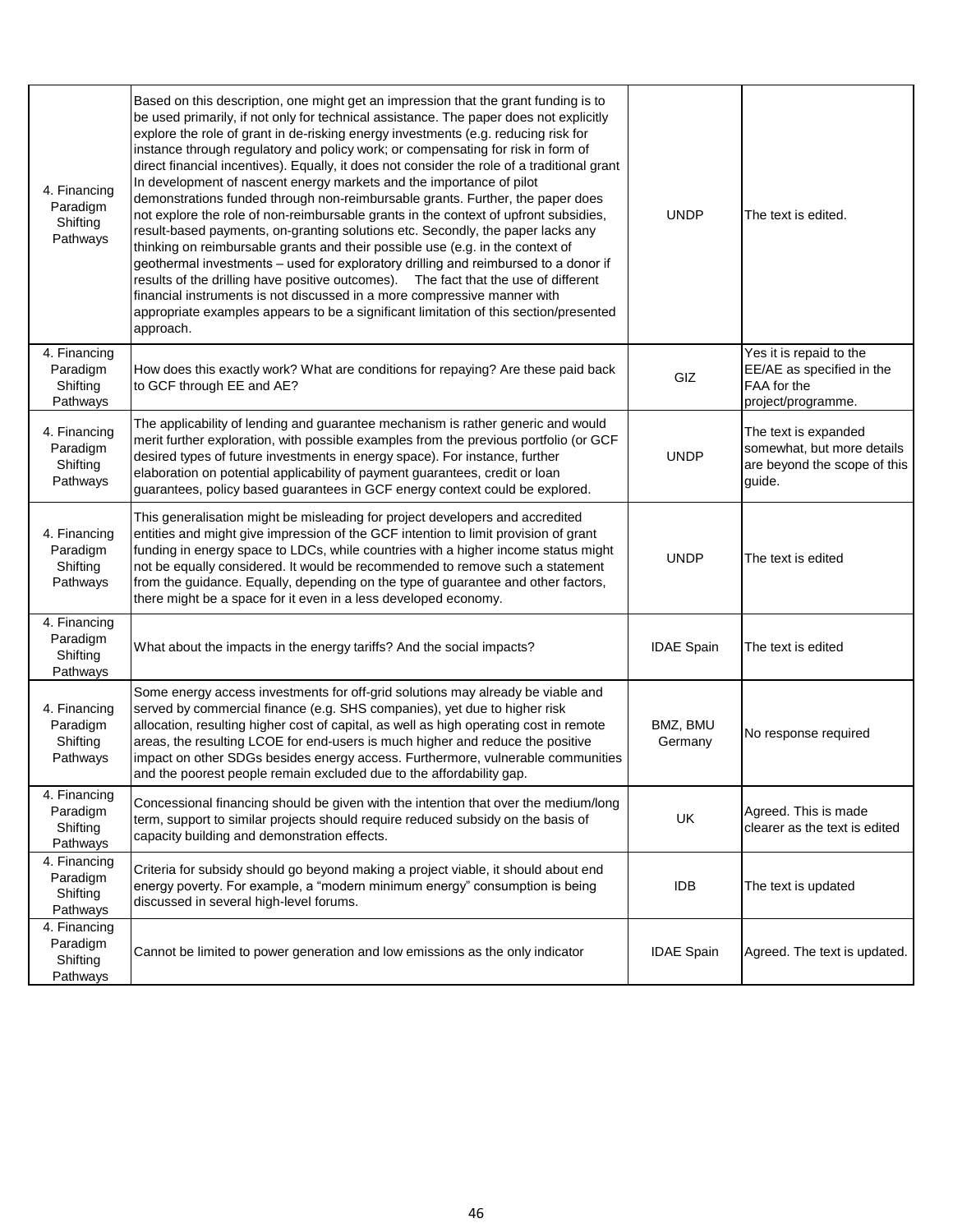| 4. Financing<br>Paradigm<br>Shifting<br>Pathways | Additionally, the grants are presumably used for addressing legislative barriers and<br>not for capex investment.                                                                                                                                                                                                                                                                                                                                                                                                                                                                                                                                                                                                                                                                                                                                                                                                                              | BMZ, BMU<br>Germany | While the overall intention<br>and target is to crowd in<br>private capital and equity<br>and loans for investment in<br>renewable energy<br>technologies, excluding<br>grants for capex is avoided<br>here, since there are still<br>markets were granting of<br>capex might be motivated<br>until the sector has<br>suceeded to crowd in<br>private capital (or public<br>sector is less indebted). |
|--------------------------------------------------|------------------------------------------------------------------------------------------------------------------------------------------------------------------------------------------------------------------------------------------------------------------------------------------------------------------------------------------------------------------------------------------------------------------------------------------------------------------------------------------------------------------------------------------------------------------------------------------------------------------------------------------------------------------------------------------------------------------------------------------------------------------------------------------------------------------------------------------------------------------------------------------------------------------------------------------------|---------------------|-------------------------------------------------------------------------------------------------------------------------------------------------------------------------------------------------------------------------------------------------------------------------------------------------------------------------------------------------------------------------------------------------------|
| Section 4                                        | Utility transmission and development (T&D) investment programs often require a<br>multiyear perspective with interconnected assets in different packages. It is not<br>efficient to seek financing on a line-by-line (or substation-by-substation) basis. There<br>can be some cost-savings to larger investment programs (e.g., uniform tower or<br>equipment designs, bulk procurement incentives from suppliers, maintenance cost<br>reduction). Recommend that the GCF look for opportunities to support medium-term<br>investment programs rather than project-specific investments. Creating a working<br>capital fund that utilities could draw on to complement investments on a flexible<br>basis would also be useful. Utilities are often unable to make incremental progress<br>on investment programs due to shortfalls in available cash; this creates backlogs in<br>investments that can create obstacles for larger programs. | <b>USAID</b>        | Good point and such<br>programmes are welcome.<br>The guide does not have to<br>be that specific, but as the<br>text is updated the financing<br>of grids is more articulated.                                                                                                                                                                                                                        |
| Section 4                                        | Would these include electricity evacuation from existing power generation<br>(conventional) or only RE, or RE+others? Please clarify.                                                                                                                                                                                                                                                                                                                                                                                                                                                                                                                                                                                                                                                                                                                                                                                                          | <b>ADB</b>          | Only Renewable Energy, as<br>a principle. While this is<br>complex to monitor, some<br>guiding directions are<br>provided.                                                                                                                                                                                                                                                                            |
| Section 4                                        | promoting UNIVERSAL access to clean energy                                                                                                                                                                                                                                                                                                                                                                                                                                                                                                                                                                                                                                                                                                                                                                                                                                                                                                     | <b>IDB</b>          | We use modern renewable<br>energy access. The SDG7<br>about universal access to<br>affordable, reliable, modern<br>energy and is interpreted as<br>possibly including LPG.<br>GCF would like to support<br>access to renewable<br>energy. In a specific case<br>where it is proposed access<br>non-renewable modern<br>energy, the climate rational<br>will be questioned.                            |
| 4.3<br>Co-financing                              | Suggest clarifying if the GCF considers investments in a publicly owned or shared<br>resource (e.g., storage technology) that supports integration of several renewable<br>energy (RE) power sources to capture the RE plants as co-financing? For example,<br>would it be more cost-effective to have a utility develop its own battery system or<br>other storage tool (e.g., pumped hydro using an existing reservoir) that would serve<br>a number of projects rather than having each project develop its own storage?<br>Would the financing for the generation projects count as co-financing?                                                                                                                                                                                                                                                                                                                                          | <b>USAID</b>        | The guide can not be so<br>elaborate on specific<br>projects. There are different<br>markets and challenges.<br>More than the benefit of<br>scale, there is also a<br>redundance/ reliability<br>aspect, where storage can<br>be situated to offer quicker<br>kick-starting.                                                                                                                          |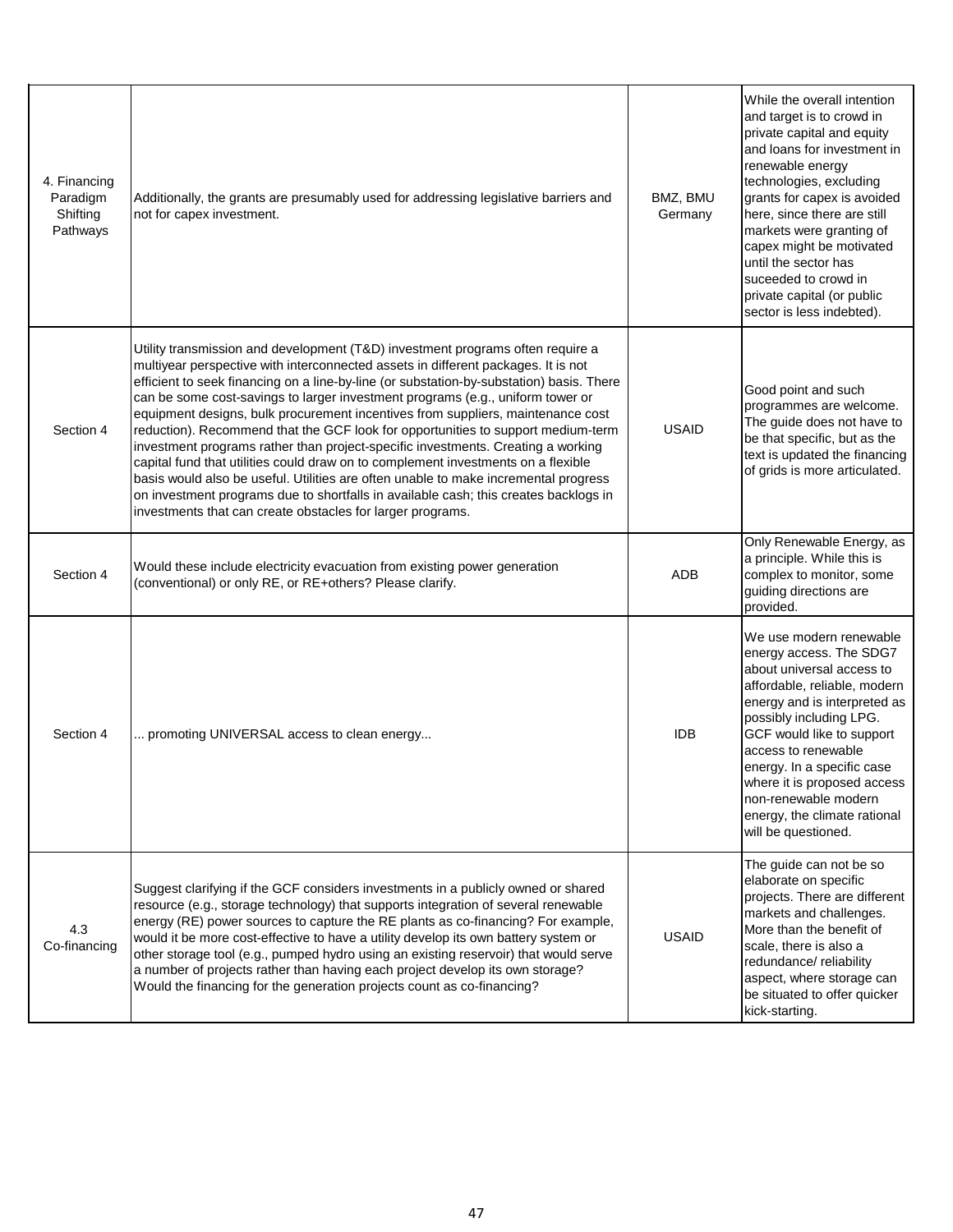| 4. Financing<br>Paradigm<br>Shifting<br>Pathways                          | This example might not be the most suitable to capture the incremental cost<br>calculation as it only gives impression of capturing the capital costs of construction<br>without considering further longer-term impacts or costs. Also, it would mean that the<br>countries would actually need to do a calculation of costing for undesirable coal-fired<br>investment which might also sounds a bit odd in the context of promotion of low<br>carbon energy solutions. If this approach is to be applied, first, it would be<br>recommended to give further examples or illustrations; second, to consider the<br>concept long run incremental cost - A long run incremental cost (LRIC) refers to the<br>changing costs that a company can somewhat foresee. Examples of long-run<br>incremental costs include rent increases, expansion costs, and maintenance<br>expenses. Long run incremental costs are gradual costs a company/entity is able to<br>predict and plan for over the long term and in some scenarios might offer a more<br>suitable reference point. | <b>UNDP</b>                        | The text is updated to better<br>reflect GCF policies and<br>guidance on minimum<br>concessionality and<br>economic and financial<br>analyses.                                                                                 |
|---------------------------------------------------------------------------|----------------------------------------------------------------------------------------------------------------------------------------------------------------------------------------------------------------------------------------------------------------------------------------------------------------------------------------------------------------------------------------------------------------------------------------------------------------------------------------------------------------------------------------------------------------------------------------------------------------------------------------------------------------------------------------------------------------------------------------------------------------------------------------------------------------------------------------------------------------------------------------------------------------------------------------------------------------------------------------------------------------------------------------------------------------------------|------------------------------------|--------------------------------------------------------------------------------------------------------------------------------------------------------------------------------------------------------------------------------|
| Section 5                                                                 | While this is a good geographic spread of case studies, is there a viable project from<br>East or Southern Africa that would also merit inclusion?                                                                                                                                                                                                                                                                                                                                                                                                                                                                                                                                                                                                                                                                                                                                                                                                                                                                                                                         | <b>USAID</b>                       | The examples are not<br>changed.                                                                                                                                                                                               |
| 6. GCF<br>Investment<br>criteria                                          | It seems the number of investment criteria increased from 6 to 7, with the addition of<br>'Coalitions and networks multiply GCF energy portfolio impact" at the end of the<br>section. If this is the case, the number of criteria should be changed from 6 to 7 in<br>line 848.<br>In addition, this seems to be a mix of GCF envisioned partnerships as well as ones<br>that the Project should form and cultivate. How then will this new 7th criteria be<br>measured?                                                                                                                                                                                                                                                                                                                                                                                                                                                                                                                                                                                                  | <b>IDB</b>                         | There are only six<br>investment criteria. The<br>layout is enhanced.                                                                                                                                                          |
| 6. GCF<br>Investment<br>criteria                                          | The emphasis on countries where access to electricity/clean cooking is low is<br>understandable but short-sighted. There is a value in helping to solve the last-mile<br>issue that some countries with high access are facing because eventually current<br>low access countries will reach high access ratios and will be facing those same<br>issues and seeing how others did it will make it easier.                                                                                                                                                                                                                                                                                                                                                                                                                                                                                                                                                                                                                                                                  | <b>IDB</b>                         | Good point. Last mile<br>customers is added in<br>chapter 2.1 Global context.                                                                                                                                                  |
| 6. GCF<br>Investment<br>criteria                                          | Paris Agreement does not refer to non Annex I countries please amend it by<br>referring to developing countries                                                                                                                                                                                                                                                                                                                                                                                                                                                                                                                                                                                                                                                                                                                                                                                                                                                                                                                                                            | <b>IDAE Spain</b>                  | Updated. Also in other<br>instances.                                                                                                                                                                                           |
| 6. GCF<br>Investment<br>criteria                                          | Please, redraft it: there is a clear link between access to sustainable and clean<br>energy and climate change, including improved adaptation and resilience to                                                                                                                                                                                                                                                                                                                                                                                                                                                                                                                                                                                                                                                                                                                                                                                                                                                                                                            | <b>IDAE Spain</b>                  | This comment is redundant<br>after text revision.                                                                                                                                                                              |
| 6. GCF<br>Investment<br>criteria                                          | and scientifically verifiable impacts have been difficult to establish in recent GCF-<br>projects (could you please clarify elaborate more? Does the GCF plan to include<br>relevant indicators in their future projects?)                                                                                                                                                                                                                                                                                                                                                                                                                                                                                                                                                                                                                                                                                                                                                                                                                                                 | <b>IDAE Spain</b>                  | GCF will support and guide<br>AEs in this regard and the<br>text is updated to be more<br>specific. Please also refer to<br>knowledge management<br>and the lessons learnt that<br>will help to develop guiding<br>principles. |
| 6. GCF<br>Investement<br>Criteria for<br>Impactful<br>Energy<br>Proposals | Drought?                                                                                                                                                                                                                                                                                                                                                                                                                                                                                                                                                                                                                                                                                                                                                                                                                                                                                                                                                                                                                                                                   | GIZ                                | Updated                                                                                                                                                                                                                        |
| 6. GCF<br>Investement<br>Criteria for<br>Impactful<br>Energy<br>Proposals | It is also important to ensure that the development/deployment of renewable energy<br>solutions (especially high land requirement technologies such as solar PV, and ag<br>dependent biomass) do not lead to excess conversion of food productive agricultural<br>lands.                                                                                                                                                                                                                                                                                                                                                                                                                                                                                                                                                                                                                                                                                                                                                                                                   | The Nature<br>Conservancy<br>(TNC) | Thanks. This is now<br>included 3.1                                                                                                                                                                                            |